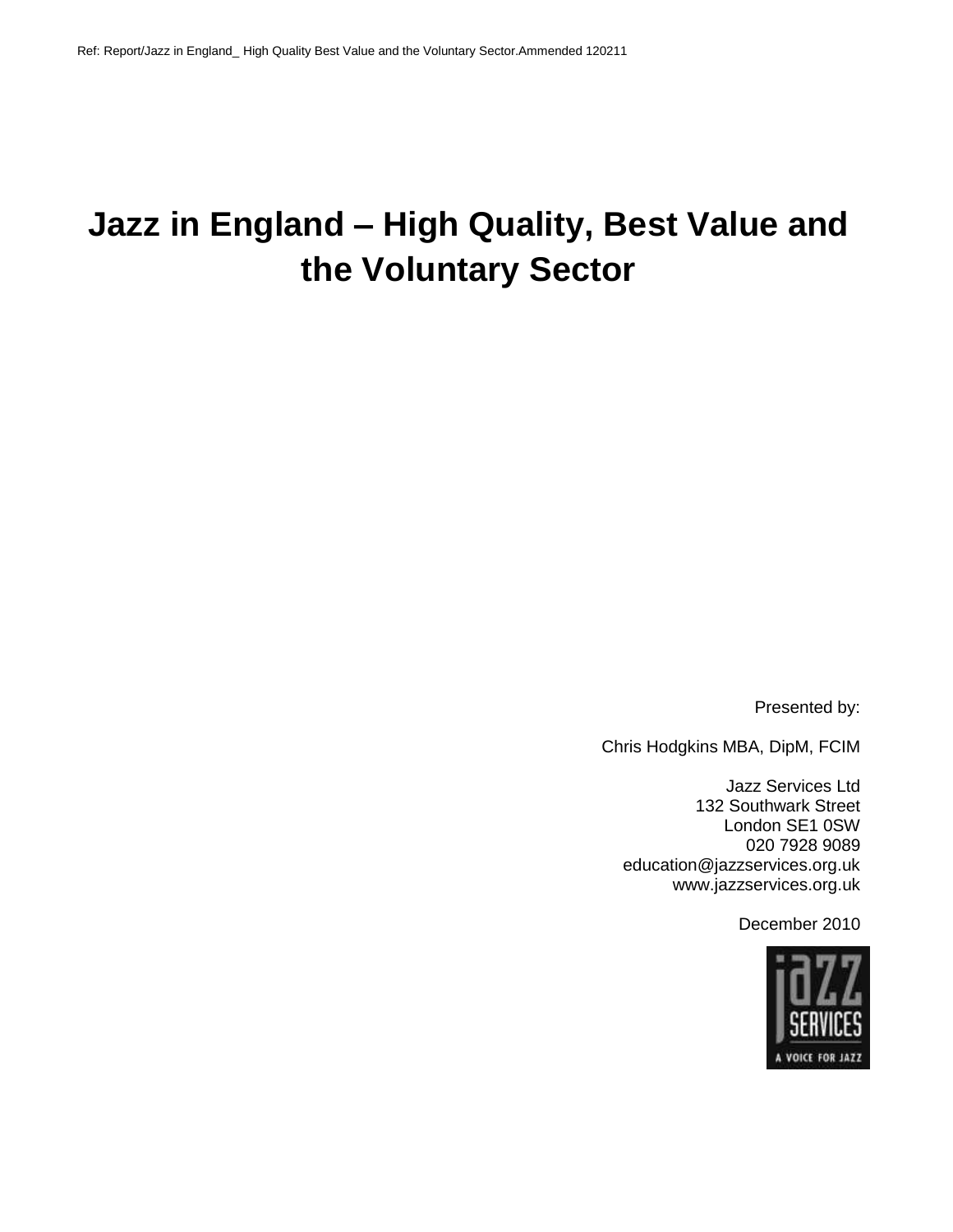# **Executive Summary**

Jazz in England – High Quality, Best Value and the Voluntary Sector is a snapshot of the work and impact of the 12 organisations funded by Arts Council England who promote jazz in England.

These are; Birmingham Jazz, EMJazz, Inner City Music, Jnight, Jazz Action, Jazz Services, Jazz Yorkshire, Manchester Jazz Festival, NW Jazzworks, National Youth Jazz Collective (funded by Youth Music), National Youth Jazz Orchestra, Serious, Tomorrow's Warriors and the voluntary sector which play such a crucial role in the success of the jazz scene in Britain and much of the UK.

1) Jazz in Britain – A vibrant national jazz scene delivering high quality

There is a vibrancy about the British jazz scene that has not been felt since the popularity of Courtney Pine and the Jazz Warriors. The media has been forced to take notice of bands such as Polar Bear and Soweto Kinch who have emerged as nominees to the annual Mercury Prize. Older generations of British jazz musicians such as Chris Barber, Norma Winstone and Peter King are continuing to attract interest. The upsurge of interest being felt in UK jazz is not limited to London. A scene has developed around students, graduates and teachers in music colleges in Leeds, Manchester, Birmingham, Cardiff and Newcastle. The success of jazz education programmes from youth bands to further and higher education has contributed to a revitalised jazz scene. The high quality of jazz in the UK is illustrated with a range of examples taken from the jazz press and the national press. (Appendix I contains full details)

2) Jazz in England – The landscape

The audience for jazz is 6.6 million adults. Jazz, like opera, has a market share of 1 in 8 arts attenders. Jazz is increasing its audience numbers and jazz has a higher attendance in the 15- 24 age range than classical music or opera. The turnover of the jazz sector in 2008 was £85 million with a healthy voluntary sector which is recognised by Ed Vaizey MP, Minister for Culture, as playing a 'central role in the cultural lifeblood of the UK'.

In terms of live music, there were 42,000 jazz performances in the UK in 2008.

The 12 Regularly Funded Organisations (RFO's) for jazz received £1.87 million of support from Arts Council England in 2010/11 which is 0.31% of the total funding for Arts Council England of £590 million for 2010/11. However, in real terms, for the 12 jazz organisations there has been an overall increase in funding of 26.4% between 2008/2011. The 12 RFO's for jazz provide a useful example of the 'mixed economy' in the arts and the breadth of work undertaken by the jazz RFO's and the voluntary sector is impressive; ranging from recording to publishing and education to promoting and a myriad of activities in between. All 12 organisations have developed a burgeoning number of partnerships and alliances.

In recent years the British Jazz Sector has worked effectively in partnership promoting British jazz to overseas markets.

The work of the voluntary sector explains why jazz manages to stretch its subsidy and activity so much further than other art forms.

3) Measuring the impact

This paper contains a number of case studies that demonstrate and measure the impact of voluntary time and effort (discretionary energy) and the impact of Arts Council England's investment in the jazz and voluntary sector.

In 2009/2010 7 of the 12 RFO's for jazz worked closely with the voluntary sector and generated £2,148,945 in discretionary energy, earned income and box office; which is a ratio of 2.92 to the Arts Council investment of £733,624. The impact on a local level is even greater with Scarborough Jazz Club producing a ratio of 7.69. Collectively the 12 RFO's generated half a million visitors and 5.6 million page views on the internet.

Appendix II contains details of each jazz organisation.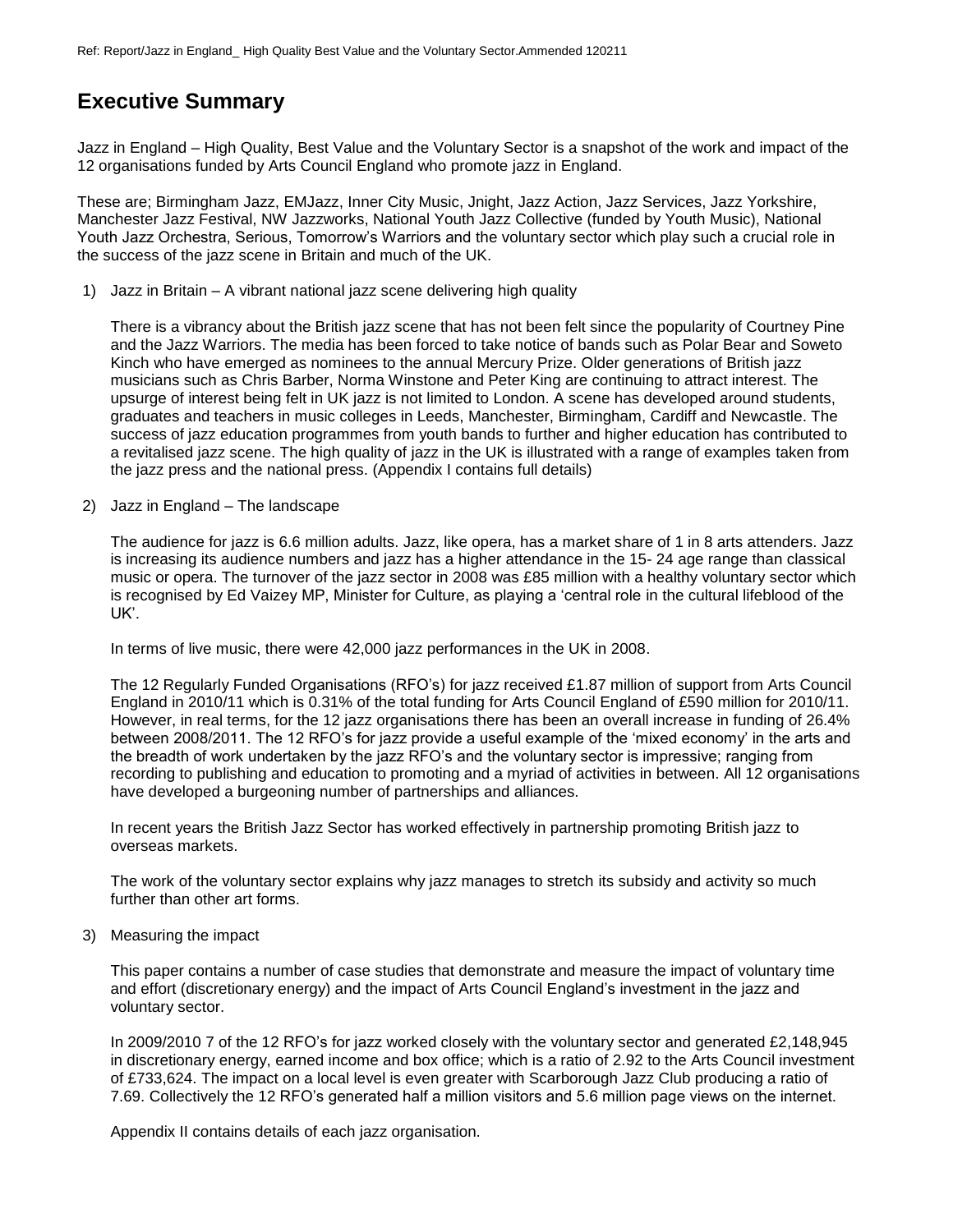| <b>Contents</b> |                                                                                                                                                                                           |
|-----------------|-------------------------------------------------------------------------------------------------------------------------------------------------------------------------------------------|
|                 |                                                                                                                                                                                           |
| 1.              | Jazz in Britain - a vibrant national jazz scene - delivering high quality                                                                                                                 |
| 2.              | 2.1 The market for jazz in England and the UK<br>2.2 Market share by region and nationally for jazz and other musics for 2008/2009<br>2.3 The jazz economy - turnover of the jazz sector. |
| 3.              | 3.1 Arts Council England Regularly Funded Organisations for jazz<br>3.2 Arts Council England Regularly Funded Organisations promoting some jazz                                           |
|                 | 3.3 Jazz as a percentage of total funding for Arts Council England Regularly Funded Music<br>Organisations and total Arts Council funding 2008/2011                                       |
|                 | 3.4 Grants to Regularly Funded Organisations in England in real terms                                                                                                                     |
| 4.              |                                                                                                                                                                                           |
| 5.              | The breadth of activity of organisations serving the voluntary sector in jazz                                                                                                             |
| 6.              |                                                                                                                                                                                           |
| 7.              |                                                                                                                                                                                           |
| 8.              |                                                                                                                                                                                           |
| 9.              |                                                                                                                                                                                           |
|                 | Jazz in the UK: a high quality experience                                                                                                                                                 |
|                 | Activities of the 12 Regularly Funded Organisations for jazz                                                                                                                              |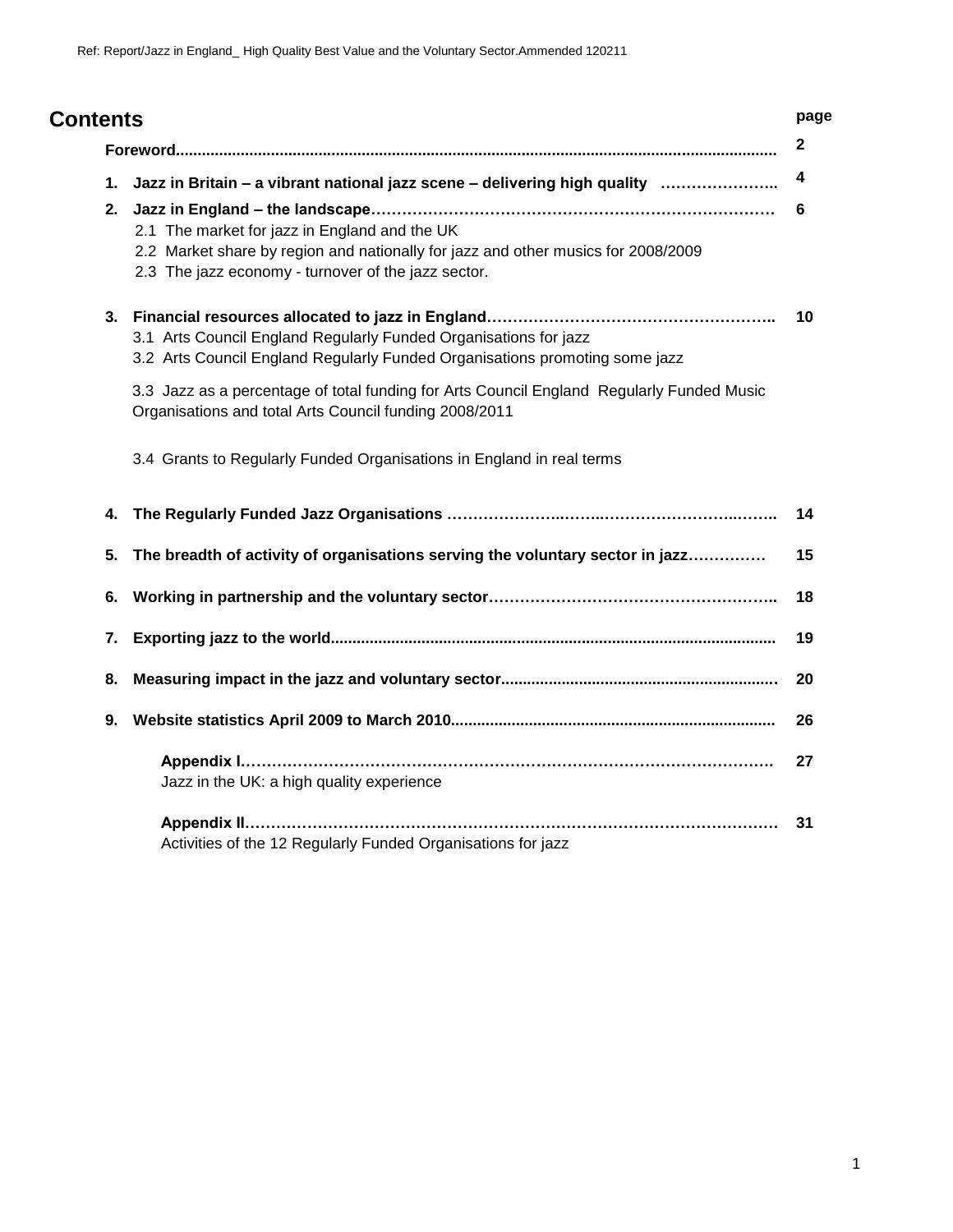# **Foreword**

My grateful thanks to colleagues who have supplied the information and statistics that have made the paper possible: Joe Paice for his contribution on the work of Jazz Services and exporting British jazz to the world, Steve French (Jazz Services), Lotte Boon, Fiona Ord-Shrimpton (NYJO), Jack Fallow (National Youth Jazz Orchestra), David Porter (J-Night), Geoff Wright (EMJazz), Adrian Tilbrook (Jazz Action), Tony Dudley Evans, Chris Mapp (Birmingham Jazz), Jennie Cashman (Tomorrow's Warriors), John Cumming, Katrina Duncan (Serious) Nigel Slee (Jazz Yorkshire), Chris de Saram (Wakefield Jazz), Mike Gordon (Scarborough Jazz), Stewart Ward (Scarborough Borough Council), Dave Clark (Jazz North East Ltd), Steve Mead (NW Jazzworks) and Issie Barratt (National Youth Jazz Collective), Ivor Widdison (Jazz Services), Kathy Dyson (Jazz Services) and Phil Webb (Restormel Arts)

Chris Hodgkins

December 2010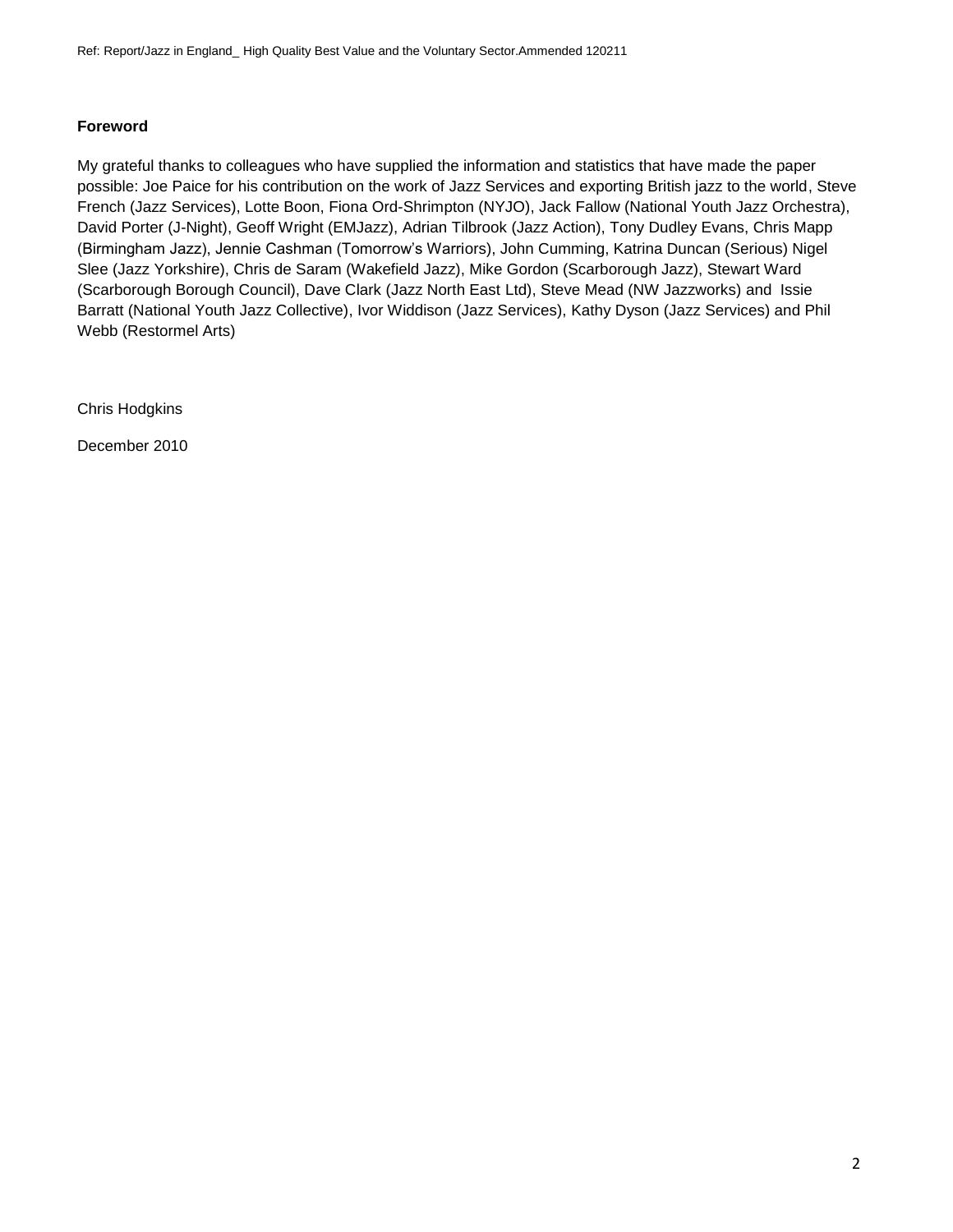### **1. Jazz in Britain – a vibrant national jazz scene – delivering high quality**

"Today there is a buzz about the British jazz scene that has not been felt since the popularity of Courtney Pine, the Jazz Warriors and Loose Tubes in the 1980s. While few would claim working in the UK jazz economy was easy, there is currently an optimism and feel-good factor in British jazz that has not been felt in decades.

New bands with rock-style names like Dog Soup, Led Bib, Fraud and Outhouse are playing in London clubs and pubs to audiences of their peers. The scene around inspirational father figure Gary Crosby with Tomorrow's Warriors and rising stars Empirical as well as successful musicians' collectives such as F-ire and Loop are creating diversity in UK jazz never seen before, *"Some people want to play in rock venues that have a different energy about them, where everyone is standing bunched up close together,"* says Barak Schmool, Godfather of the F-ire Collective. *'Other people want concert halls, that's what their music needs; other people need the street; some people need a more relaxed jazz club, so people are creating music for different environments and this has never happened before.'*

In recent years, albums by bands such as Polar Bear and the Basquiat Strings, Portico Quartet and Led Bib and musicians like Soweto Kinch have emerged as nominees in the UK's premier pop showcase, the annual Barclaycard Mercury Prize; also Empirical in the MOBO Awards, forcing a jazz-shy media to sit up and take notice.

Older generations of British jazz musicians are also enjoying increasing curiosity in their work from younger generations of fans. Musicians such as Chris Barber, a key figure in the history of Traditional Jazz in the United Kingdom, is enjoying a renaissance for his music nationally, as is mainstream saxophonist Alan Barnes or bebop master Peter King. *"The UK scene is as exciting as I can remember it,"* says 50 year-old trumpeter Guy Barker, famous for the dazzling trumpet solo in the hit movie 'The Talented Mr. Ripley'*. "There are some wonderful new young musicians coming through."*

The sophisticated and highly original Acoustic Triangle with Malcolm Creese on bass, Tim Garland on saxes and woodwinds and Gwilym Simcock on piano and French horn have taken their music into the community and by playing in churches and cathedrals up and down the country have found an audience for jazz where none existed before. In 2005, they embarked on a tour of the UK, playing over 120 dates in the course of the year to standing-room-only crowds and this year they have undertaken a tour of fourteen cathedrals with an enlarged ensemble.

Call into Dalston's Vortex jazz club, one of the key venues in the vibrant London scene, and you'll find it full to bursting most nights of the week. *"There's been a distinct broadening of the audience into more diverse and younger fans as well as a plethora of young musicians,"* says Oliver Weindling, venue director and proprietor of Babel Records, the highly successful UK independent jazz label. *"They don't seem intimidated by the risk-taking nature of the music and this has not been the case for the past 15 years or so."*

A buoyant picture of the UK jazz scene was underlined by the first ever British Jazz Expo at the annual International Association of Jazz Educators (IAJE) meeting held in Toronto in January 2008. Here a strong contingent of UK jazz musicians took the event by storm, stunning a predominantly American and Canadian audience of delegates and fans, *"The British showcase at IAJE made a great impression on the largely North American audience,"* said Dr Catherine Tackley, a lecturer in jazz studies at the Open University and a panel moderator at the event*. "The strength of British jazz education was clearly*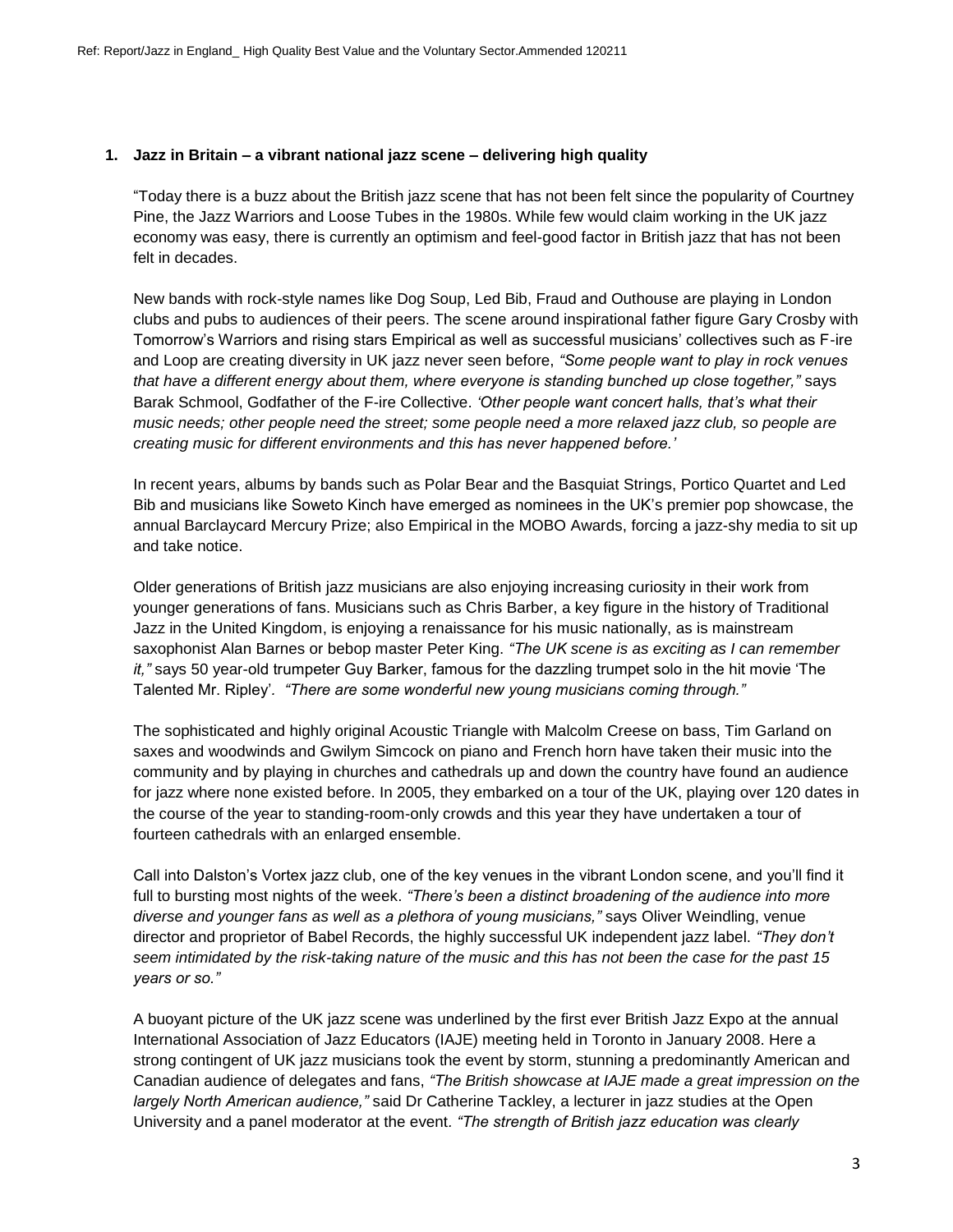*demonstrated by the performances of young musicians studying at UK institutions. The showcase highlighted the depth and quality of the current scene."*

The buzz being felt in UK jazz is not limited to events in the nation's capital. In the north of England, for example, a whole scene has developed around students, graduates and teachers from Leeds College of Music, where musicians such as pianist Matthew Bourne are now beginning to attract European attention. Similar scenes that owe much to jazz programmes in conservatories and universities around the country have also grown up in cities such as Manchester, Newcastle, Cardiff and Birmingham in recent years. Indeed, one of the contributing factors to a revitalised national jazz scene can in part be ascribed to the success of jazz education programmes in universities, colleges and conservatories throughout the country. Today, the majority of contemporary jazz musicians under the age of thirty are likely to have been exposed to some form of jazz education, usually at conservatory level. The day of the autodidact is largely over, replaced by a new era of university educated jazz musicians, with the consequent raising of musical standards nationally. More and more young musicians are now finding a pathway into jazz that often follows the Associated Board's jazz curriculum of graded examinations culminating in a conservatory education. Today, all the London jazz conservatories are oversubscribed annually, with some 200 students graduating nationally with jazz-related degrees, a number that is set to rise as more music departments add jazz studies to their curriculum.

Professor Stuart Nicholson, Emma Kendon, Chris Hodgkins, *The BBC – Public Sector Radio, Jazz Policy and Structure in the Digital Age*, published by Jazz Services, September 2009.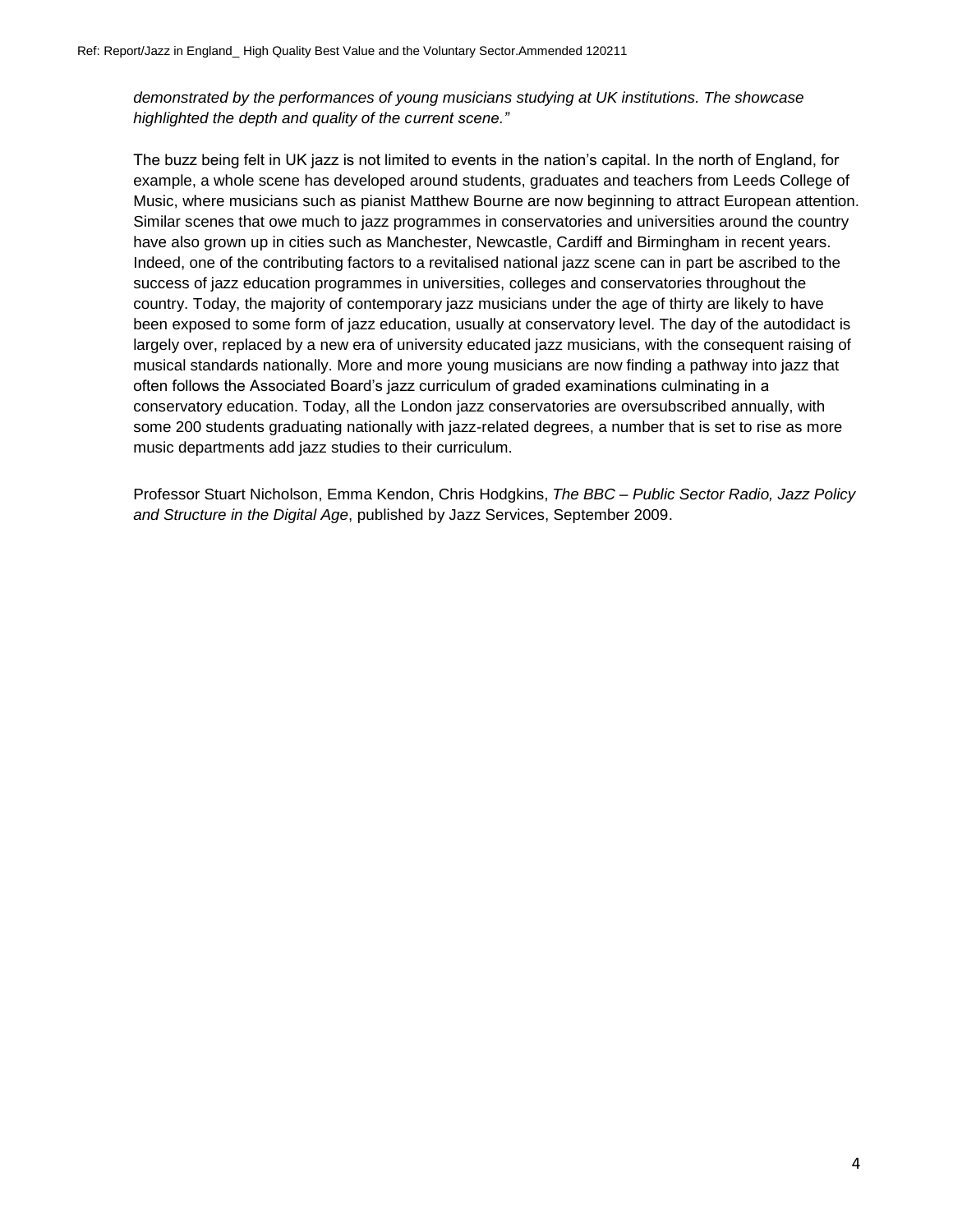### **1.1 Jazz in the UK – delivering a high quality experience**

Quality is a difficult word to define at the best of times and defining the quality of jazz is even more difficult. If ten people were asked to define quality in jazz there would probably be ten different answers. Rather than define quality, set out in Appendix I are a number of "snapshots" of what people and commentators say about jazz and the organizations that deliver a vibrant national jazz scene. This, for brevity's sake, is merely scratching the surface.

Four examples below provide excellent indicators of the high quality jazz in the UK:

### **Manchester Jazz Festival**

*'An imaginatively programmed Manchester Jazz Festival.'* The Guardian

### **London**

Blow the Fuse *'It is the friendliest and most attentive jazz club crowd in London.'* Dave Gelly, the Observer

### **Cardiff**

Cafe Jazz

*'Big up Cardiff's excellent St Mary Street venue, which has events running virtually every night throughout June and July. If traipsing off to somewhere else for an intense few days of music doesn't appeal, look in at local venues like this one and remind yourself just what keeps music going on in the UK.'* Jazz UK June/July 2010

### **Edinburgh**

The Jazz Bar was:

- Awarded the accolade 'UK Jazz Venue of the Year' at the Parliamentary Jazz Awards, House of Commons, May 2010
- Voted (public vote) Scotland's 'Venue of the Year' at the Scottish Jazz Awards, Glasgow Jazz Festival, June 2009
- Judged Scotland's 'Music Pub of the Year' at the massive Scottish Licensed Trade Newws Awards in Glasgow, October 2009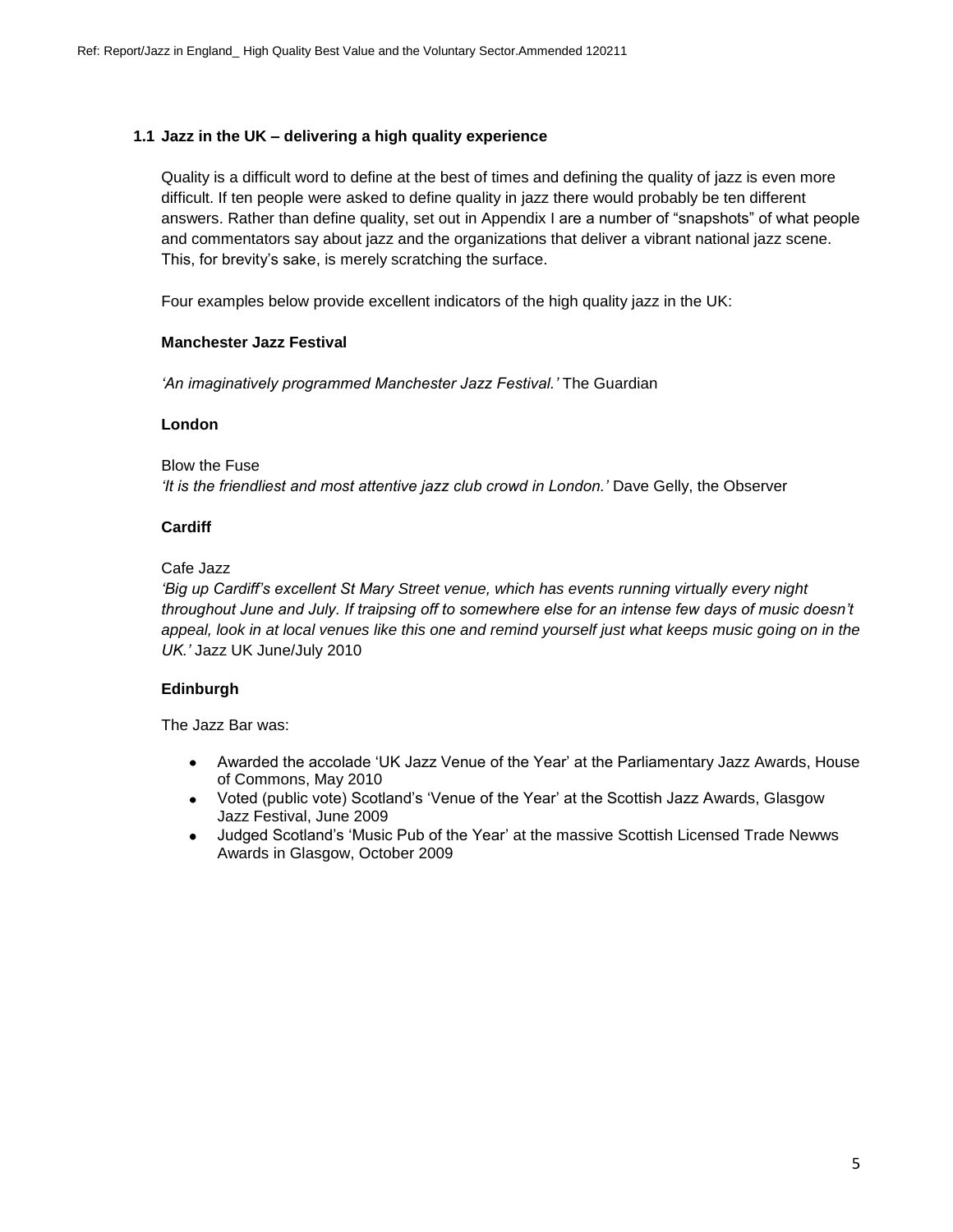### **2. Jazz in England – the Landscape**

### 2.1 The Market for Jazz in England and the UK

The Target Group Index (TGI) audience data for 2004/2005 defined jazz as those who: "ever go to jazz concerts or watch them on TV or read about them in papers or magazines". This combining of attendance, viewing and reading produced an audience for jazz 14% of the sample which gave an audience for jazz in England, Scotland and Wales of 6.6 million adults of which 4.5 million were ABC1 social groupings. (Target Group Index Summary of Results 2004/2005 BRMB International)

The Arts Council England survey put the audience for jazz in England in 2008/2009 at 2.5 million as compared to 3.3 million for classical music and 1.7 million for opera. (Taking part in 2008/2009/BMRB/Social Research/Arts Council England)

However, Mintel, in its report on music concerts and festivals in August 2008, stated that jazz has a rather more inclusive socio-economic profile than classical music and appeals to concert-goers from their twenties to their sixties. Mintel's analysis of Target Group Index Survey data (TG1) produced by the British Market Research Bureau indicated an 80% growth rate from a 6.2 million audience for jazz in 2003 to 11.2 million in 2008. Jazz, according to Mintel, has a target market in the region of 5.7 million people

|                           | <b>Population</b>                                              |                                          | % of adults who attended arts events in the last 12 months |                 |              |                                                     |              |               |                             |                      |              |  |  |
|---------------------------|----------------------------------------------------------------|------------------------------------------|------------------------------------------------------------|-----------------|--------------|-----------------------------------------------------|--------------|---------------|-----------------------------|----------------------|--------------|--|--|
| <b>Region</b>             | Ages 16-<br>$65+000$ 's<br><b>Mid Year</b><br><b>Estimates</b> | <b>Other Live</b><br><b>Music Events</b> |                                                            | <b>Musicals</b> |              | <b>Classical</b><br><b>Music</b><br><b>Concerts</b> |              |               | Jazz<br><b>Performances</b> | Opera or<br>Operetta |              |  |  |
|                           | 2008/2009                                                      | $\%$                                     | Pop<br>000's                                               | $\frac{0}{0}$   | Pop<br>000's | %                                                   | Pop<br>000's | $\frac{0}{0}$ | Pop<br>000's                | %                    | Pop<br>000's |  |  |
| England                   | 41,798                                                         | 27                                       | 11,285                                                     | 22              | 9,196        | 8                                                   | 3,344        | 6             | 2,508                       | 4                    | 1,672        |  |  |
| North East                | 2,110                                                          | 25                                       | 528                                                        | 19              | 401          | 6                                                   | 127          | 4             | 84                          | 3                    | 63           |  |  |
| North West                | 5,574                                                          | 29                                       | 1,616                                                      | 19              | 1,059        | 8                                                   | 446          | 4             | 223                         | 3                    | 167          |  |  |
| Yorkshire &<br>Humberside | 4,247                                                          | 26                                       | 1,104                                                      | 19              | 807          | 6                                                   | 255          | 4             | 170                         | 3                    | 127          |  |  |
| East<br><b>Midlands</b>   | 3,614                                                          | 26                                       | 940                                                        | 19              | 687          | 7                                                   | 253          | 4             | 145                         | 3                    | 108          |  |  |
| West<br><b>Midlands</b>   | 4,357                                                          | 26                                       | 1,133                                                      | 20              | 871          | 8                                                   | 349          | 4             | 174                         | 3                    | 131          |  |  |
| East of<br>England        | 4,632                                                          | 30                                       | 1,390                                                      | 26              | 1,204        | 9                                                   | 417          | 8             | 371                         | 5                    | 232          |  |  |
| London                    | 6,196                                                          | 27                                       | 1,673                                                      | 23              | 1,425        | 10                                                  | 620          | 7             | 434                         | 5                    | 310          |  |  |
| South East                | 6,781                                                          | 30                                       | 2,034                                                      | 28              | 1,899        | 10 <sup>1</sup>                                     | 678          | 7             | 475                         | 6                    | 407          |  |  |
| South West                | 4,288                                                          | 30                                       | 1,286                                                      | 22              | 943          | 8                                                   | 343          | 8             | 343                         | 5                    | 214          |  |  |

2.2 Market share by region and nationally for jazz and other musics for 2008/2009

*Table 1 Source: Office for National Statistics/ Mid 2008 population estimates/Taking Part 2008/2009/BMRB Social Research/Arts Council England*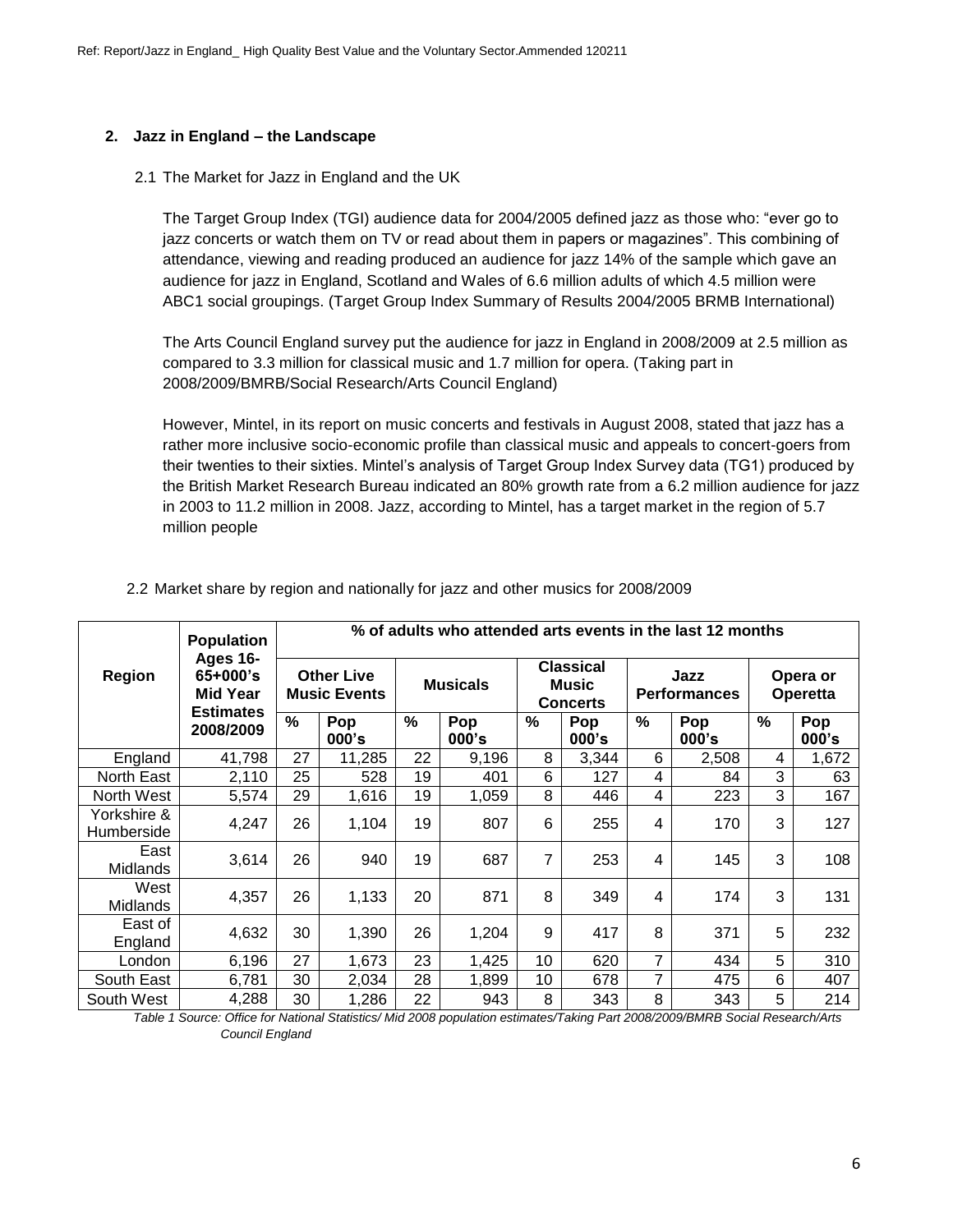2.3 Summary Economic Data for the UK Jazz Sector January-December 2008

The table shows that the estimated annual turnover of the jazz sector of the UK music industry decreased slightly from £86.77m to £85.05m between 2005 and 2008. The fall in value was due entirely to the ongoing decline of CD sales, which affects all genres of music. There were (mostly small) increases in revenues in all other areas of jazz.

| <b>Source of revenue</b>                 | Revenue 2005 | Revenue 2008 |
|------------------------------------------|--------------|--------------|
|                                          | (£ millions) | (£ millions) |
| <b>Ticket sales</b>                      | 22.50        | 24.75        |
| Musicians' fees for "free to enter" gigs | 1.50         | 1.60         |
| Public subsidy                           | 4.15         | 4.50         |
| Commercial sponsorship                   | 0.60         | 0.75         |
| CD and download sales and PPL fees       | 39.50        | 32.75        |
| Compositions and music publishing        | 4.95         | 5.00         |
| Education                                | 12.07        | 14.10        |
| Other                                    | 1.50         | 1.60         |
| <b>TOTAL</b>                             | 86.77        | 85.05        |

*Table 2 Source: Value of Jazz in Great Britain 2, David Laing and Mykaell Riley*

### 2.4 The current political viewpoint and funding of the arts

Ed Vaizey, MP Minister for Culture, at the launch of the Association of the Chief Executives of Voluntary Organisations Funding Roadshow (ACEVO) on the 1<sup>st</sup> July 2010, in an opening speech emphasised the importance of the Big Society agenda, which he described as "Breaking State Monopolies and devolving more power down to neighbourhoods." He emphasised that it is not an attempt to "shrug off responsibilities" but it is instead a programme of working more extensively with grassroots organisations. He recognised that voluntary organisations "play a central role in the cultural lifeblood" of the UK but also stressed that the emergency budget should leave no doubt about the "scale of costcutting challenges they face".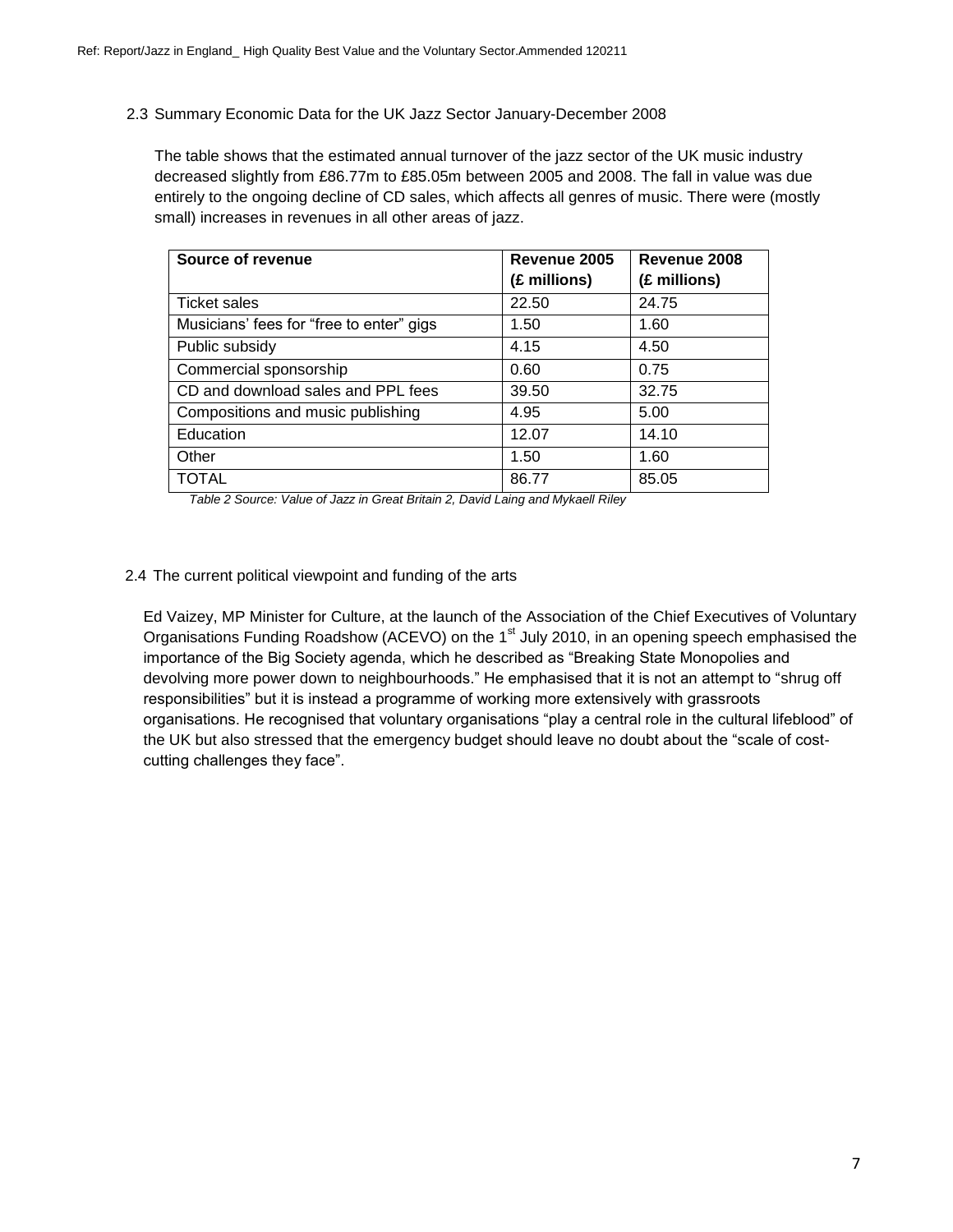### 2.5 The Jazz Constituency

### 2.5.1 The live music sector

There were at least 42,000 jazz performances in the UK in 2008 against an estimated 45,000 in 2005. These performances ranged from sessions in pubs and jazz clubs to concert halls and international festival events. By 2008, the effects of the 2003 Licensing Act were being felt. If the Licensing Act 2003 were amended to exempt venues with an audience capacity or 100 or less it should encourage greater numbers of venue owners and managers to make their premises available regularly for live music including jazz. It should also be noted that jazz clubs are crucial to the growth of the British jazz scene. Research by Nicholas, Kendon and Hodgkins showed that 93% of the artists booked by a typical club (Wakefield Jazz) over a 20 month period (January 2007 to August 2008) were from the UK. Of the remainder, 5% were from the US and 3% from continental Europe.

Sources:

- Professor Stuart Nicholson, Emma Kendon, Chris Hodgkins: The BBC Public Sector Radio, Jazz Policy in the Digital Age, September 2009. Published by Jazz Services Ltd
- The Value of Jazz in Britain II a report commissioned by Jazz Services Ltd from Mykaell Riley (University of Westminster) and Dave Laing (University of Liverpool) October 2010

2.5.2 The broader sector

The Jazz Services website lists the numbers of people who are active in jazz in the UK by activity.

| <b>Jazz Services Website</b>              |                             |  |  |  |  |  |  |  |  |
|-------------------------------------------|-----------------------------|--|--|--|--|--|--|--|--|
| <b>Contact Type</b>                       | <b>Active and Published</b> |  |  |  |  |  |  |  |  |
| Band                                      | 1,940                       |  |  |  |  |  |  |  |  |
| Orchestra incl. rehearsal bands and youth | 112                         |  |  |  |  |  |  |  |  |
| orchestras                                |                             |  |  |  |  |  |  |  |  |
| Musician                                  | 2,762                       |  |  |  |  |  |  |  |  |
| <b>Record Label</b>                       | 179                         |  |  |  |  |  |  |  |  |
| Venue                                     | 3,473                       |  |  |  |  |  |  |  |  |
| Promoter                                  | 869                         |  |  |  |  |  |  |  |  |
| Courses                                   | 238                         |  |  |  |  |  |  |  |  |
| Tutors                                    | 666                         |  |  |  |  |  |  |  |  |
| <b>Retailers</b>                          | 97                          |  |  |  |  |  |  |  |  |
| <b>Services</b>                           | 731                         |  |  |  |  |  |  |  |  |

*Table 3 Source: Jazz Services June 2010*

### Please note:

There are 3,407 musicians in the Jazz Section of the Musicians' Union as of the 19<sup>th</sup> July 2010. Rule of thumb dictates that 50% of musicians on the Jazz Services database are not MU members so the actual number of active jazz musicians in the UK is probably in the order of 4,700.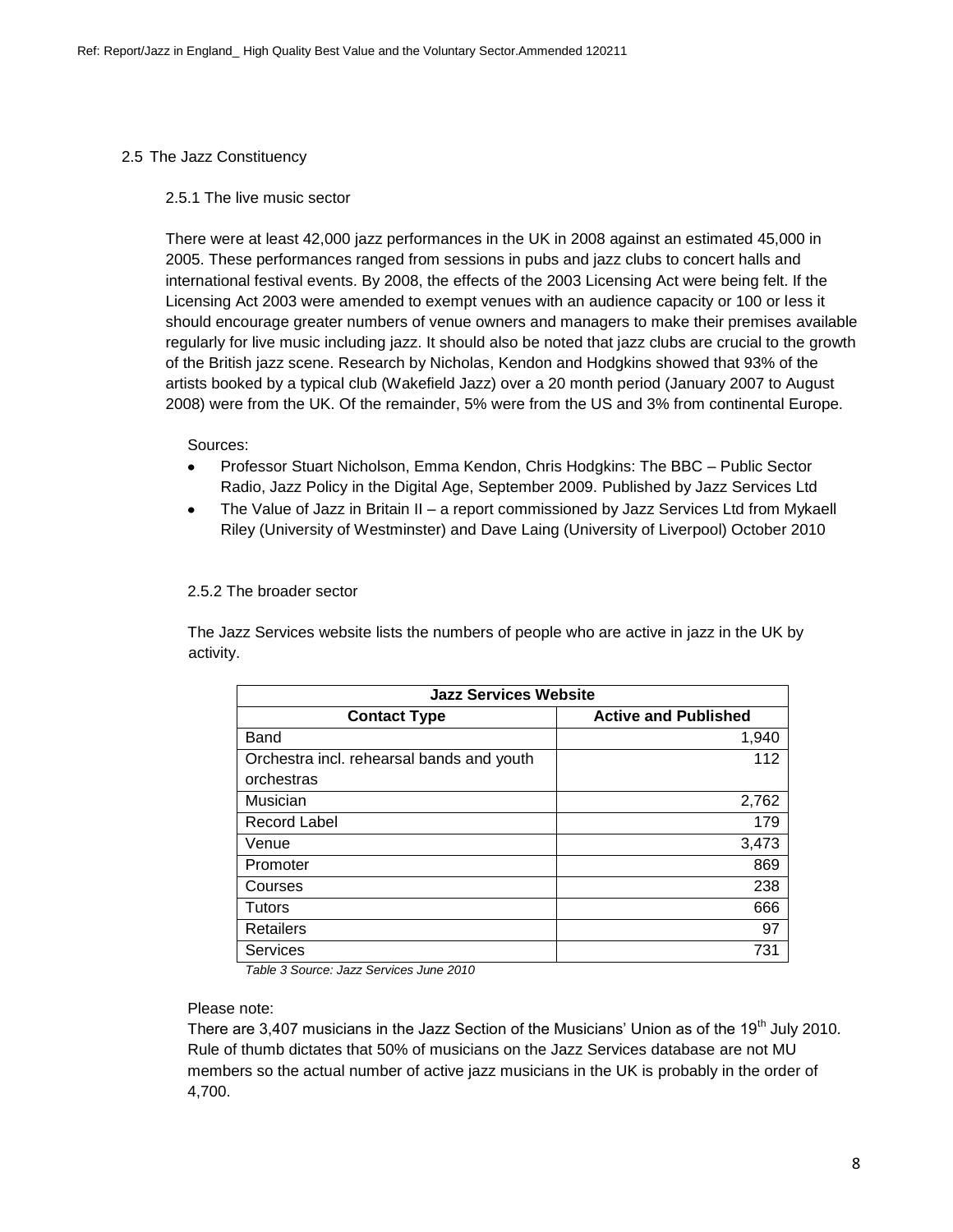### 2.5.3 The jazz education sector

The first ever British Jazz Expo organised by Jazz Services took place in Toronto at the annual International Association of Jazz Educators IAJE. Dr Catherine Tackley, a lecturer in Jazz Studies at the Open University, said *"the strength of British Jazz education was clearly demonstrated by the performances of young musicians studying at the institutions."* 

More and more young musicians are now finding a pathway into jazz that culminates in music college education or straight into the profession. An important part of the progression route is via one of the many youth jazz orchestras that are a crucial component in the infrastructure for jazz. They range from youth orchestras in Wigan, Doncaster, Southampton, Cornwall, Midlands, East Midlands, the Sage in Gateshead and Durham to the National Youth Jazz Orchestra in England and the Tommy Smith Youth Jazz Orchestra in Scotland. There are also a number of complimentary ensembles, such as the National Youth Jazz Collective, Tomorrow's Warriors, F-ire Collective, Royal Academy of Music, Birmingham City University's Junior Jam, that all focus on small group jazz improvisation.

The annual turnover on jazz education in 2008 was £14.10 million, an increase of 17% on 2005. Set out below is the turnover for jazz education and training in 2005 and 2008.

| Type of education or training | 2005         | 2008         |  |  |
|-------------------------------|--------------|--------------|--|--|
|                               | (£ millions) | (£ millions) |  |  |
| Higher                        | 5.64         | 6.68         |  |  |
| Further and continuing        | 0.82         | 0.85         |  |  |
| Private tuition and exams     | 1.14         | 1.33         |  |  |
| Residential and short courses | 0.85         | 1.00         |  |  |
| Schools and peripatetic       | 3.47         | 4.00         |  |  |
| Youth music                   | 0.15         | 0.22         |  |  |
| Total                         | 12.07        | 14.10        |  |  |

*Table 4 Source: Value of Jazz in Britain II – Mykaell Riley and Dave Laing*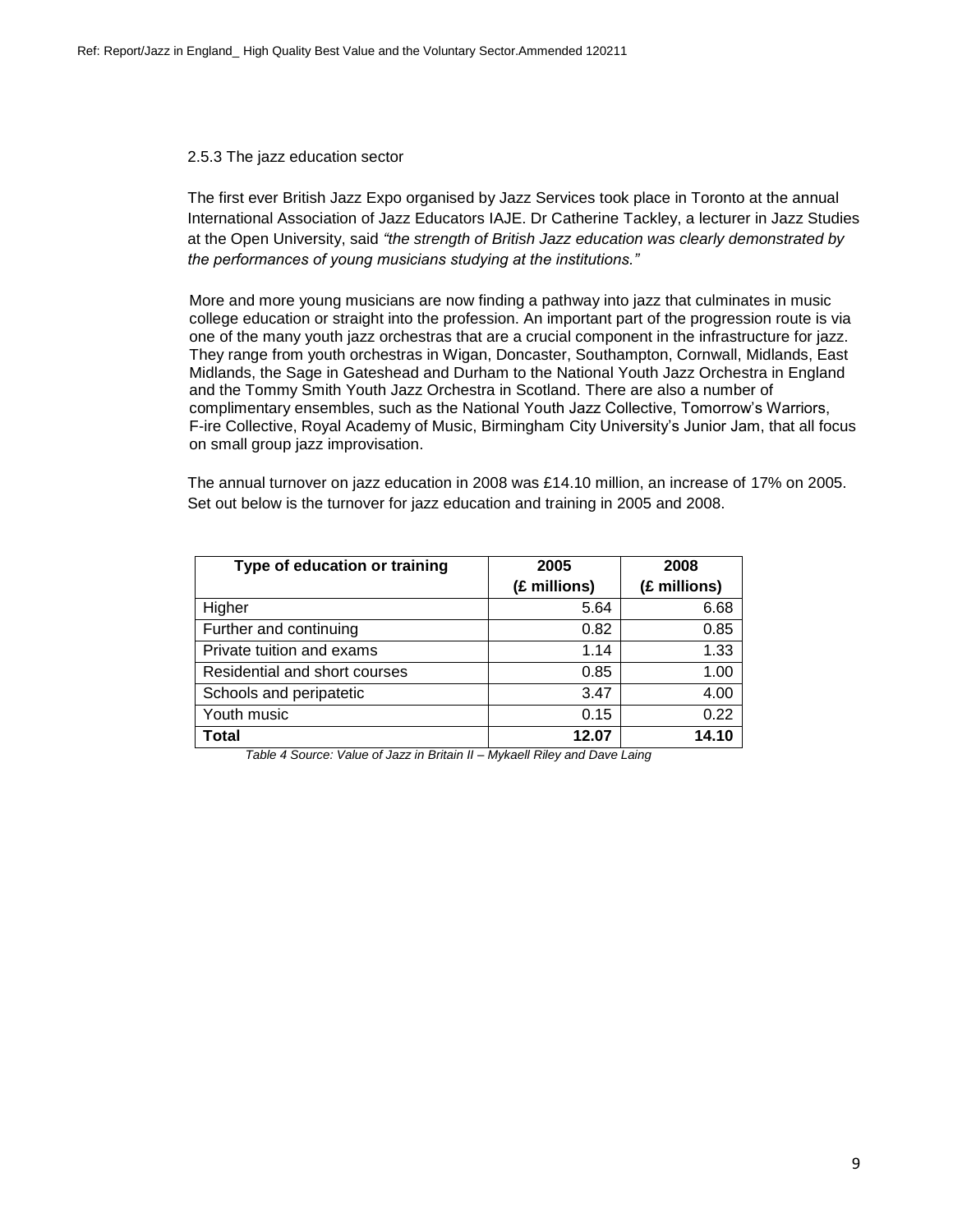### **3. Financial resources allocated to jazz in England**

### 3.1 Arts Council England Regularly Funded Organisations for jazz

The 13 Regularly Funded Organisations (RFOs) for jazz in England received £1.7m of Arts Council support in 2010/11 which increased from £1.46m in 2008/09, an increase of 19%.

| <b>Arts Council England Regularly</b> | 2008/2009 | 2009/2010 | 2010/2011 |
|---------------------------------------|-----------|-----------|-----------|
| <b>Funded Organisations for jazz</b>  | £         | £         | £         |
| Birmingham Jazz                       | 71,500    | 73,430    | 75,413    |
| EMJazz                                | 52,635    | 54,060    | 55,520    |
| Inner City Music(Band on the<br>Wall) | 92,000    | 142,002   | 128,583   |
| J- Night                              | 20,540    | 21,095    | 21,664    |
| Jazz Action                           | 67,165    | 68,979    | 70,841    |
| <b>Jazz Services</b>                  | 370,000   | 379,990   | 412,104   |
| Jazz Yorkshire                        | 56,054    | 57,567    | 59,120    |
| <b>Manchester Jazz Festival</b>       | 34,918    | 52,377    | 68,090    |
| NW Jazz Works                         | 31,734    | 32,591    | 33,471    |
| <b>National Youth Jazz Collective</b> | 85,000    | 86,700    | 100,000   |
| National Youth Jazz Orchestra         | 53,194    | 54,630    | 56,105    |
| <b>Serious Events</b>                 | 384,000   | 494,362   | 507,882   |
| <b>Tomorrow's Warriors</b>            | 165,579   | 170,050   | 174,641   |
| Total                                 | 1,464,319 | 1,687,833 | 1,871,133 |

*Table 5 Source: Arts Council of England/Lotte Boon (2010)*

Please Note: The National Youth Jazz Collective received its funds via Youth Music. Figures do not include 0.5% cut in funding for year 2010/2011 as Youth Music are not passing this reduction on.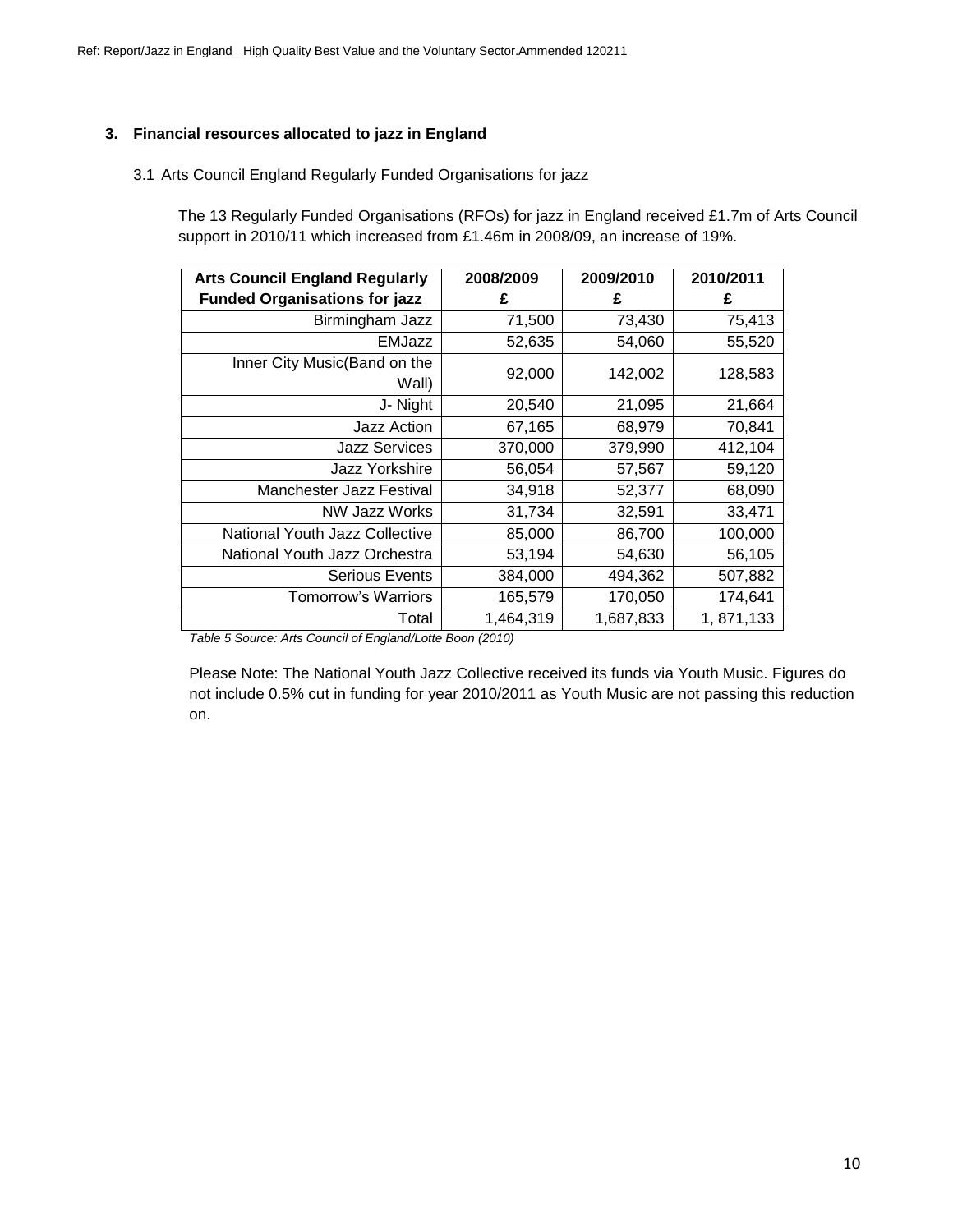### 3.2 Arts Council England Regularly Funded Organisations promoting some jazz

There are also a number of Arts Council Regularly Funded Organisations who include jazz as part of their programme who received £5.53m in 2010/11.

| <b>Arts Council England Regularly</b><br><b>Funded Organisations promoting</b><br>some jazz | 2008/2009<br>£ | 2009/2010<br>£ | 2010/2011<br>£ |
|---------------------------------------------------------------------------------------------|----------------|----------------|----------------|
| <b>Bath Festival Trust</b>                                                                  | 194,688        | 199,945        | 205,343        |
| Drake Music                                                                                 | 133,150        | 137,114        | 140,816        |
| Music Beyond Mainstream                                                                     | 140,000        | 143,780        | 147,662        |
| National Centre for Early Music                                                             | 238,900        | 245,350        | 251,975        |
| <b>Making Music</b>                                                                         | 291,562        | 299,434        | 307,519        |
| The Sage Gateshead                                                                          | 3,607,354      | 3,700,184      | 3,796,039      |
| <b>Barbican Centre</b>                                                                      | 213,535        | 219,299        | 262,362        |
| <b>The Stables</b>                                                                          | 266,839        | 243,309        | 249,955        |
| <b>Turner Sims</b>                                                                          | 70,003         | 40,570         | 41,665         |
| <b>Youth Music</b>                                                                          | 123,240        | 126,567        | 129,985        |
| Total                                                                                       | 5,279,631      | 5,355,552      | 5,533,321      |

*Table 6 Source: Arts Council England/Lotte Boon 2010*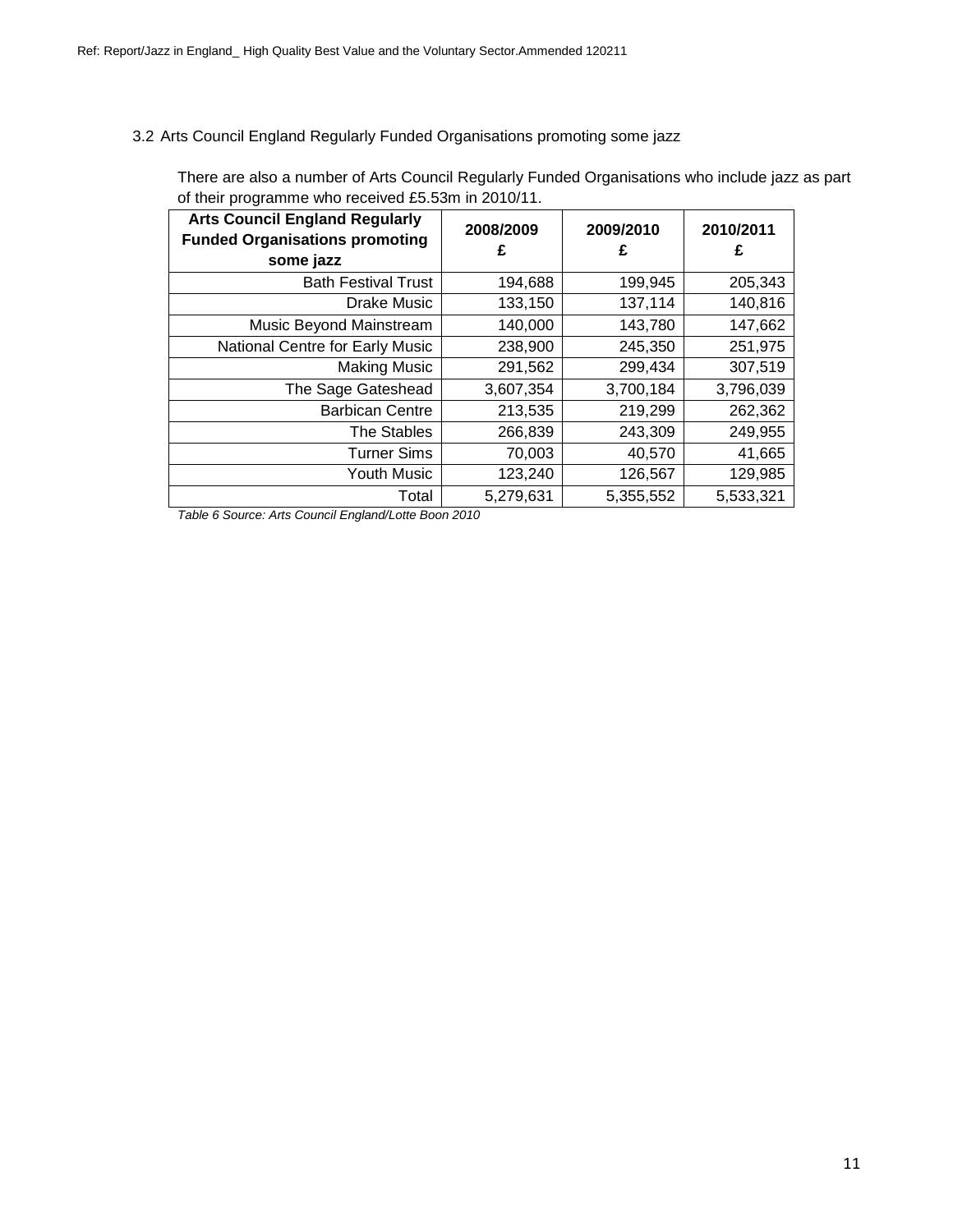3.3 Jazz as a percentage of total funding for Arts Council England Regularly Funded Music Organisations for the years 2008/2011.

| Jazz received 0.29% of Arts Council England funding of £590m in 2010/11 |  |  |
|-------------------------------------------------------------------------|--|--|
|-------------------------------------------------------------------------|--|--|

| <b>Arts Council England funded</b>                                     | 2008/2009  | 2009/2010       | 2010/2011       |
|------------------------------------------------------------------------|------------|-----------------|-----------------|
| <b>Music Organisations 2008/11</b>                                     | £          | £               | £               |
| <b>Total funding of Regularly Funded</b><br><b>Music Organisations</b> | 70,031,288 | 73,116,826      | 74,892,685      |
| Total funding for jazz                                                 | 1,464,319  | 1,687,833       | 1,871,133       |
| Jazz as a percentage of total                                          |            |                 |                 |
| funding for Regularly Funded Music                                     | 2.08%      | 2.30%           | 2.33%           |
| Organisations                                                          |            |                 |                 |
| Total funding for some jazz                                            | 5,279,631  | 5,355,552       | 5, 533, 321     |
| Some jazz as a percentage of total                                     | 7.53%      | 7.32%           | 7.38%           |
| funding for music organisations                                        |            |                 |                 |
|                                                                        |            |                 |                 |
| Total Arts Council funding for                                         | 330m       | (estimate) 340m | (estimate) 350m |
| <b>Regularly Funded Organisations</b>                                  |            |                 |                 |
| As a percentage of total ACE/RFO                                       |            |                 |                 |
| funding:                                                               |            |                 |                 |
| Jazz                                                                   | 0.44%      | 0.49%           | 0.53%           |
| Some jazz                                                              | 1.59%      | 1.57%           | 1.58%           |
| Both jazz and some jazz                                                | 2.03%      | 2.07%           | 2.11%           |
|                                                                        |            |                 |                 |
| <b>Total Arts Council funding for all Arts</b>                         | 570m       | (estimate) 580m | (estimate) 590m |
| Council funded organisations                                           |            |                 |                 |
| As a percentage of total Arts Council                                  |            |                 |                 |
| funding:                                                               |            |                 |                 |
| Jazz                                                                   | 0.25%      | 0.29%           | 0.31%           |
| Some jazz                                                              | 0.92%      | 0.92%           | 0.93%           |
| Both jazz and some jazz                                                | 1.17%      | 1.21%           | 1.25%           |

*Table 7 Source: Arts Council England/Lotte Boon 2010*

Please Note: Figures do not include 0.5% cuts in Arts Council England funding for year 2010/2011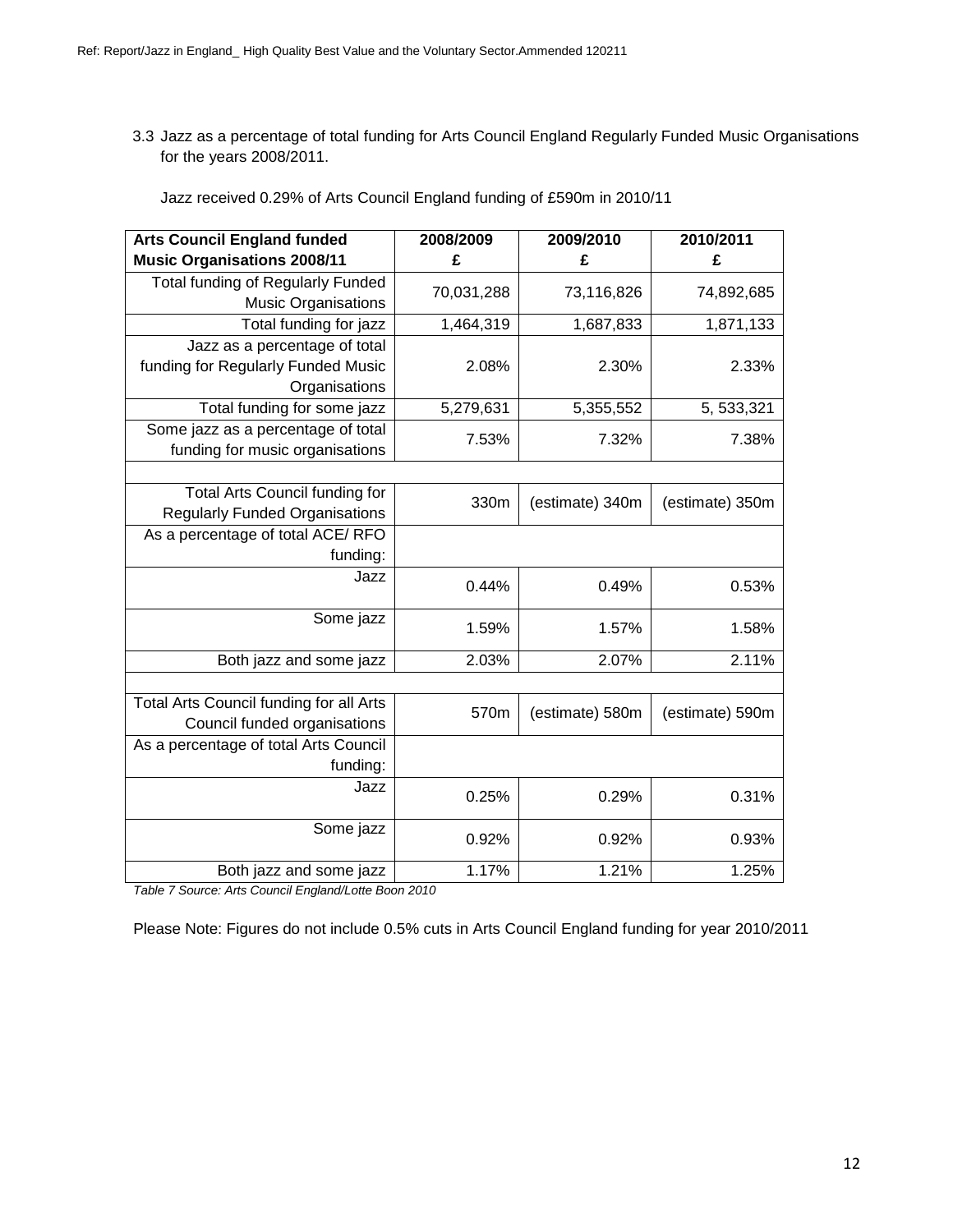3.4 Grants to Regularly Funded Jazz Organisations in real terms:

For a number of RFOs in jazz, Arts Council England support fell in real terms; however, overall there was a 26.4% increase in ACE funding in real terms.

Table 8 below highlights the funding of jazz in real terms.

|                                          |           | <b>ACE Funding 2008/2011</b> |           |          | <b>Adjusted for Retail Price Inflation</b> |                                  |           |          |  |  |
|------------------------------------------|-----------|------------------------------|-----------|----------|--------------------------------------------|----------------------------------|-----------|----------|--|--|
|                                          |           |                              |           |          |                                            | (adjusted by Retail Price Index) |           |          |  |  |
|                                          | 2008/09   | 2009/10                      | 2010/11   | Change   | 2008/09                                    | 2009/10                          | 2010/11   | Change   |  |  |
|                                          | £         | £                            | £         |          |                                            |                                  |           |          |  |  |
| Retail Price Index                       |           |                              |           |          | 100.0                                      | 104.4                            | 109.7     |          |  |  |
| Birmingham Jazz                          | 71,500    | 73,430                       | 75,413    | $+5.5%$  | 71,500                                     | 70,302                           | 68,763    | $-3.8%$  |  |  |
| <b>EMJazz</b>                            | 52,635    | 54,060                       | 55,520    | $+5.5%$  | 52,635                                     | 51,757                           | 50,624    | $-3.8%$  |  |  |
| Inner City Music                         | 92,000    | 142,002                      | 128,583   | $+39.7%$ | 92,000                                     | 135,954                          | 117,244   | $+27.4%$ |  |  |
| J Night                                  | 20,540    | 21,095                       | 21,664    | $+5.4%$  | 20,540                                     | 20,196                           | 19,753    | $-3.8%$  |  |  |
| <b>Jazz Action</b>                       | 67,165    | 68,979                       | 70,841    | $+5.5%$  | 67,165                                     | 66,041                           | 64,594    | $-3.8%$  |  |  |
| <b>Jazz Services</b>                     | 370,000   | 379,990                      | 412,104   | $+11.4%$ | 370,000                                    | 363,806                          | 375,764   | $+1.6%$  |  |  |
| Jazz Yorkshire                           | 56,054    | 57,567                       | 59,120    | $+5.5%$  | 56,054                                     | 55,115                           | 53,907    | $-3.8%$  |  |  |
| NW Jazz-works                            | 31,734    | 32,591                       | 33,471    | $+5.5%$  | 31,734                                     | 31,203                           | 30,519    | $-3.8%$  |  |  |
| Tomorrow's<br>Warriors                   | 165,579   | 170,050                      | 174,641   | $+5.5%$  | 165,579                                    | 162,807                          | 159,241   | $-3.8%$  |  |  |
| Serious                                  | 384,000   | 494,362                      | 507,882   | $+32.2%$ | 384,000                                    | 473,307                          | 463,096   | $+20.6%$ |  |  |
| National Youth                           | 53,194    | 54,630                       | 54,630    | $+5.5%$  | 53,194                                     | 52,303                           | 51,158    | $-3.8%$  |  |  |
| Jazz Orchestra                           | 85,000    | 86,700                       | 100,000   | 17.6%    | 85,000                                     | 83,050                           | 91,150    | $+7.2%$  |  |  |
| <b>National Youth</b><br>Jazz Collective |           |                              |           |          |                                            |                                  |           |          |  |  |
|                                          | 1,464,319 | 1,687,833                    | 1,871,133 | $+27.8%$ | 1,449, 401                                 | 1,565,841                        | 1,545,813 | $+6.65%$ |  |  |
| <b>Total</b>                             |           |                              |           |          |                                            |                                  |           |          |  |  |

**Grants to Regularly Funded Jazz Organisations in real terms 2008/2011**

*Table 8 Source: Tony Warwick-Ching 2010*

### Please Note:

The Retail Price Index is an important domestic indicator of inflation in the United Kingdom, measuring the average change from month to month in the prices of goods and services purchased in the UK.

- Price indices obtained from Office for National Statistics Statistical bulletin June 2010
- Price indices assumed for 2010/11 are based on the figures for the year ending June 2010
- All individual budgets except Jazz Services, Inner City Music, National Youth Jazz Collective and Serious have fallen in real terms since 2008/09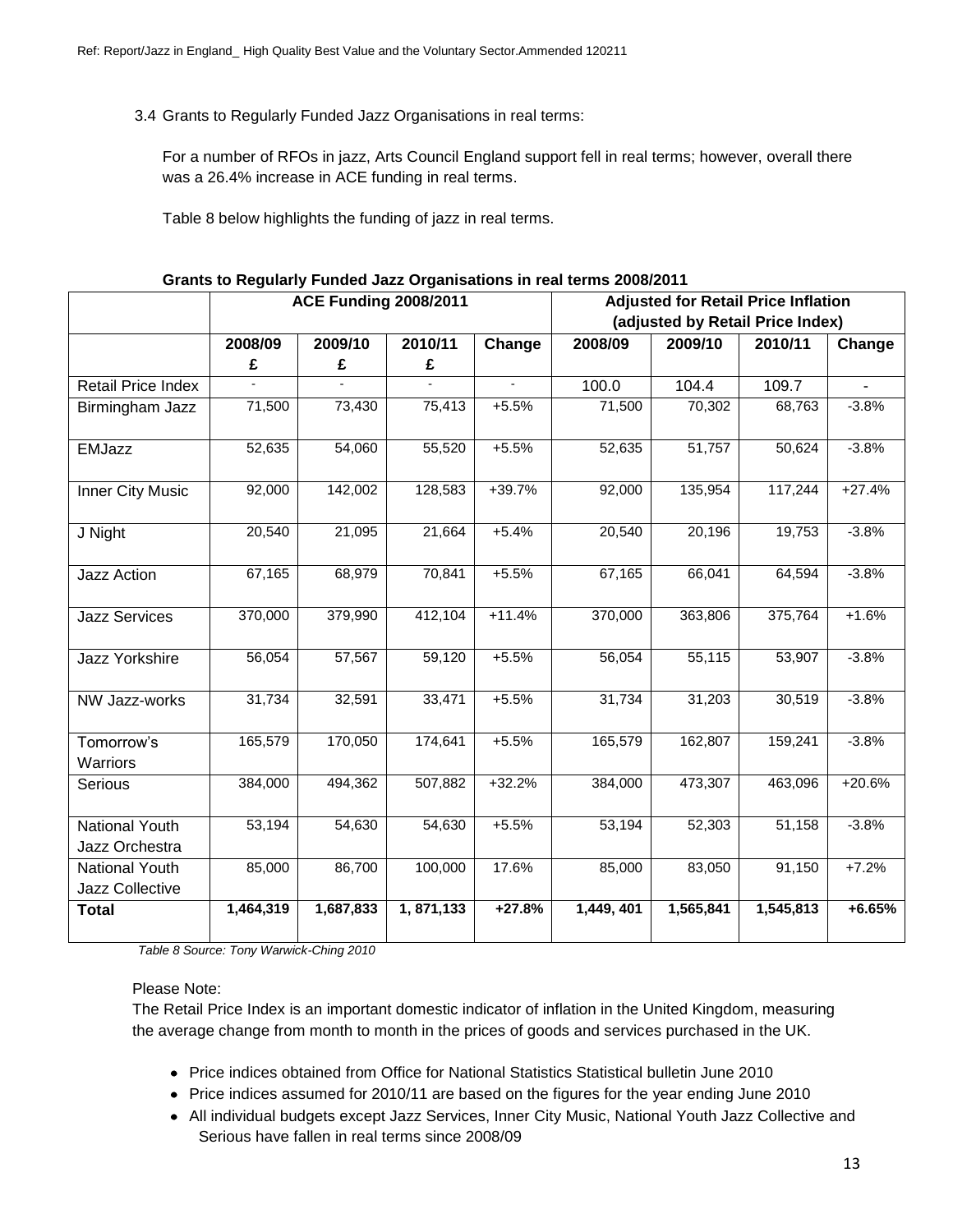# **4. The Regularly Funded Jazz Organisations**

4.1Jazz in England – a mixed economy

The 12 RFJOs and the National Youth Jazz Collective encompass a number of business models: Jazz Action operates as a sole trader; Birmingham Jazz, Jazz Services, Jazz Yorkshire, NW Jazzworks and the National Youth Jazz Orchestra are not-for-profit organisations; EMJazz is a Community Interest Company; Band on the Wall is a major venue in Manchester; J-Night is a promoter in Yorkshire; the National Youth Jazz Collective is a not-for-profit organisation funded by the Arts Council England via Youth Music; and Serious and Tomorrow's Warriors are private companies whose work embraces both commercial and not-for-profit activities.

Please see Appendix II for a synopsis of the activities of each organisation.

Birmingham Jazz [www.birminghamjazz.co.uk](http://www.birminghamjazz.co.uk/) EMJazz [www.artscouncil.org.uk/rfo/em-jazz/](http://www.artscouncil.org.uk/rfo/em-jazz/) Inner City Music (Band on the Wall) [bandonthewall.org/](http://bandonthewall.org/) J-Night [www.jnight.org](http://www.jnight.org/) Jazz Action [jazzaction.co.uk/](http://jazzaction.co.uk/) Jazz Services [www.jazzservices.org.uk](http://www.jazzservices.org.uk/) Jazz Yorkshire [www.jazzyorkshire.org](http://www.jazzyorkshire.org/) Manchester Jazz Festival [www.manchesterjazz.com](http://www.manchesterjazz.com/) NWJazzworks [www.nwjazzworks.org](http://www.nwjazzworks.org/) The National Youth Jazz Collective [www.nyjc.co.uk](http://www.nyjc.co.uk/) National Youth Jazz Orchestra **WWW.nyjo.org.uk** Serious **WALLS** Serious.org.uk

Tomorrow's Warriors [www.myspace.com/tomorrowswarriors](http://www.myspace.com/tomorrowswarriors)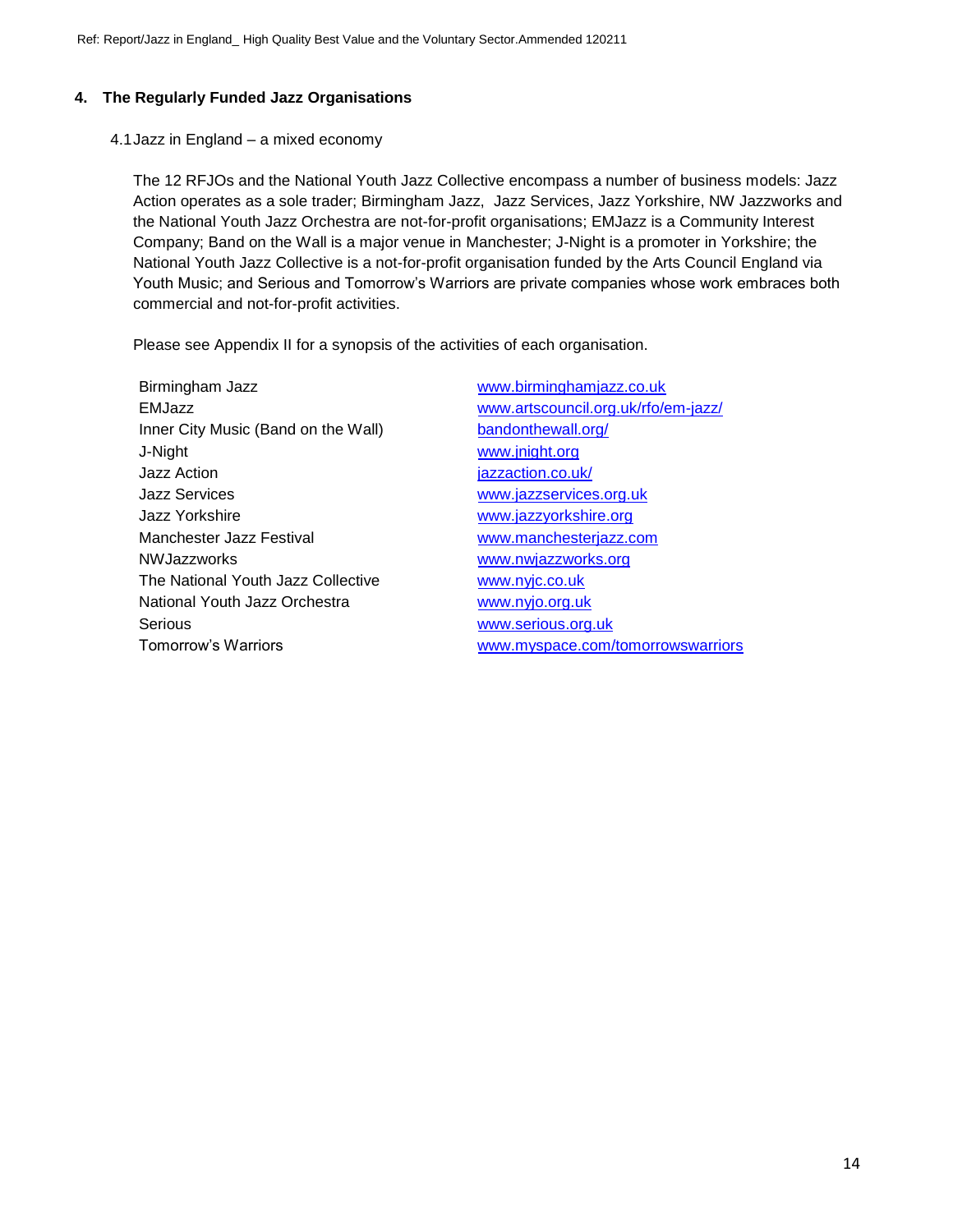### **5. The breadth of activity of organisations serving the voluntary sector in jazz – satisfying needs, providing benefits**

The breadth of work undertaken by jazz RFOs and the voluntary sector is impressive: information, websites, news, advice, support, direct touring, touring grants, direct promoting, schemes for promoters and touring, jazz festivals, recording schemes, music publishing, artist management, education workshops, projects, professional development and training, work in schools and colleges, jazz education awards, youth orchestras, publishing, listings, marketing and PR, advocacy, showcasing and promoting UK jazz abroad. All organisations work or have strong links with a large number of youth jazz orchestras that provide access routes and pathways into jazz throughout England, examples include: Doncaster Youth Jazz Orchestra, Wigan Youth Jazz Orchestra, Hot House in the East Midlands, Southampton Youth Jazz Orchestra, Tomorrow's Warriors, National Youth Jazz Orchestra, Devon Youth Jazz Orchestra and the National Youth Jazz Collective.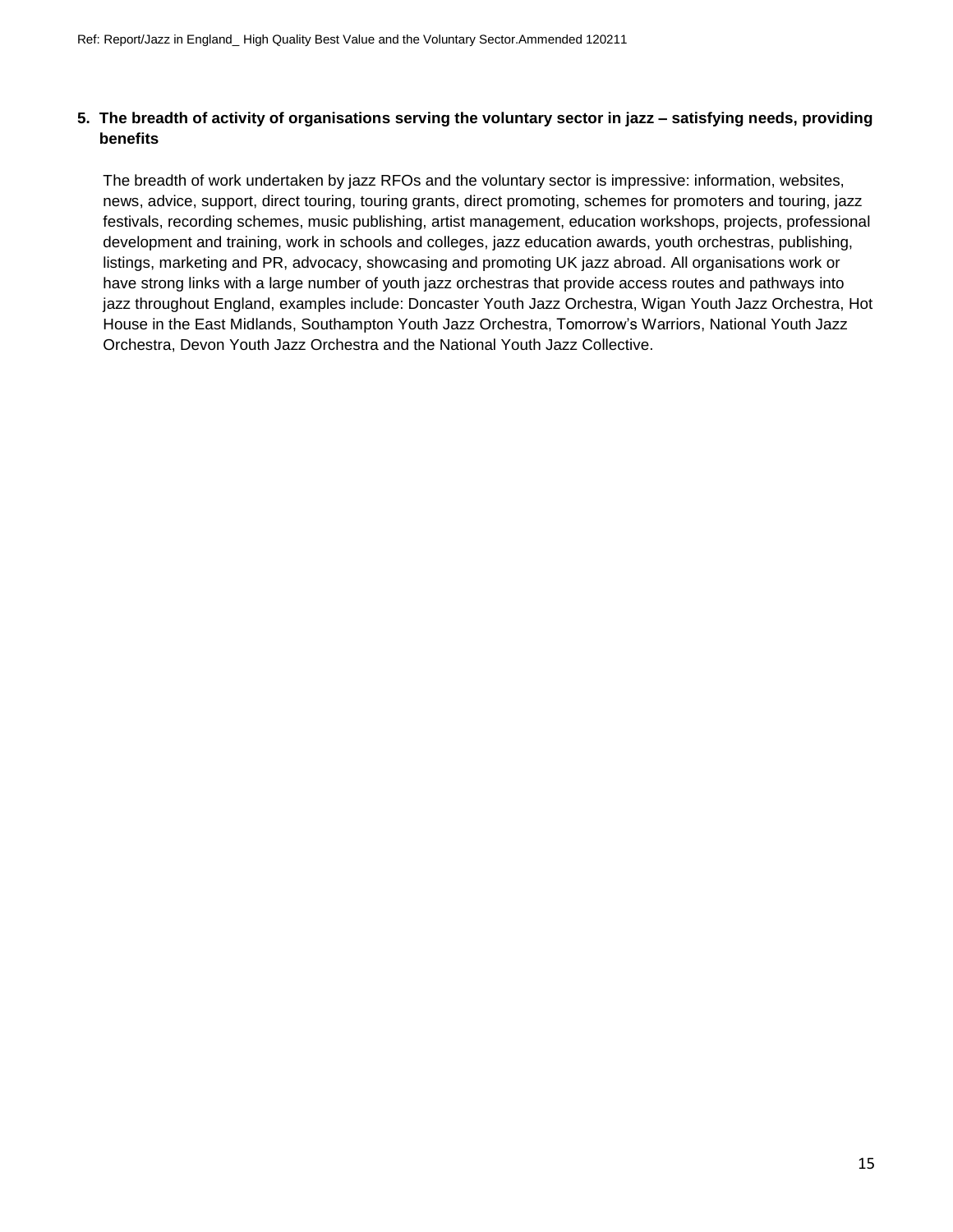# **5.1 The breadth of activity of organisation serving the voluntary sector in jazz**

|                          | <b>Jazz Organisation</b>           |                           |                         | Inner                   | J-                      |                         |                         |                         |                         |                         |                         |                         | <b>National</b>                 |
|--------------------------|------------------------------------|---------------------------|-------------------------|-------------------------|-------------------------|-------------------------|-------------------------|-------------------------|-------------------------|-------------------------|-------------------------|-------------------------|---------------------------------|
| <b>Activity</b>          |                                    | <b>Birmingham</b><br>Jazz | EM<br>Jazz              | City<br><b>Music</b>    | <b>Night</b>            | Jazz<br>Action          | Jazz<br><b>Services</b> | Jazz<br>Yorkshire       | <b>NW</b><br>Jazzworks  | Tomorrow's<br>Warriors  | <b>Serious</b>          | <b>NYJO</b>             | Youth Jazz<br><b>Collective</b> |
|                          | Website                            | $\overline{\mathbf{x}}$   |                         | $\overline{\mathbf{x}}$ | $\overline{\mathbf{x}}$ | $\overline{\mathbf{x}}$ | $\overline{\mathbf{x}}$ | $\overline{\mathbf{x}}$ | $\overline{\mathbf{x}}$ | $\overline{\mathbf{x}}$ | $\overline{\mathbf{x}}$ | $\overline{\mathbf{x}}$ | $\overline{\mathbf{x}}$         |
|                          |                                    |                           |                         |                         |                         |                         |                         |                         |                         |                         |                         |                         |                                 |
|                          | Publishing/listings                | $\overline{\mathbf{x}}$   |                         | $\overline{\mathbf{x}}$ |                         | $\overline{\mathbf{x}}$ | $\overline{\mathbf{X}}$ | $\overline{\mathbf{x}}$ | $\overline{\mathbf{x}}$ | $\overline{\mathbf{x}}$ | $\overline{\mathbf{x}}$ | $\overline{\mathbf{x}}$ | $\overline{\mathbf{x}}$         |
|                          | <b>News</b>                        | $\overline{\mathbf{x}}$   |                         | $\overline{\mathbf{x}}$ | $\overline{\mathbf{x}}$ | $\overline{\mathbf{x}}$ | $\overline{\mathbf{x}}$ | $\overline{\mathbf{x}}$ | $\overline{\mathbf{x}}$ | $\overline{\mathbf{x}}$ | $\overline{\mathbf{x}}$ | $\overline{\mathbf{x}}$ | $\overline{\mathbf{x}}$         |
| Information              | Information                        | $\overline{\mathbf{X}}$   |                         | $\overline{\mathbf{x}}$ | $\overline{\mathbf{x}}$ | $\overline{\mathbf{x}}$ | $\overline{\mathbf{x}}$ | $\overline{\mathbf{x}}$ | $\overline{\mathbf{x}}$ | $\overline{\mathbf{x}}$ | $\overline{\mathbf{x}}$ | $\overline{\mathbf{x}}$ | $\overline{\mathbf{x}}$         |
|                          | Downloads                          | $\overline{\mathbf{x}}$   | $\overline{\mathbf{x}}$ | $\overline{\mathbf{x}}$ |                         | $\overline{\mathbf{x}}$ | $\overline{\mathbf{x}}$ | $\overline{\mathbf{x}}$ | $\overline{\mathbf{x}}$ |                         |                         | $\overline{\mathbf{x}}$ | $\overline{\mathbf{x}}$         |
|                          | Advice                             | $\overline{\mathbf{x}}$   | $\overline{\mathbf{x}}$ |                         |                         | $\overline{\mathbf{x}}$ | $\overline{\mathbf{x}}$ | $\overline{\mathbf{x}}$ | $\overline{\mathbf{x}}$ | $\overline{\mathbf{x}}$ |                         | $\overline{\mathbf{x}}$ | $\overline{\mathbf{X}}$         |
|                          | Projects                           | $\overline{\mathbf{x}}$   | $\overline{\mathbf{x}}$ | $\overline{\mathbf{x}}$ |                         | $\overline{\mathbf{x}}$ | $\overline{\mathbf{x}}$ | $\overline{\mathbf{x}}$ | $\overline{\mathbf{x}}$ | $\overline{\mathbf{x}}$ | $\overline{\mathbf{x}}$ | $\overline{\mathbf{x}}$ | $\mathbf{x}$                    |
|                          | Workshops                          | $\overline{\mathbf{x}}$   | $\overline{\mathbf{x}}$ | $\overline{\mathbf{x}}$ |                         | $\overline{\mathbf{x}}$ |                         | $\overline{\mathbf{x}}$ | $\overline{\mathbf{x}}$ | $\overline{\mathbf{x}}$ | $\overline{\mathbf{x}}$ | $\overline{\mathbf{x}}$ | $\overline{\mathbf{x}}$         |
| Education                | Master classes                     | $\overline{\mathbf{x}}$   |                         | $\overline{\mathbf{x}}$ |                         | $\overline{\mathbf{x}}$ |                         | $\overline{\mathbf{x}}$ | $\overline{\mathbf{x}}$ | $\overline{\mathbf{x}}$ | $\overline{\mathbf{x}}$ | $\overline{\mathbf{x}}$ | $\overline{\mathbf{x}}$         |
|                          | Schools                            | $\pmb{\chi}$              |                         | $\overline{\mathbf{x}}$ |                         |                         |                         | $\overline{\mathbf{x}}$ |                         |                         |                         | $\overline{\mathbf{x}}$ | $\overline{\mathbf{x}}$         |
|                          | Colleges                           | $\overline{\mathbf{x}}$   |                         | $\overline{\mathbf{x}}$ |                         | $\overline{\mathbf{x}}$ |                         |                         |                         | $\overline{\mathbf{x}}$ | $\overline{\mathbf{x}}$ | $\overline{\mathbf{x}}$ | $\overline{\mathbf{x}}$         |
|                          | <b>Musicians</b>                   | $\overline{\mathbf{x}}$   | $\overline{\mathbf{x}}$ | $\overline{\mathbf{x}}$ |                         | $\overline{\mathbf{x}}$ | $\overline{\mathbf{x}}$ | $\overline{\mathbf{x}}$ | $\overline{\mathbf{x}}$ | $\overline{\mathbf{x}}$ | $\overline{\mathbf{x}}$ | $\overline{\mathbf{x}}$ | $\mathbf{x}$                    |
|                          | Promoters                          | $\overline{\mathbf{X}}$   | $\overline{\mathbf{x}}$ | $\overline{\mathbf{x}}$ |                         | $\overline{\mathbf{x}}$ | $\overline{\mathbf{x}}$ | $\overline{\mathbf{x}}$ | $\overline{\mathbf{x}}$ |                         |                         |                         | $\overline{\mathbf{x}}$         |
| Professional development | <b>Printed materials</b>           |                           |                         | $\overline{\mathbf{X}}$ |                         | $\overline{\mathbf{x}}$ | $\overline{\mathbf{x}}$ |                         | $\overline{\mathbf{x}}$ |                         |                         | $\overline{\mathbf{x}}$ | $\overline{\mathbf{x}}$         |
|                          | Advice                             | $\overline{\mathbf{x}}$   | $\overline{\mathbf{x}}$ | $\overline{\mathbf{x}}$ |                         | $\overline{\mathbf{x}}$ | $\overline{\mathbf{x}}$ | $\overline{\mathbf{x}}$ | $\overline{\mathbf{x}}$ | $\overline{\mathbf{x}}$ | $\overline{\mathbf{x}}$ | $\overline{\mathbf{X}}$ | $\overline{\mathbf{x}}$         |
|                          | One to one                         | $\overline{\mathbf{x}}$   | $\overline{\mathbf{x}}$ | $\overline{\mathbf{x}}$ |                         | $\overline{\mathbf{x}}$ | $\overline{\mathbf{x}}$ | $\overline{\mathbf{x}}$ | $\overline{\mathbf{x}}$ | $\overline{\mathbf{x}}$ | $\overline{\mathbf{x}}$ | $\overline{\mathbf{x}}$ | $\overline{\mathbf{x}}$         |
|                          | Workshops/seminars                 |                           | $\overline{\mathbf{x}}$ | $\overline{\mathbf{x}}$ |                         | $\overline{\mathbf{x}}$ | $\overline{\mathbf{x}}$ | $\overline{\mathbf{x}}$ | $\overline{\mathbf{x}}$ | $\overline{\mathbf{x}}$ | $\overline{\mathbf{x}}$ | $\overline{\mathbf{X}}$ | $\overline{\mathbf{x}}$         |
|                          | Direct touring                     | $\overline{\mathbf{x}}$   |                         | $\pmb{\mathsf{X}}$      | $\overline{\mathbf{x}}$ | $\overline{\mathbf{x}}$ |                         |                         |                         | $\overline{\mathbf{x}}$ | $\overline{\mathbf{x}}$ | $\overline{\mathbf{x}}$ | $\overline{\mathbf{x}}$         |
| Touring                  | Indirect touring/support<br>scheme | $\overline{\mathbf{x}}$   |                         |                         |                         | $\overline{\mathbf{x}}$ | $\overline{\mathbf{x}}$ |                         |                         |                         | $\overline{\mathbf{x}}$ |                         |                                 |
|                          |                                    |                           |                         |                         |                         |                         | Continued on next page  |                         |                         |                         |                         |                         |                                 |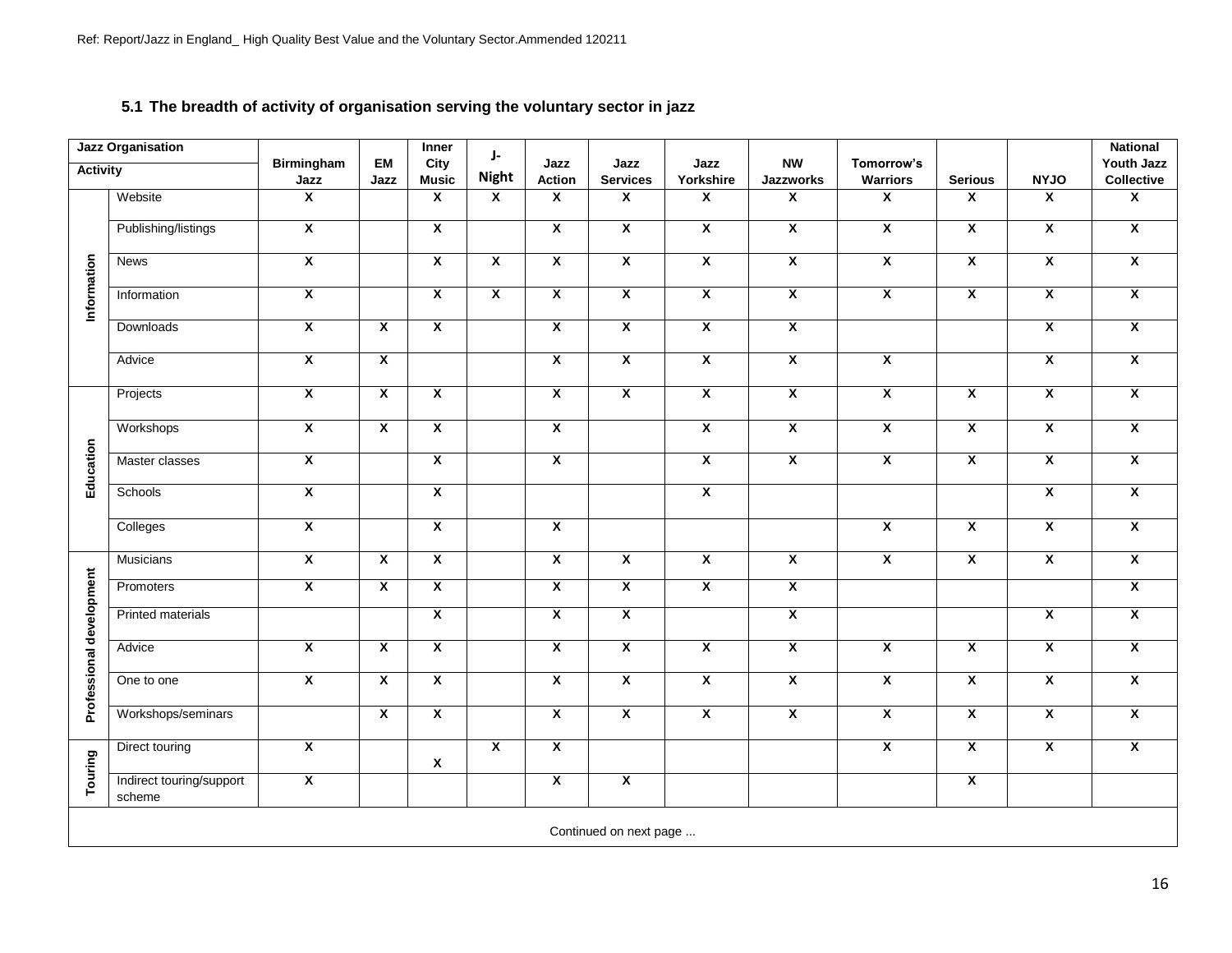|                             | <b>Jazz Organisation</b>                        |                         |                         | Inner                   |                         |                         |                         |                         |                               |                         |                         |                         | <b>National</b>          |
|-----------------------------|-------------------------------------------------|-------------------------|-------------------------|-------------------------|-------------------------|-------------------------|-------------------------|-------------------------|-------------------------------|-------------------------|-------------------------|-------------------------|--------------------------|
| <b>Activity</b>             |                                                 | Birmingham<br>Jazz      | EM<br>Jazz              | City<br><b>Music</b>    | J-<br><b>Night</b>      | Jazz<br><b>Action</b>   | Jazz<br><b>Services</b> | Jazz<br>Yorkshire       | <b>NW</b><br><b>Jazzworks</b> | Tomorrow's<br>Warriors  | <b>Serious</b>          | <b>NYJO</b>             | Youth Jazz<br>Collective |
|                             | Direct promoting                                | $\overline{\mathbf{x}}$ |                         | $\overline{\mathbf{x}}$ | $\overline{\mathbf{x}}$ | X                       |                         |                         |                               | $\overline{\mathbf{x}}$ | $\mathsf{x}$            | $\mathsf{x}$            | $\overline{\mathbf{X}}$  |
| Promoting                   | Indirect promoting/<br>support schemes          |                         | $\overline{\mathbf{x}}$ | $\overline{\mathbf{x}}$ |                         | $\overline{\mathbf{x}}$ | $\overline{\mathbf{x}}$ | $\overline{\mathbf{x}}$ | $\overline{\mathbf{x}}$       |                         | $\overline{\mathbf{x}}$ |                         |                          |
|                             | Assisting jazz festival<br>directly             | $\overline{\mathbf{x}}$ |                         | $\overline{\mathbf{x}}$ | $\overline{\mathbf{x}}$ | $\overline{\mathbf{x}}$ |                         |                         | $\overline{\mathbf{x}}$       | $\overline{\mathbf{x}}$ | $\overline{\mathbf{x}}$ | $\overline{\mathbf{X}}$ | $\overline{\mathbf{x}}$  |
| Jazz<br>Festivals           | Assisting jazz festival<br>indirectly           |                         | $\overline{\mathbf{x}}$ | $\overline{\mathbf{x}}$ |                         | $\overline{\mathbf{x}}$ | $\overline{\mathbf{x}}$ | $\overline{\mathbf{x}}$ |                               |                         | $\overline{\mathbf{x}}$ | $\overline{\mathbf{X}}$ | $\overline{\mathbf{x}}$  |
| Promotion<br>of New         | Commissions                                     | $\overline{\mathbf{x}}$ | $\overline{\mathbf{x}}$ | $\overline{\mathbf{x}}$ | $\overline{\mathbf{x}}$ | $\overline{\mathbf{x}}$ |                         | $\overline{\mathbf{x}}$ |                               | $\overline{\mathbf{x}}$ | $\overline{\mathbf{x}}$ | $\overline{\mathbf{x}}$ | $\overline{\mathbf{x}}$  |
|                             | Promoters schemes                               | $\overline{\mathbf{X}}$ | $\overline{\mathbf{x}}$ | $\overline{\mathbf{x}}$ |                         |                         | $\overline{\mathbf{X}}$ |                         |                               | $\overline{\mathbf{x}}$ |                         |                         |                          |
|                             | Venues                                          | $\overline{\mathbf{x}}$ |                         | $\overline{\mathbf{x}}$ |                         | $\overline{\mathbf{x}}$ | $\overline{\mathbf{X}}$ | $\overline{\mathbf{x}}$ | $\overline{\mathbf{x}}$       |                         | $\overline{\mathbf{x}}$ | $\overline{\mathbf{x}}$ | $\overline{\mathbf{x}}$  |
| Marketing                   | <b>Musicians</b>                                | $\overline{\mathbf{x}}$ |                         | X                       |                         | $\overline{\mathbf{x}}$ | $\overline{\mathbf{X}}$ | $\overline{\mathbf{x}}$ | $\overline{\mathbf{x}}$       | X                       | $\overline{\mathbf{x}}$ | $\overline{\mathbf{X}}$ | $\overline{\mathbf{x}}$  |
|                             | Audience<br>development                         | $\overline{\mathbf{X}}$ | $\overline{\mathbf{x}}$ | $\overline{\mathbf{x}}$ | $\overline{\mathbf{x}}$ | $\overline{\mathbf{x}}$ | $\overline{\mathbf{X}}$ | $\overline{\mathbf{x}}$ | $\overline{\mathbf{x}}$       | $\overline{\mathbf{x}}$ | $\overline{\mathbf{x}}$ | $\overline{\mathbf{x}}$ | $\overline{\mathbf{x}}$  |
|                             | Alliances                                       | $\mathbf{x}$            | $\overline{\mathbf{x}}$ | $\overline{\mathbf{x}}$ |                         | $\overline{\mathbf{x}}$ | $\overline{\mathbf{x}}$ | $\overline{\mathbf{x}}$ |                               | $\overline{\mathbf{x}}$ | $\overline{\mathbf{x}}$ | $\overline{\mathbf{x}}$ | $\overline{\mathbf{x}}$  |
| Advocacy                    | Partnerships                                    | $\overline{\mathbf{X}}$ | $\overline{\mathbf{x}}$ | $\overline{\mathbf{x}}$ |                         | $\overline{\mathbf{x}}$ | $\overline{\mathbf{x}}$ | $\overline{\mathbf{X}}$ | $\overline{\mathbf{x}}$       | $\overline{\mathbf{x}}$ | $\overline{\mathbf{x}}$ | $\overline{\mathbf{x}}$ | $\overline{\mathbf{x}}$  |
|                             | Advocacy/lobbying                               |                         | $\overline{\mathbf{x}}$ | $\overline{\mathbf{x}}$ |                         | $\overline{\mathbf{X}}$ | $\overline{\mathbf{x}}$ | $\overline{\mathbf{X}}$ | $\overline{\mathbf{x}}$       | $\overline{\mathbf{x}}$ | $\overline{\mathbf{x}}$ | $\overline{\mathbf{X}}$ |                          |
|                             | Under 18                                        |                         |                         |                         |                         | $\overline{\mathbf{x}}$ |                         | $\overline{\mathbf{x}}$ |                               | $\overline{\mathbf{x}}$ | $\overline{\mathbf{x}}$ | $\overline{\mathbf{x}}$ | $\overline{\mathbf{x}}$  |
| Youth<br>Orchestra          | $18 - 25$                                       | $\overline{\mathbf{x}}$ |                         |                         |                         | $\overline{\mathbf{x}}$ |                         | $\overline{\mathbf{x}}$ |                               | $\overline{\mathbf{x}}$ | $\overline{\mathbf{x}}$ | $\overline{\mathbf{x}}$ |                          |
|                             | $18 - 25+$                                      | $\overline{\mathbf{X}}$ |                         |                         |                         | $\overline{\mathbf{x}}$ |                         | $\overline{\mathbf{x}}$ |                               | $\overline{\mathbf{x}}$ | $\overline{\mathbf{x}}$ | $\overline{\mathbf{X}}$ |                          |
|                             | Showcases                                       | $\overline{\mathbf{x}}$ |                         |                         |                         | $\overline{\mathbf{x}}$ | $\overline{\mathbf{x}}$ |                         |                               | $\overline{\mathbf{x}}$ | $\overline{\mathbf{x}}$ |                         | $\overline{\mathbf{x}}$  |
|                             | Conferences                                     |                         |                         |                         |                         |                         | $\overline{\mathbf{X}}$ |                         |                               | $\overline{\mathbf{x}}$ | $\overline{\mathbf{x}}$ |                         | $\overline{\mathbf{x}}$  |
| Promoting UK<br>Jazz Abroad | Membership of<br>international<br>organisations |                         |                         | X                       |                         |                         | $\overline{\mathbf{X}}$ |                         |                               | X                       | $\overline{\mathbf{x}}$ | X                       | $\overline{\mathbf{x}}$  |

Table 9: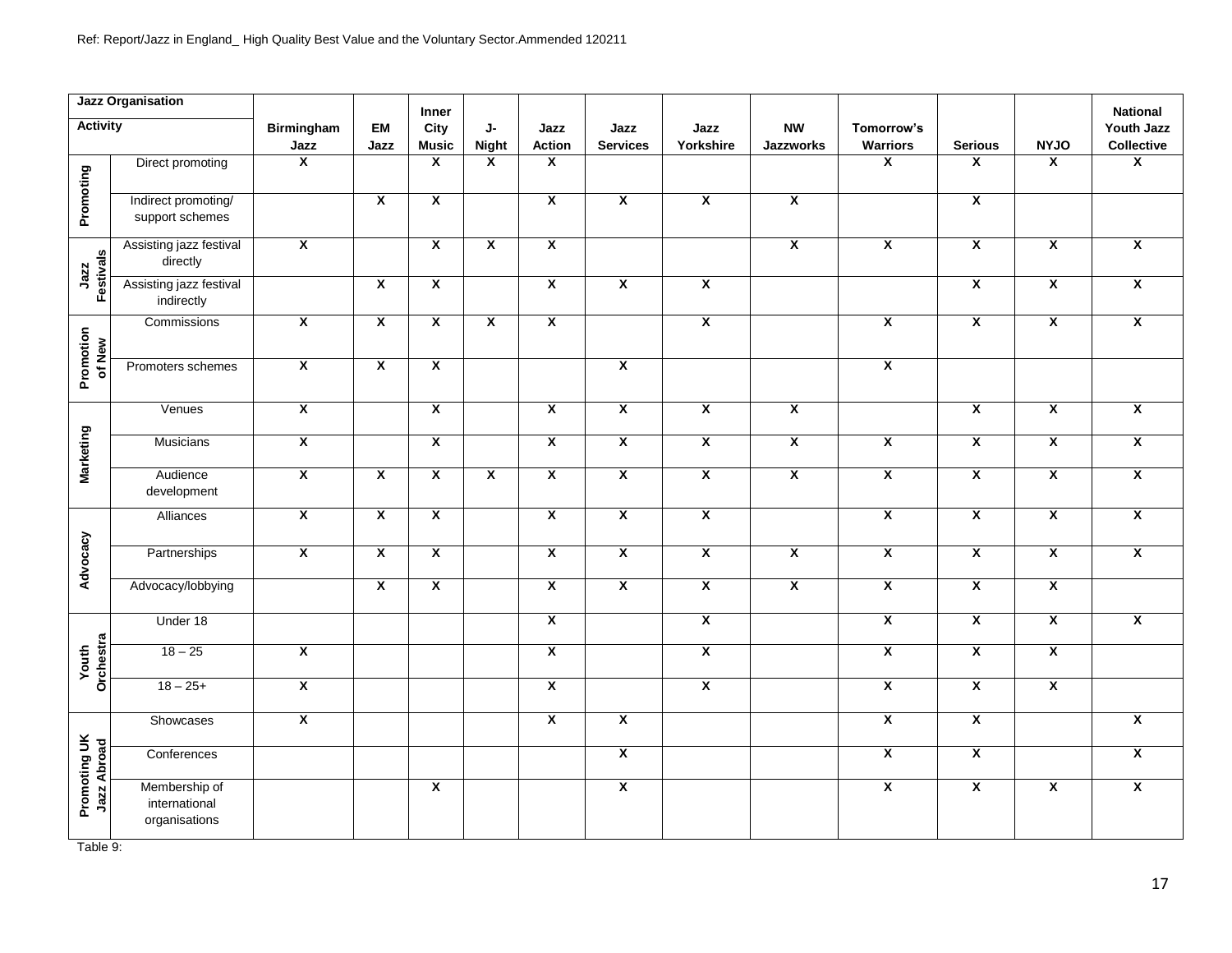### **6. Working in partnership and the voluntary sector**

A core dynamic in the success of jazz in England is the work of the voluntary sector: promoters, committee members, boards of trusts, volunteers. The work of the voluntary sector is best encapsulated in the notion of "discretionary energy" (Jack Fallow 2010). Discretionary energy in jazz explains why jazz manages to stretch its subsidy so much further than other art forms (Roger Thomas 2010). A vital part of jazz activity is the work of the voluntary sector in jazz. The voluntary sector is made up of individuals who singularly and collectively give of their time and energy without charge to the organisation involved. The number of people runs into thousands and examples are Judith Sacker of Sheffield Jazz, Phil Webb of Restormel Arts in St Austell, Juliet Kelly who is a musician and a member of the Jazz Services Touring Panel and similarly Andrea Vicari, also a musician and a member of the Jazz Services Education Advisory Panel. Their efforts are highly valued but unpaid.

The regularly funded organisations have developed a burgeoning number of partnerships and alliances. A few examples will suffice to show the variety of relationships that have formed. Jazz Services has developed alliances with Teesside Business School at Middlesbrough University, the Media Department at the University of Westminster, and has a longstanding partnership with the Performing Right Society for Music Foundation in developing the PRSF/Jazz Services Jazz Promoters Awards Scheme. Serious have developed a longstanding and fruitful partnership between the BBC and the London Jazz Festival. Tomorrow's Warriors are partnered with Trinity College of Music and the Southbank, amongst others. The National Youth Jazz Collective has partnerships ranging from Sound and Music to the Huddersfield Contemporary Music Festival. Manchester Jazz Festival works closely with Manchester City Council. The key partner is, of course, Arts Council England.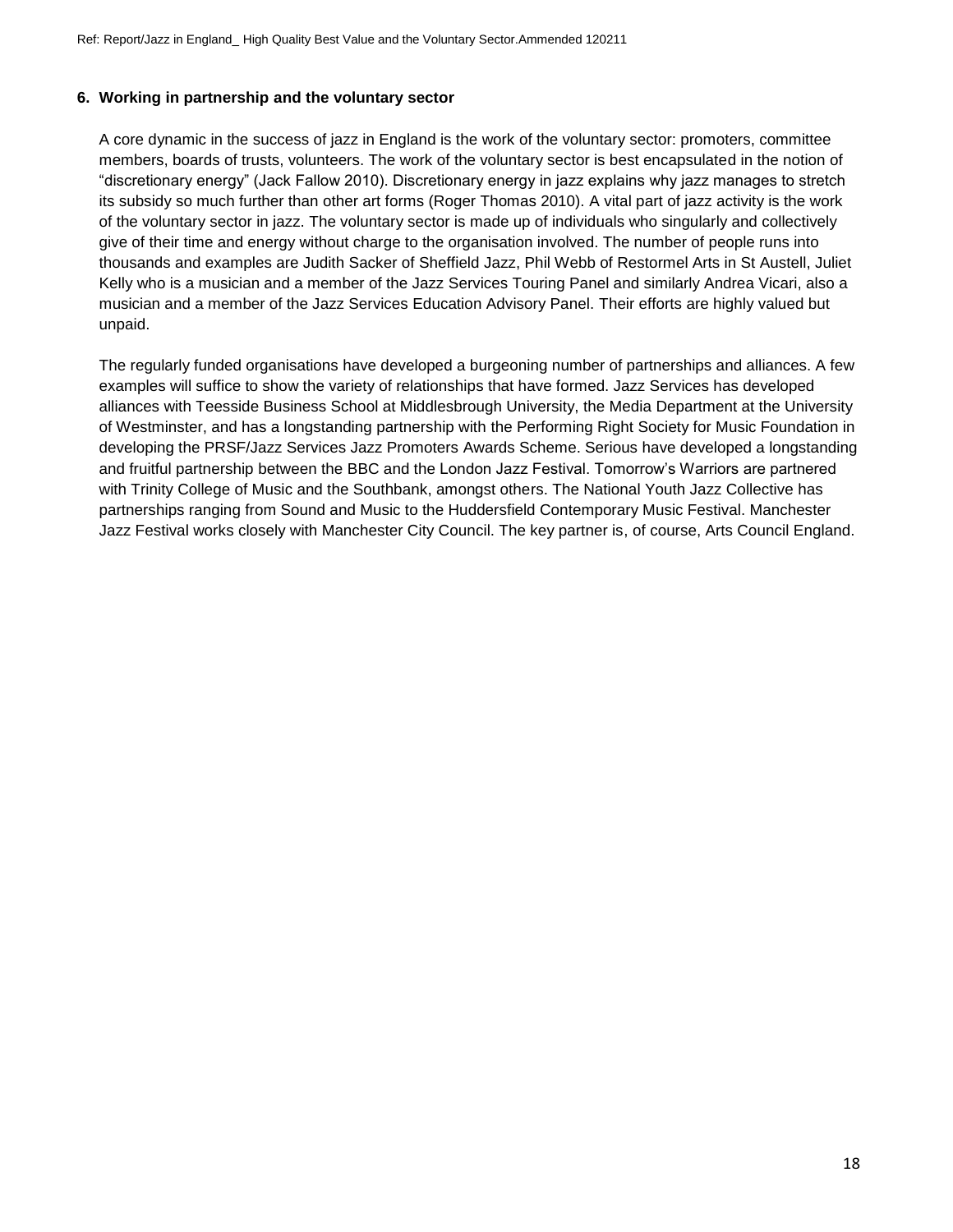# **7. Exporting jazz to the world**

The strength of the British jazz scene has attracted attention from industry and fans alike in North America and Europe. In recent years, the British jazz sector has worked effectively in partnership promoting British jazz in overseas markets and ensuring that bands showcased are of the highest quality and are representative of the incredibly rich and diverse jazz scene in the UK.

In January 2008, Jazz Services co-ordinated the largest ever presentation of British jazz overseas with the 'Brit Jazz Breaks Out' showcases at the IAJE conference in Toronto. This featured some of the biggest names in British jazz including Kenny Wheeler, Martin Taylor, Guy Barker, Empirical, Ian Shaw and Courtney Pine alongside many up-and-coming bands and no less than three youth jazz orchestras. Funded by the Arts Councils of England and Scotland, concerts were arranged at the conference itself and in Toronto's top jazz club, the Rex and media partnerships were set up with Jazzwise magazine, theJazz FM radio station in the UK and JazzFM.91 in Canada.

Among the key international events that have seen UK jazz promoted internationally are the annual 'Made in the UK' series organised by ESIP which presents nine UK bands each year at the Xerox Rochester International Jazz Festival and in venues throughout New York; the Europe Jazz Network General Assembly in Glasgow in September 2009; the British jazz exhibition booth which has been organised each year at Jazz Ahead, Europe's leading jazz conference; and the French-UK Jazz Meeting in Paris in March 2010.

Jazz Services have played a key role in co-ordinating a strategy for the export of UK jazz and have worked in partnership with many experts from the scene including promoters such as Serious, Birmingham Jazz, ESIP, Ronnie Scott's, Glasgow Jazz Festival, Pizza Express and Vortex Jazz Club; Babel, Basho and Edition labels; media partners like Jazzwise and Jazz UK. This has been made possible through generous support from funding partners – Arts Council England, the Scottish Arts Council (now Creative Scotland), the British Council, UKTI and the PRS Foundation.

In total more than 300 musicians in around 60 bands have been showcased internationally since 2008 and this has led to some impressive results for those involved. A few examples of the impact these projects can have:

- Empirical's performances at New York, Newport, Montreal and Vancouver Jazz Festivals following their IAJE showcase
- Ian Shaw is returning this year for the fifth time as a guest of Jazz FM in Toronto following his IAJE  $\bullet$ concert for them
- Troyka's showcase at the EJN led to a booking at Cheltenham with an interview on Jazz on 3 and their being taken on by Air; Kit Downes own Trio gained bookings in Germany and Sweden
- Agent, Lee Paterson, has placed bands with Berlin, Saalfelden, JazzEM, Agosto, Banlieues Bleues and Time in Jazz in the last 12 months with press and live radio as a result of participation in the British jazz exhibition booth at Jazz Ahead
- Jazz Sous Le Pommiers, North Sea Jazz Festival and Berlin Jazz Festival have all included a British jazz  $\bullet$ focus in their festivals in the last two years
- Dubai Jazz Festival, Hong Kong Jazz Festival and Muensterland Arts Festival are planning British jazz  $\bullet$ strands for 2011
- Burkhart Hopper and Air are taking 7 UK bands on tour in Germany in 2011
- John Ellson's 'Made in the UK' programme continues to present nine nights of British jazz in New York and Rochester each year.

In combination with an expanding database of international promoter and media contacts on the Jazz Services' website, these overseas presentations have helped to give the UK's musicians, labels and agents the confidence to deal directly with their counterparts throughout the world. This is a growth area for British jazz both artistically and commercially.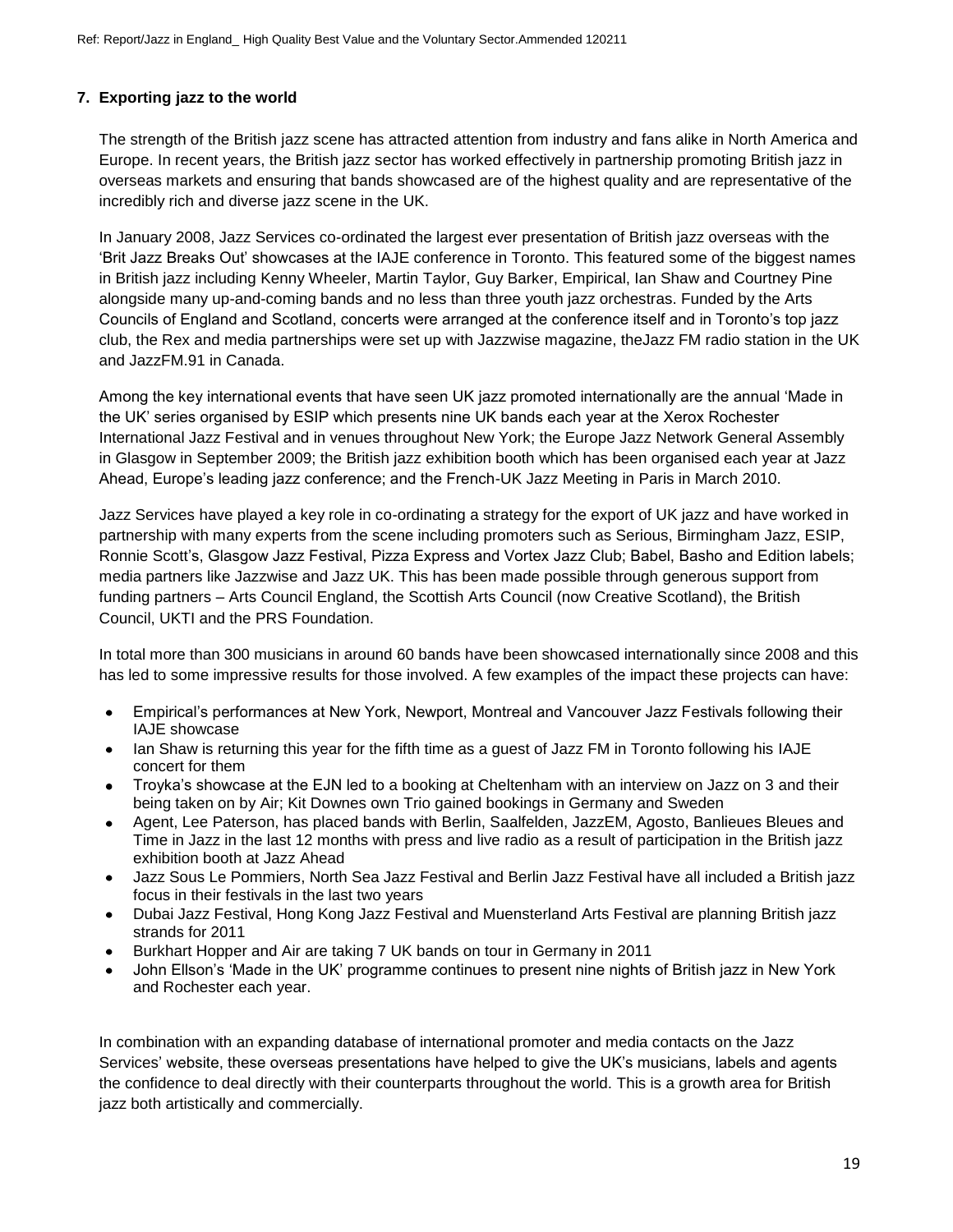### **8. Measuring impact in the jazz and voluntary sector**

### **8.1 Methods of measuring impact**

To measure the impact of discretionary energy and the impact of Arts Council England's (ACE) investment in the jazz and voluntary sector, two methods of analysis have been used. The first is an indication of the income generated both directly and indirectly, and discretionary expenditure (help in kind) by each £1 of ACE subsidy. This is expressed as a simple multiplier ratio or indicator:

> Total income generated by ACE funding = M1 ACE subsidy

If there were a score of 2.5, one could say that every £1 of subsidy for an organisation generates £2.5 of activity or that every £1 of subsidy generates an additional £1.50 for the jazz economy.

Therefore to measure ACE's investment, three indicators have been used:

M1 measures the impact of ACE funding on the voluntary sector for jazz and includes "discretionary expenditure" which is the amount of voluntary time put in by staff, trustees and volunteers (Jack Fallow 2010). The volunteer's time is calculated at £72 per hour, which is arrived at by averaging the hourly rate for the trustees of a number of organisations: Leicestershire Police Authority, NHS Primary Care Trusts, NHS Trusts, housing associations, pension schemes and local councils.

M2 measures the impact of ACE funding in generating musicians' fees directly or indirectly and is a variation of M1 above.

M3 measures the impact of ACE funding in generating box office income directly or indirectly and again is a variation of M1 above.

The final indicator is LM3. The New Economics Foundation has a developed a simple tool, LM3, the local multiplier tool, to measure the impact of local spending in local communities. This has been adapted for use in the jazz and voluntary sector.

LM3 is in three rounds:

- Round 1 Box office income generated by activity
- Round 2 Fees paid to musicians
- Round 3 local expenditure on venue hire, marketing, piano tuning

The indicator is arrived at by adding these rounds together and dividing by the initial income in rounds, in this case box office income, to produce the local multiplier score for the three rounds.

Table 11 below highlights the impact of ACE funding using the M1 indicator. Overall, the indicator is 2.45 and indicators for organisations range from 1.15 for Birmingham Jazz to 8.18 for the National Youth Jazz Orchestra and 10.14 for Jazz Yorkshire where volunteer promoters are factored in.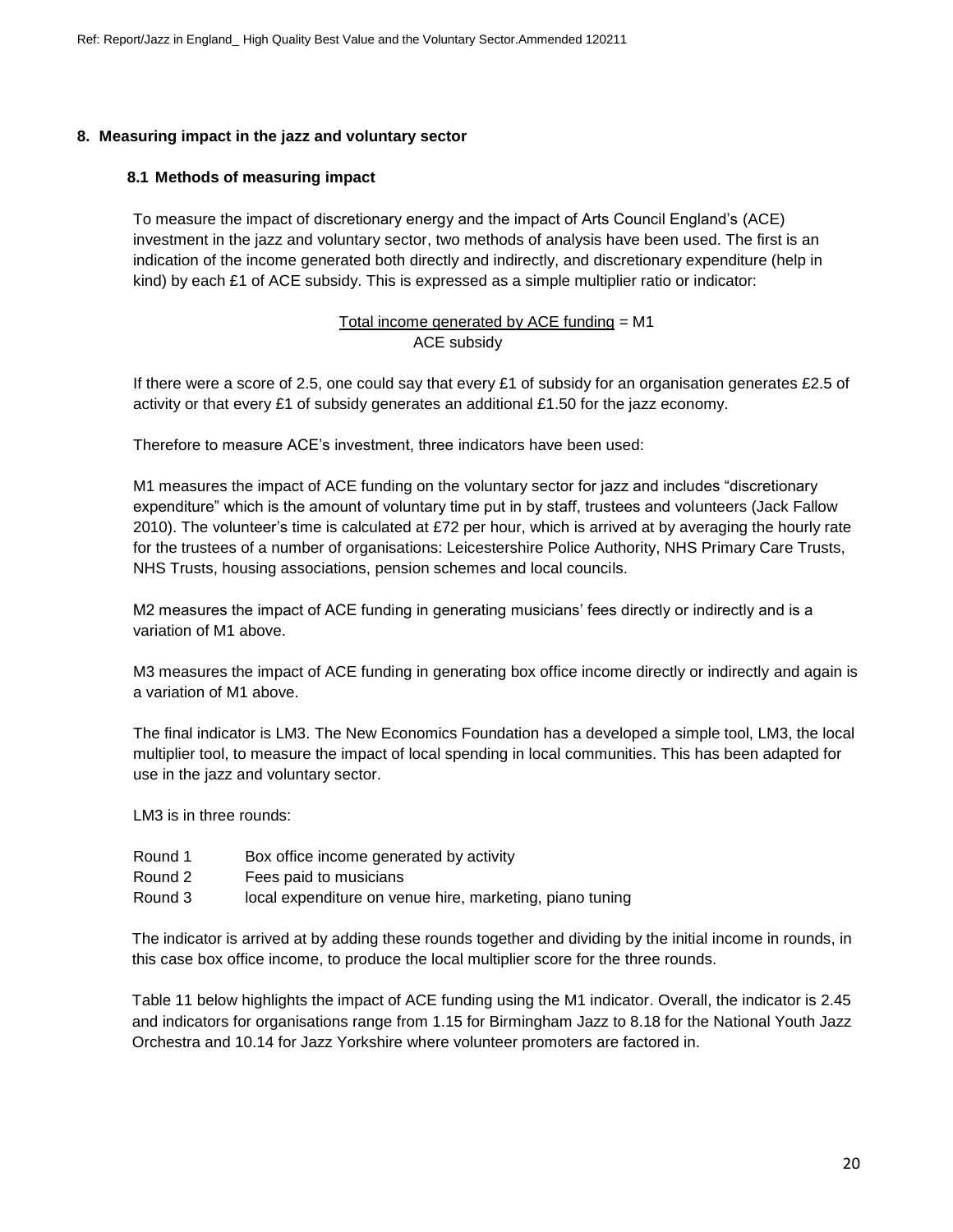# **8.2 Measurement of the impact of ACE funding on the voluntary sector for jazz in the financial year 2009/2010**

| Jazz Organisation           |                   |                          |                    |                      |                | <b>NW Jazzworks</b>  | <b>National</b>          | <b>Total</b> |
|-----------------------------|-------------------|--------------------------|--------------------|----------------------|----------------|----------------------|--------------------------|--------------|
|                             | <b>Birmingham</b> |                          |                    |                      | Jazz           | & Manchester         | <b>Youth Jazz</b>        | £            |
| <b>Funding</b>              | Jazz              | <b>EM Jazz</b>           | <b>Jazz Action</b> | <b>Jazz Services</b> | Yorkshire      | <b>Jazz Festival</b> | <b>Orchestra</b>         |              |
|                             | £                 | £                        | £                  | £                    | £              | £                    | £                        |              |
| <b>Trustees</b>             | 7,200             | 18,450                   | $\blacksquare$     | 33,336               | 49,392         | 36,288               | 313,843                  | 458,509      |
| (volunteer help in kind)    |                   |                          |                    |                      |                |                      |                          |              |
| <b>Committees/Promoters</b> | $\blacksquare$    | $\overline{\phantom{a}}$ | $\sim$             | 44,712               | 399,000        | 12,800               | --                       | 456,512      |
| (volunteer help in kind)    |                   |                          |                    |                      |                |                      |                          |              |
| Staff                       | 30,000            | $\overline{\phantom{a}}$ | 8,000              | 32,531               | 4,500          | 2,000                | 17,328                   | 94,359       |
| unpaid overtime             |                   |                          |                    |                      |                |                      |                          |              |
|                             |                   |                          |                    |                      |                |                      |                          |              |
| Earned income, grants       | $\blacksquare$    | 60,322                   | 123,224            | 94,932               | 4,900          | 69,665               | 65,369                   | 418,412      |
| & sponsorship               |                   |                          |                    |                      |                |                      |                          |              |
|                             |                   |                          |                    |                      |                |                      |                          |              |
| Box office direct           | 47,472            | 84,849                   | $\blacksquare$     | $\blacksquare$       | $\blacksquare$ | $\blacksquare$       | 50,170                   | 182,491      |
|                             |                   |                          |                    |                      |                |                      |                          |              |
| Box office indirect         | $\blacksquare$    | $\sim$                   | 104,453            | 308,209              | 126,000        | $\blacksquare$       | $\overline{\phantom{a}}$ | 538,662      |
|                             |                   |                          |                    |                      |                |                      |                          |              |
| Total                       | 84,672            | 163,621                  | 235,677            | 513,720              | 583,792        | 120,753              | 446,710                  | 2,148,945    |
|                             |                   |                          |                    |                      |                |                      |                          |              |
| Arts Council England        | 73,430            | 54,060                   | 68,979             | 379,990              | 57,567         | 84,968               | 54,630                   | 733,624      |
| funding                     |                   |                          |                    |                      |                |                      |                          |              |
|                             |                   |                          |                    |                      |                |                      |                          |              |
| M1: ratio of activity of    | 1.15              | 3.02                     | 3.41               | 1.35                 | 10.14          | 1.42                 | 8.18                     | 2.92         |
| jazz organisations to       |                   |                          |                    |                      |                |                      |                          |              |
| Arts Council England        |                   |                          |                    |                      |                |                      |                          |              |
| funding                     |                   |                          |                    |                      |                |                      |                          |              |

Table11. Source: Jazz Services, the Regional Jazz Organisations and the National Youth Jazz Orchestra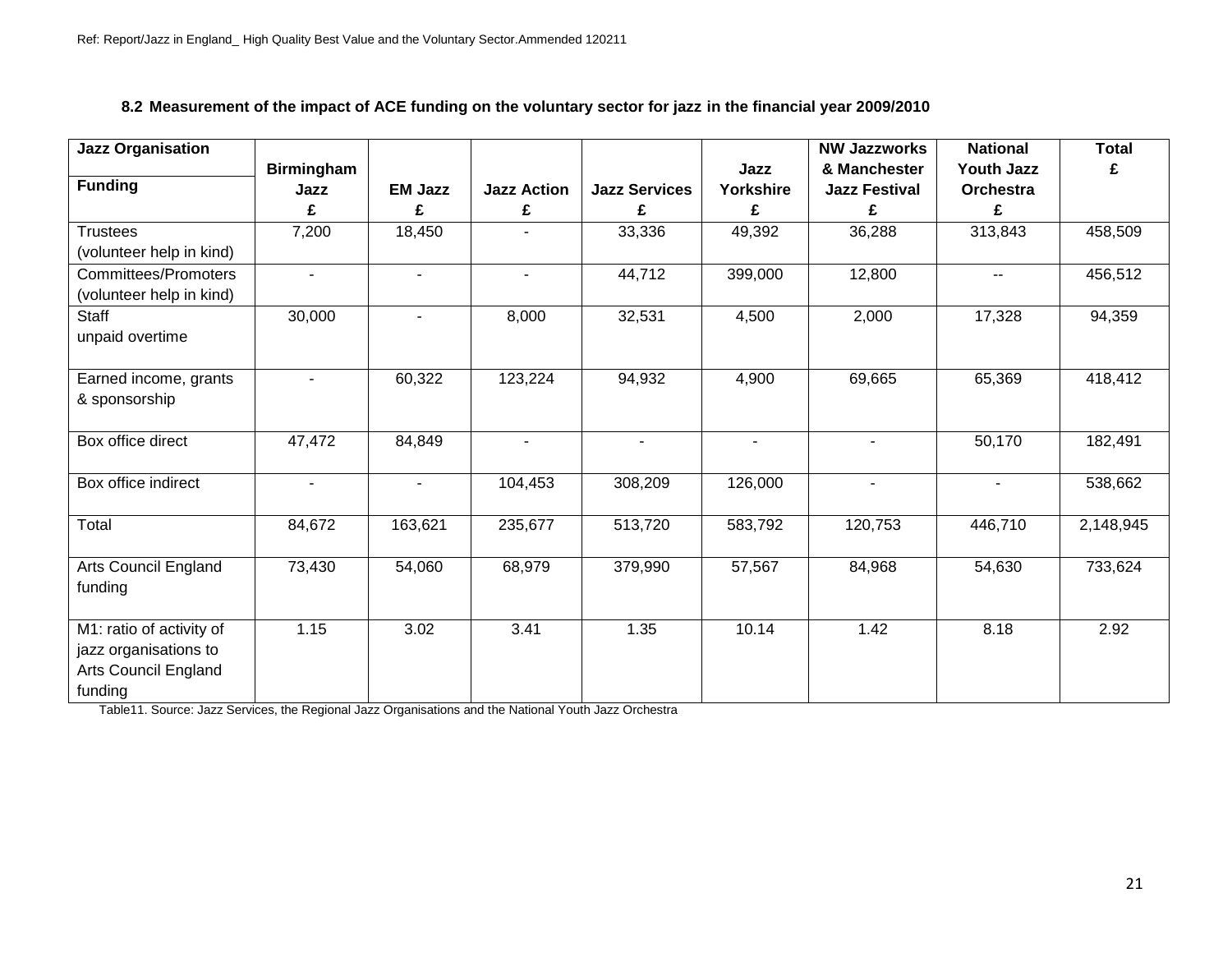### **8.3 Case Studies - Promoters**

### **8.3.1 Jazz Yorkshire Voluntary Promoters Network 2008/2009**

Jazz Yorkshire funds 11 voluntary jazz promoters in Bradford, Grimsby, Huddersfield, Leeds, Scarborough, Sheffield and Wakefield. Set out below is a table showing the impact of ACE funding on the jazz scene in Yorkshire. The clubs are selected on the basis of "delivering high quality jazz" to audiences in Yorkshire. 207 bands were engaged in 2008/09, employing 1391 musicians.

| <b>Indicator</b> | <b>ACE funding</b> | <b>Box office</b> | Musicians'<br>fees | <b>Marketing and</b><br>promotional<br>expenditure | <b>Score</b> |
|------------------|--------------------|-------------------|--------------------|----------------------------------------------------|--------------|
| M <sub>2</sub>   | 28,000             |                   | 92,028             |                                                    | 3.28         |
| M <sub>3</sub>   | 28,000             | 105,757           | ۰                  |                                                    | 3.77         |
| LM <sub>3</sub>  |                    | 105,757           | 92,028             | 31,871                                             | 2.27         |

Table 12: Source: Jazz Yorkshire

### **8.3.2 Wakefield and Scarborough Jazz Clubs 2009/2010**

The impact of modest amounts of ACE funding can be seen in these clubs funded by Jazz Yorkshire. Wakefield and Scarborough Jazz Clubs are both part of Jazz Yorkshire Voluntary Promoters Network. Scores range from 2.18 to 7.69.

| Jazz club   | <b>Indicator</b> | <b>Number</b><br>of gigs | <b>ACE</b><br>funding    | <b>Box office</b> | Musicians'<br>fees<br>£ | <b>Marketing and</b><br>promotional<br>expenditure | <b>Score</b> |
|-------------|------------------|--------------------------|--------------------------|-------------------|-------------------------|----------------------------------------------------|--------------|
| Wakefield   | M <sub>3</sub>   |                          | 5,000                    | 29,995            |                         |                                                    | 5.99         |
| Wakefield   | LM3              | 36                       |                          | 29,995            | 36,755                  | 5,449                                              | 2.40         |
| Scarborough | M <sub>3</sub>   |                          | 2,000                    | 15,382            |                         | $\blacksquare$                                     | 7.69         |
| Scarborough | LM3              | 50                       | $\overline{\phantom{a}}$ | 15,382            | 14,065                  | 4,120                                              | 2.18         |

Table 13: Wakefield and Scarborough Jazz Clubs 2009/2010. Source: Wakefield Jazz and Scarborough Jazz

### **8.3.3 Jazz North East 2009/2010**

Jazz North East is funded by the Arts Council England via the North East jazz development agency Jazz Action. The table below illustrates the impact of ACE funding on the jazz scene in the North East.

| Indicator $+$<br>funding source | <b>Funding</b> | <b>Box office</b> | <b>Musicians' fees</b><br>£ | <b>Marketing and</b><br>promotional<br>expenditure | <b>Score</b> |
|---------------------------------|----------------|-------------------|-----------------------------|----------------------------------------------------|--------------|
| M2 ACE funding                  | 4,200          |                   | 7,644                       |                                                    | 1.82         |
| M3 ACE funding                  | 4,200          | 3,709             |                             |                                                    | 0.88         |
| M3 Newcastle<br>City Council    | 2,535          | 3,709             |                             |                                                    | 1.46         |
| M3 PRSF/JSL<br>Awards Scheme    | 500            | 3,709             |                             |                                                    | 7.41         |
| M3 Total Income                 | 7,453          | 3,709             |                             |                                                    | 0.49         |
| LM <sub>3</sub>                 |                | 3,709             | 7,644                       | 3,199                                              | 3.92         |

Table14. Source; Jazz North East 2009/2010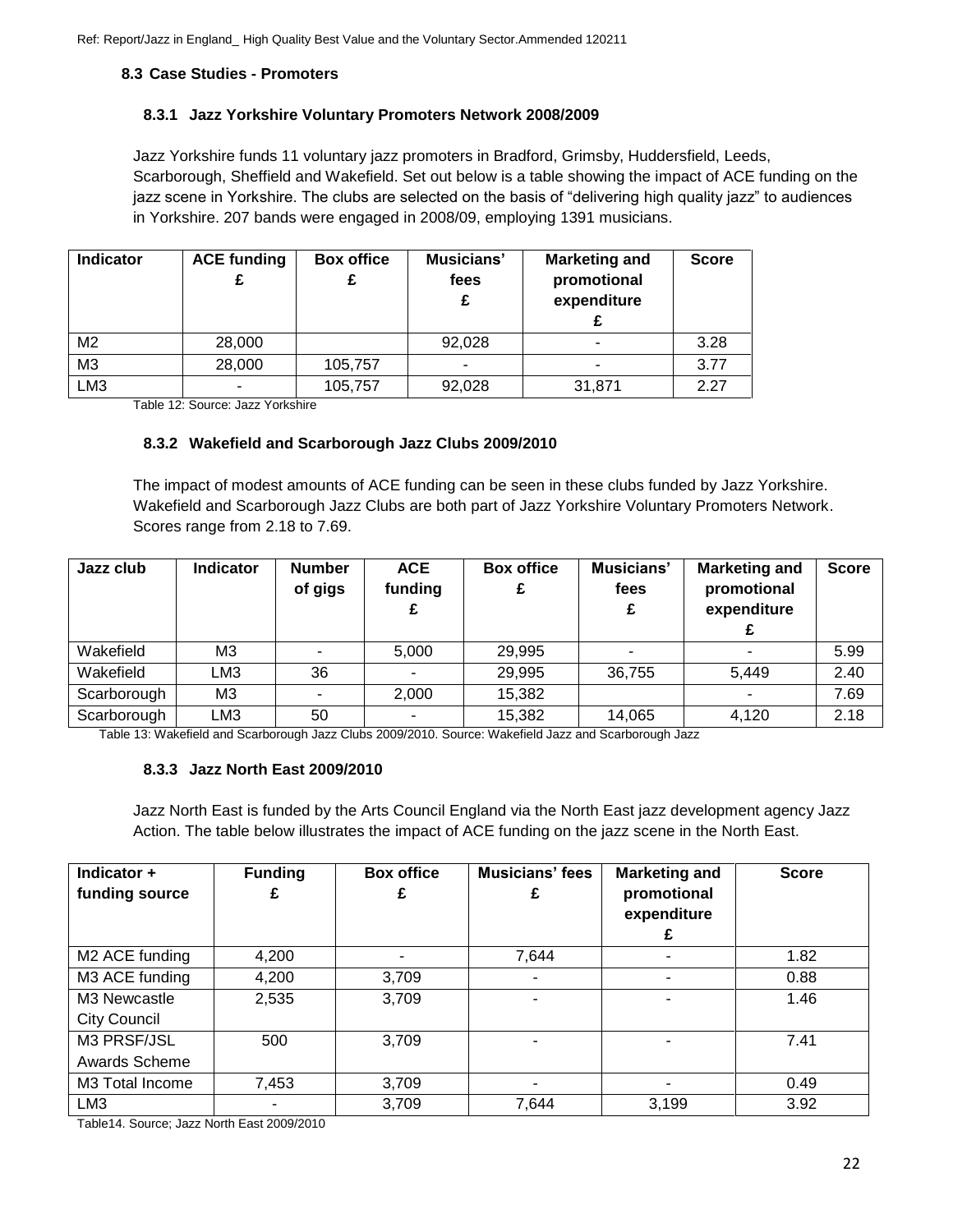# **8.3.4 Performing Right Society for Music Foundation /Jazz Services Jazz Promoter Awards Scheme**

Jazz Services in conjunction with the PRS for Music Foundation operates an award scheme for small-scale jazz promoters to promote new music as part of their programming. Awards range from £500 to £2000. Set out below is an impact analysis of ACE funding over the year 2006/2007. Funding comes from ACE via Jazz Services and contributes £5000 per annum to a total fund of £20,000 per annum. Scores range from LM3 of 1.82 to M3 of 49.98.

| Indicator       | <b>ACE funding</b> | <b>PRSF</b><br>funding<br>£ | <b>Box office</b> | Musicians'<br>fees<br>£ | <b>Marketing</b><br>and<br>promotional<br>expenditure | <b>Score</b> |
|-----------------|--------------------|-----------------------------|-------------------|-------------------------|-------------------------------------------------------|--------------|
| M2              | 5,000              | 15,000                      |                   | 112,802                 |                                                       | 5.64         |
| M3              | 5,000              |                             | 166,106           |                         |                                                       | 33.2         |
| MЗ              | ۰                  | 15,000                      | 166,106           | ۰                       | ٠                                                     | 11.07        |
| M3 combined     | 5,000              | 15,000                      | 166,106           |                         |                                                       | 8.30         |
| LM <sub>3</sub> |                    |                             | 166,106           | 112,802                 | 69,334                                                | 2.09         |

### **8.3.4.1 Impact Analysis 2006/2007 for PRSF/JSL Awards**

Table15. Source: Jazz Services Ltd

# **8.3.4.2 Impact Analysis 2007/2008 for PRSF/JSL Awards**

| <b>Indicator</b> | <b>ACE funding</b> | <b>PRSF</b><br>funding<br>£ | <b>Box office</b> | Musicians'<br>fees<br>£ | <b>Marketing</b><br>and<br>promotional<br>expenditure | <b>Score</b> |
|------------------|--------------------|-----------------------------|-------------------|-------------------------|-------------------------------------------------------|--------------|
| M2               | 5,000              | 15,000                      |                   | 114,132                 |                                                       | 5.70         |
| M3               | 5,000              |                             | 239,403           |                         |                                                       | 49.98        |
| M3               |                    | 15,000                      | 239,403           |                         |                                                       | 15.92        |
| M3 combined      | 5,000              | 15,000                      | 239,403           |                         |                                                       | 11.97        |
| LM <sub>3</sub>  |                    |                             | 239,403           | 114,132                 | 82,662                                                | 1.82         |

Table16. Source: Jazz Services Ltd

# **8.3.4.3 Impact Analysis 2008/2009 for PRSF/JSL Awards**

| Indicator       | <b>ACE funding</b> | <b>PRSF</b><br>funding<br>£ | <b>Box office</b> | Musicians'<br>fees<br>£  | <b>Marketing</b><br>and<br>promotional<br>expenditure | <b>Score</b> |
|-----------------|--------------------|-----------------------------|-------------------|--------------------------|-------------------------------------------------------|--------------|
| M <sub>2</sub>  | 5,000              | 15,000                      |                   | 125,033                  |                                                       | 6.25         |
| M <sub>3</sub>  | 5,000              |                             | 206,381           | $\overline{\phantom{0}}$ |                                                       | 41.27        |
| M <sub>3</sub>  |                    | 15,000                      | 206,381           |                          |                                                       | 13.75        |
| M3 combined     | 5,000              | 15,000                      | 206,381           |                          |                                                       | 10.31        |
| LM <sub>3</sub> |                    |                             | 206,381           | 125,033                  | 84,031                                                | 2.01         |

Table17. Source: Jazz Services Ltd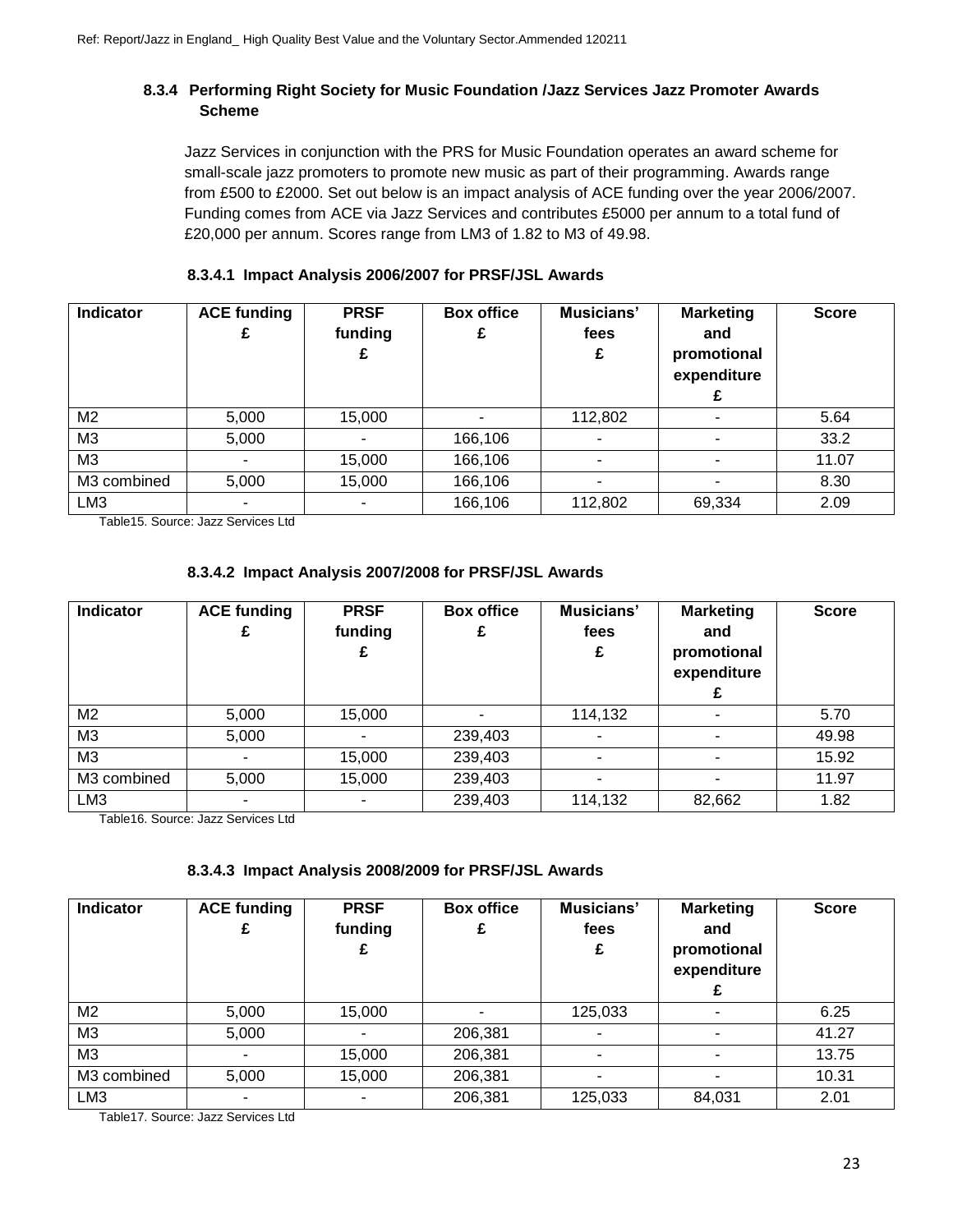### **8.3.4.4 Restormel Arts – a small jazz club on the PRSF/JSL Jazz Promoter Awards Scheme**

Restormel Arts runs a jazz club at St Austell's Brewery. They do not receive ACE support directly, but indirectly they receive ACE through PRSF/JSL Jazz Promoter Awards Scheme. For the years 2008/2010 they have been promoting 6 events a year of new music. The indicator for the local economy is 2.26 in 2008/2009 rising to 3.25 in 2009/2010. Restormel Arts is a *prima facie* case where a small amount of investment injected into a voluntary organisation provides excellent value for money.

### Restormel Arts 2008/2010

|                               | 2008/2009 | 2009/2010 |
|-------------------------------|-----------|-----------|
|                               | £         | £         |
| <b>Total support received</b> | 1,500     | 2,000     |
| Arts Council England indirect | 375       | 500       |
| <b>PRSF</b> indirect          | 1,125     | 1,500     |
| Musicians' fees               | 2,700     | 3,000     |
| Box office                    | 2,799     | 2,112     |
| Marketing etc.                | 835       | 1,754     |
| <b>Indicators</b>             |           |           |
| M1 Arts Council England       | 7.46      | 4.22      |
| M1 combined                   | 1.86      | 1.05      |
| LM <sub>3</sub>               | 2.26      | 3.25      |

Table18. Source: Jazz Services Ltd

### **8.4 Case Study - Jazz Services National Touring Support Scheme**

Jazz Services has been running a National Touring Support Scheme since 1992. The musicians fix the dates and Jazz Services provides advice, information, financial support, advertising and press support. The bands are selected by a Touring Panel made up of musicians, promoters and record labels. Peer group assessment assures the highest quality of bands is selected. In the year April 2009 to March 2010, 48 bands toured. The score for box office (M3) was 3.12.

### **8.5 Impact Analysis 2009/2010 of Jazz Services Touring Support Scheme**

| <b>Indicator</b> | <b>ACE funding</b> | Number of<br>tours | <b>Box office</b> | <b>Musicians' fees</b> | <b>Score</b> |
|------------------|--------------------|--------------------|-------------------|------------------------|--------------|
| M <sub>2</sub>   | 50,000             | 48                 |                   | 183.486                | 3.66         |
| M <sub>3</sub>   | 50,000             | 48                 | 156.442           |                        | 3.12         |

Table19. Source: Jazz Services Ltd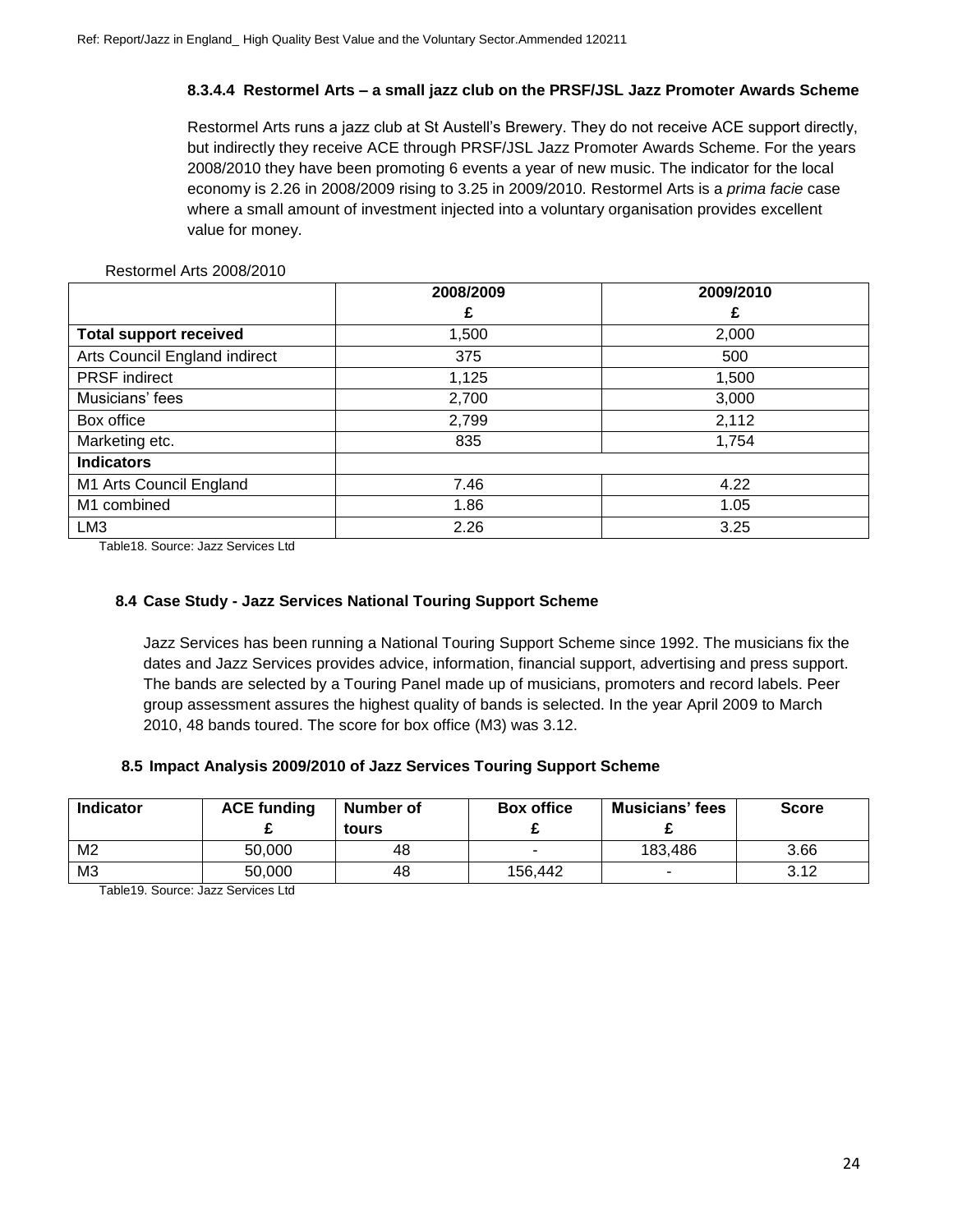### **8.6 Case Study - Jazz Festivals**

### **8.6.1 Scarborough Jazz Festival 2009/2010**

Scarborough Jazz Festival, which takes place every year in September, is a perfect example of a "jazz ecology". The festival in 2009 received Arts Council funding of £11,000; £32,291 from Scarborough Borough Council, and sponsorship of £2,454. The number of tickets sold was 1,706, with an additional 1,500 people attending free events, visits to the festival of 5,000 people and a further 7,000 online. Of the total of 15,226 visitors, 20% came from Scarborough Borough Council area and 80% came from outside of the area.

The festival is directed by Mike Gordon, a leading member of Scarborough Jazz Club (Please see 8.3.2 above).

| Scarborough<br>Jazz Festival | <b>ACE funding</b> | <b>Box office</b> | <b>Musicians' fees</b>   | Marketing &<br><b>Promotion</b> | <b>Score</b> |
|------------------------------|--------------------|-------------------|--------------------------|---------------------------------|--------------|
| M <sub>3</sub>               | 11.000             | 34.147            | $\overline{\phantom{a}}$ |                                 | 3.10         |
| LM3                          |                    | 34,147            | 27,894                   | 47.482                          | 3.20         |

#### Scarborough Jazz Festival 2009/2010

Table20. Source: Scarborough Borough Council

### **8.6.2 Manchester Jazz Festival 2009**

The 14<sup>th</sup> Manchester Jazz Festival (MJF) took place between the 24<sup>th</sup> July and the 18<sup>th</sup> August 2009. The festival presented 60 bands in 11 indoor and outdoor venues, a family-friendly festival that attracted over 15,000 people. Funding was secured from Arts Council England, Manchester City Council, sponsorship and trusts. MJF utilised 314 performers, 3 organising staff, 40 volunteers and 5 casual staff. MJF launched a new scheme that offers jazz composers from the North West the opportunity to compose, rehearse and perform a major new work for the festival. This is a unique scheme in the UK. MJF has also been awarded a three year grant from the PRS for Music Foundation to support the work of MJF in focusing on new British music.

### Manchester Jazz Festival 2010

| <b>Manchester</b><br><b>Jazz Festival</b> | <b>ACE funding</b> | <b>Box office</b> | <b>Musicians' fees</b> | <b>Marketing &amp;</b><br><b>Promotion</b> | <b>Score</b> |
|-------------------------------------------|--------------------|-------------------|------------------------|--------------------------------------------|--------------|
| M <sub>3</sub>                            | 62.377             | 69.665            |                        | -                                          | 1.33         |
| LM3                                       |                    | 69, 665           | 49,295                 | 63,537                                     | 2.61         |

Table21. Source: NW Jazzworks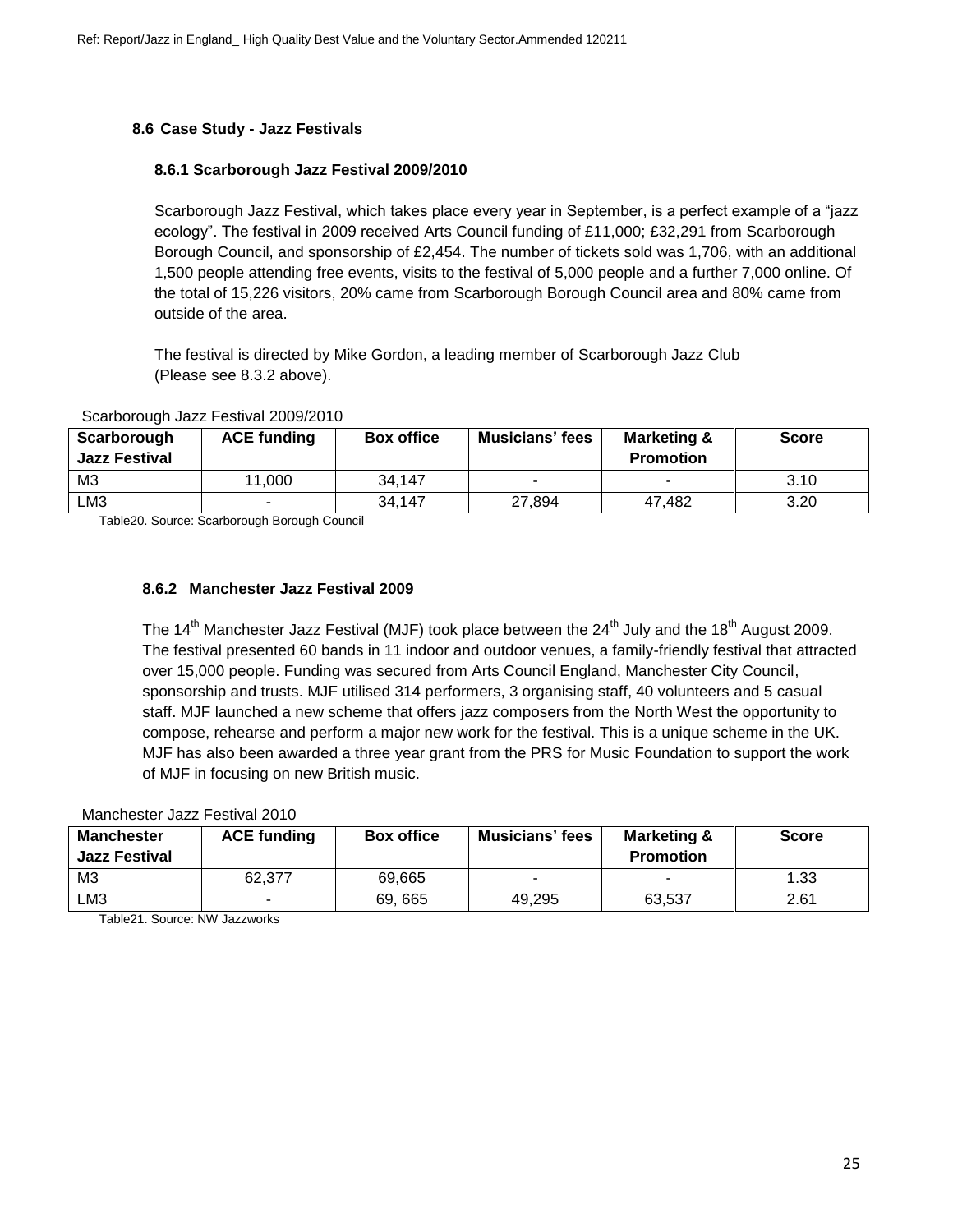# **8.6.3 On The Outside Festival October 2009 – Jazz North East Ltd**

The fifth of the 'On the Outside' festivals - an international festival of improvised jazz music – is an excellent example of not only high quality but of an event that keeps jazz music moving forward and constantly re-inventing itself. The festival received £11,000 from Northern Rock.

On The Outside Jazz Festival 2009

| <b>On The Outside</b><br><b>Jazz Festival</b> | <b>ACE funding</b> | Box office +<br>sponsorship | <b>Musicians' fees</b> | Marketing &<br><b>Promotion</b> | <b>Score</b> |
|-----------------------------------------------|--------------------|-----------------------------|------------------------|---------------------------------|--------------|
| M <sub>3</sub>                                | 8.720              | 13,700                      |                        |                                 | 1.57         |
| ∟МЗ                                           |                    | 13.700                      | 9.497                  | 13.277                          | 2.66         |

Table22. Source: Jazz North East Ltd

### **9. Website statistics April 2009 to March 2010**

Collectively the jazz RFO's generated half a million visitors and 5.6million page views

| Organisation                   | <b>Visitors</b> | Page views |
|--------------------------------|-----------------|------------|
| Birmingham Jazz                | 25,058          | 96,247     |
| <b>EMJazz</b>                  | 12,855          | 43,003     |
| J-Night                        | 20,386          | 44,109     |
| Jazz Action                    | 18,918          | 42,401     |
| <b>Jazz Services</b>           | 104,549         | 3,653,766  |
| Jazz Yorkshire                 | 7,885           | 40,694     |
| <b>NWJazzworks</b>             | 28,485          | 477,612    |
| National Youth Jazz Orchestra  | 64,000          | 112,872    |
| Serious & London Jazz Festival | 191,771         | 1,141,177  |
| <b>Tomorrow's Warriors</b>     | 1,900           | 3,300      |
| <b>Total</b>                   | 475,807         | 5,655,181  |

Table 23

Please note: A visitor is a unique person who visits a website over a given period. A page view is to view any page during a visit: a visit may comprise the viewing of many pages.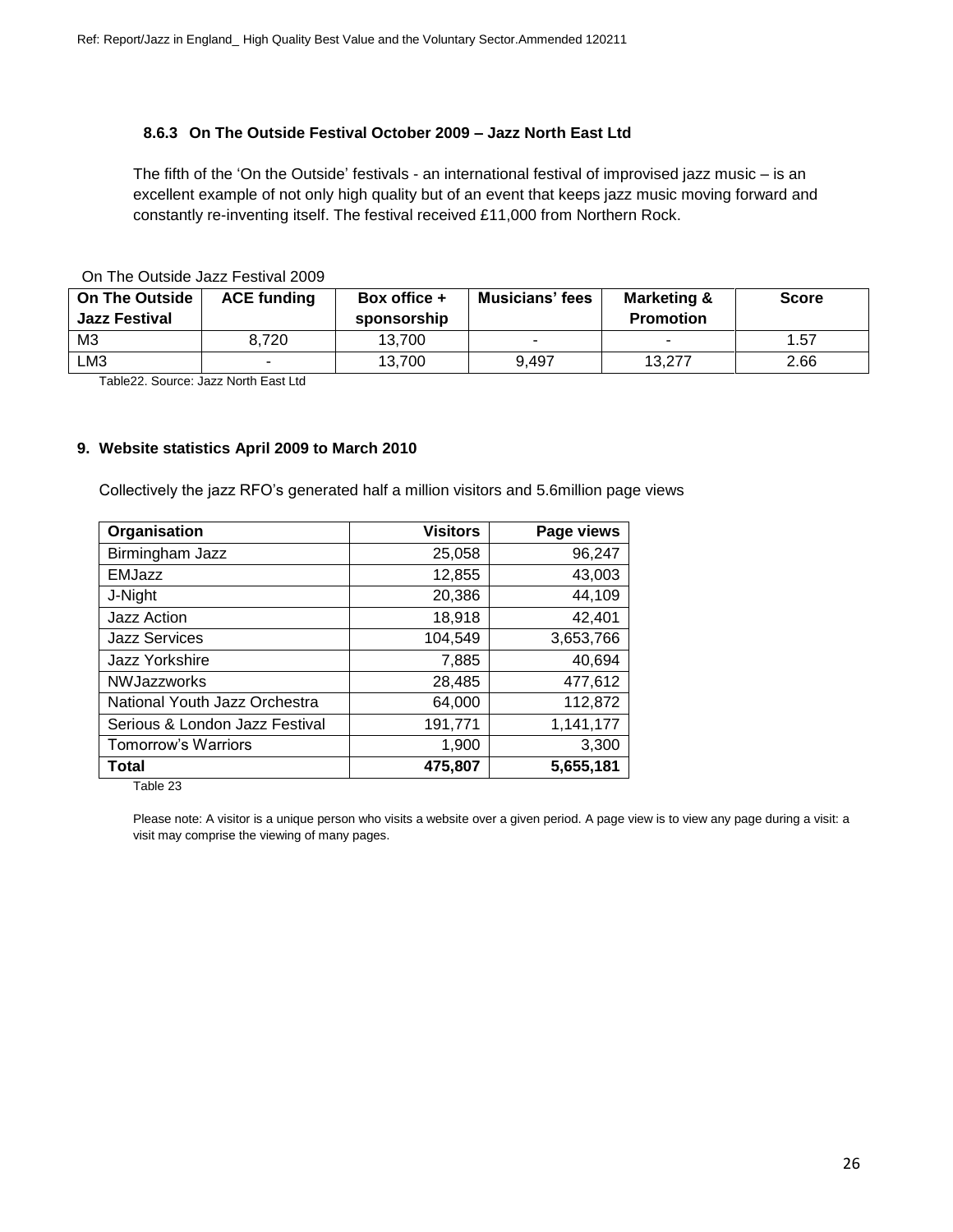Ref: Report/Jazz in England\_ High Quality Best Value and the Voluntary Sector.Ammended 120211

# **Appendix I**

### **Jazz in the UK: a high quality experience**

### **Ambleside**

*"The Lake District is glorious under any circumstances, but if you prefer to leave the cagoules at home you could do far worse than check out Zeff's, the comfy restaurant-cum-music-venue-cum-arthouse-cinema in Ambleside, which manages to stuff a dozen quality jazz gigs in alongside everything else in October and November. Look out for John Williams and John Etheridge, Pete Oxley and Zoe Gilby, plus plenty more".* Jazz UK October/November 2009

### **Birmingham**

*"Birmingham Jazz is an anchor for jazz musicians in the Midlands. It gives us both opportunities and inspiration."*  Sara Colman

*"Long may this dedicated organization (Birmingham Jazz) continue to set the standard for contemporary music promotion."* Django Bates

*"Witnessing world-class musicians playing live is an immeasurable joy and privilege. Birmingham Jazz has provided some of my most thrilling and contented moments."* Jim Crace

*"I am particularly proud to be supporting Birmingham International Jazz and Blues Festival which successfully combines a worldwide reputation for musical excellence."*  Mike Whitby – Leader, Birmingham City Council July 2010

# **Cardiff**

*"Big up Cardiff's excellent St Mary Street venue, which has events running virtually every night throughout June and July. If traipsing off to somewhere else for an intense few days of music doesn't appeal, look in at local venues like this one and remind yourself just what keeps the music going on in the UK".*  Jazz UK June/July 2010

# **Dorking**

*We were thrilled to hear that Watermill Jazz has won a PRS for Music Foundation /Jazz Services Jazz Promoters Award for the second year running. Our aim has always been to bring excellent music to our audience in Dorking, and the award has given us a wonderful opportunity to expand the range of jazz that we present. We were very proud that last year's award enabled us to premiere the 'Watermill Jazz Suite', composed by Brighton composer Paul Busby. Future Thursday nights will see Denys Baptiste, Gilad Atzmon with Strings, Rhythmica, Phronesis and Empirical performing at the club as part of the PRSF/Jazz Services series. It's not just about established talent, though. Winning the award has also enabled us to partner with Issie Barratt and the National Youth Jazz Collective for a unique evening that will see the best young jazz musicians in the country playing works by the cream of young composers."*  Kathryn Shackleton, Watermill Jazz

# **Edinburgh**

The Jazz Bar was:

- Awarded the accolade 'UK Jazz Venue of the Year' at the Parliamentary Jazz Awards, House of Commons, May 2010.
- Voted (public vote) Scotland's 'Venue of the Year' at the Scottish Jazz Awards, Glasgow Jazz Festival, June 2009
- Judged Scotland's 'Music Pub of the Year' at the massive Scottish Licensed Trade News Awards in Glasgow, October 2009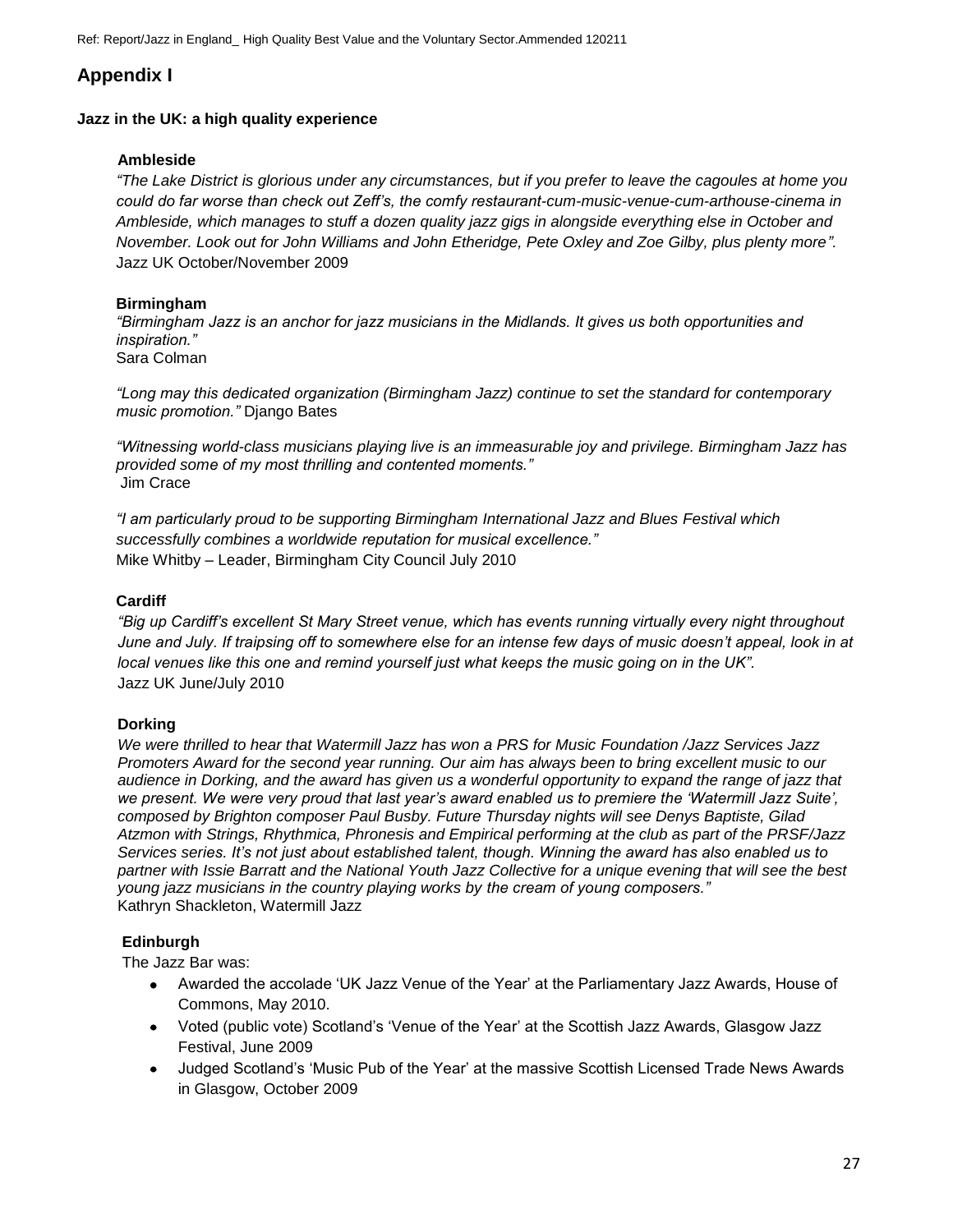Ref: Report/Jazz in England\_ High Quality Best Value and the Voluntary Sector.Ammended 120211

### **Gateshead**

*"Jazz North East's Jazz Piano series of concerts held at Gateshead Town Hall proved to be an artistic success for Zoe Rahman, Andrew McCormack who performed in duo format with altoist Jason Yarde, Robert Mitchell in duo with violinist Omar Puente and the Michael Garrick Trio featuring guitarist Dominic Ashworth and bassist Matt Ridley."* 

Jazz UK August/September 2010

### **Leeds**

*Development agency Jazz Yorkshire is looking to recruit two more musicians for its Futures mentoring scheme. Now in its second year, the scheme was set up to help up-and-coming jazz musicians as they develop their careers. The scheme offers practical mentoring as well as a commission to write, rehearse and record music which the musicians will tour round the Jazz Yorkshire promoter network in spring 2011. Successful applicants can also access workshops and seminars at Leeds College of Music, which is partner in the project. Jazz Yorkshire development manager Nigel Slee says 'Yorkshire has one of the UK's strongest jazz scenes and it's vital that we support our young players as they start their professional careers based in our region.*

Jazz UK August/September 2010

### **London**

Blow the Fuse *"It is the friendliest and most attentive jazz club crowd in London."* Dave Gelly, the Observer

### London Jazz Festival

Throughout the festival, the largest of its kind in the UK, Serious presents over 200 events in venues all over the capital, involving international stars and new talent and everything in between. It is a creative feast of commissions, collaborations, free and participatory events.

*"A catalytic effect on the UK jazz scene all through the year"*  The Guardian

*"As a demonstration of the power of live music to attract people in their thousands it's mighty impressive."*  The Observer

The festival reaches audiences of 70,000 and many more on air and online via BBC Radio 3, Station of the Year in the 2009 Sony Radio Academy Awards. The festival is broadcast exclusively by BBC Radio 3, which has been the festival's principal media partner since 2001.

*"Two million people have heard music in the London Jazz Festival over the past 10 days thanks to the festival's association with the BBC which adds radio and TV audiences to the fans at the 100 or so events held across London".*

The Observer 25.9.2010 [www.serious.org.uk](http://www.serious.org.uk/)

Pizza Express *"A place where some of today's household names made their UK debuts"* [www.jazzwisemagazine.com](http://www.jazzwisemagazine.com/)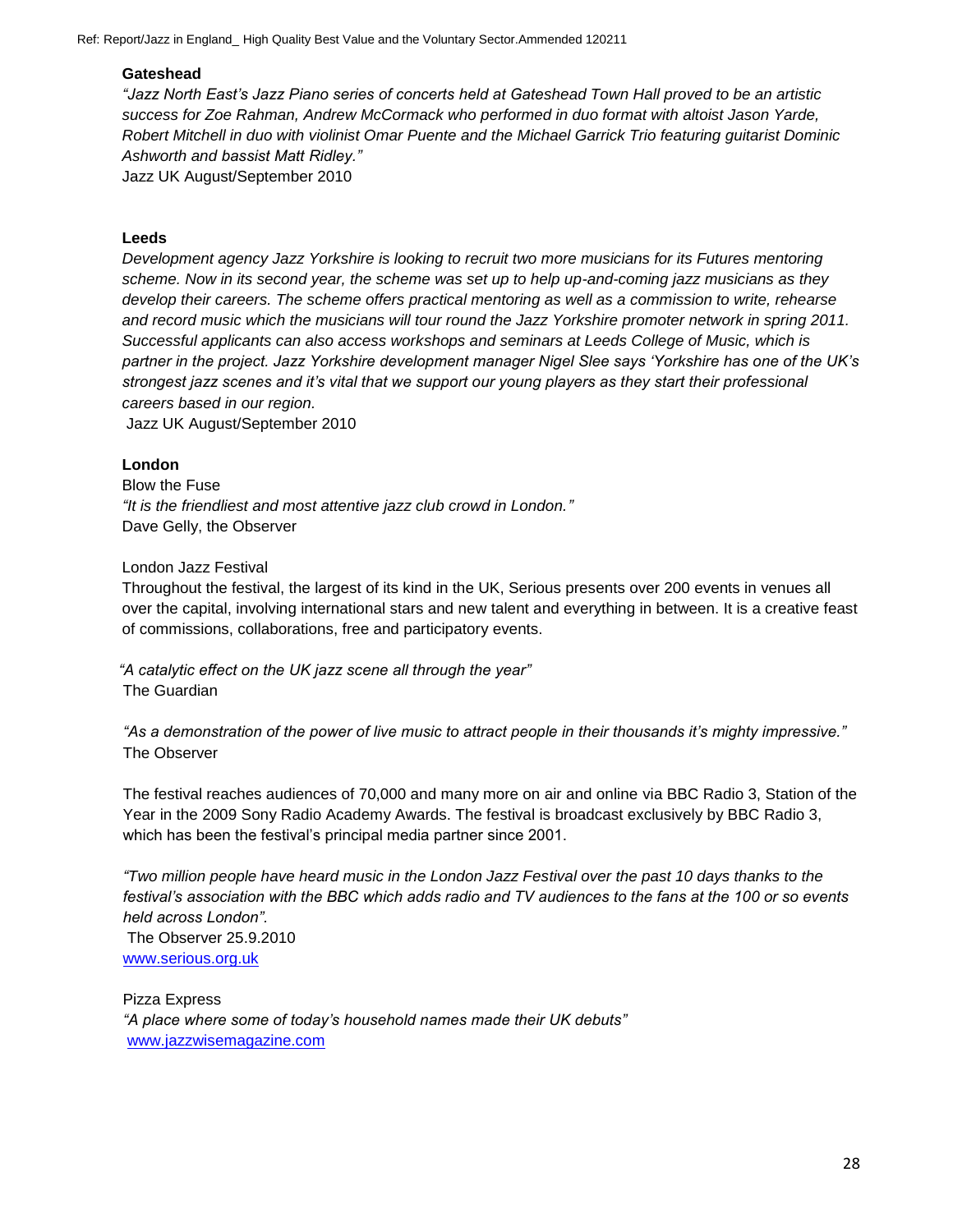Ronnie Scott's Jazz Club

*"One of the oldest jazz clubs in the world; Ronnie Scott opened the club in 1959 and since that time it has featured most of the legendary popular names in jazz."* [www.ronniescotts.co.uk](http://www.ronniescotts.co.uk/)

### 606 Club

*"High quality jazz in a cool cosy basement. The 606 Club is a Chelsea institution."* [www.viewlondon.co.uk](http://www.viewlondon.co.uk/)

### **Manchester**

*"An imaginatively programmed Manchester Jazz Festival"*  The Guardian

*"Brilliant. This is what a city should be doing – how cities should project themselves"*  Helen Forshaw, audience member 2008

*"You have a wonderful festival here. The organisers really know and care about music and your focus on the region's players makes it a truly unique experience"*  Gabriele Mirabassi, visiting artist from Italy

*"There is no event in the world like Manchester Jazz Festival and no-one else on the planet who could have provided the vision and the nous to glide through the snares of bureaucracy, globalisation and all the insanity that follows whenever some intrepid soul says 'Let's do it right here'."*  Mike Butler, journalist City Life

### **National Touring**

### Asaf Sirkis - drums

*"Praised by both critics and listeners for his musical inventiveness, drummer and composer Asaf Sirkis seems to thrive on a packed diary. His circle of associates includes Gilad Atzmon, Tim Garland and Nicholas Meier, but he's about to tour intensively (and extensively) with his own trio featuring guitarist Tassos Spiliotopoulos and bassist Yaron Stavi both playing electric instruments. 'We've got something like 35 dates on the autumn part of the tour and another twenty or so already for next year. That said, actually playing the gigs is the easiest and most enjoyable part – the real effort is in getting them! We got some funding from Jazz Services last year and I must say it helped a lot – massively, in fact. We were trying out new material on the road, then at the beginning of the year we've recorded it, so it helped us get the music up and running'."* 

Jazz UK August/September 2010

### Robert Mitchell – piano

*"Hyperactive pianist, composer and Steinway artist Robert Mitchell came up through the ranks of Tomorrow's Warriors and Nu Troop to work with the likes of Norma Winstone and Steve Coleman as well as leading his own acclaimed ensemble. A tour with his octet Panacea, with financial support from Jazz Services, is imminent, alongside a new album on Edition Records. Other upcoming performances include gigs with his long-standing trio and violinist Omar Puente."*  Jazz UK August/September 2010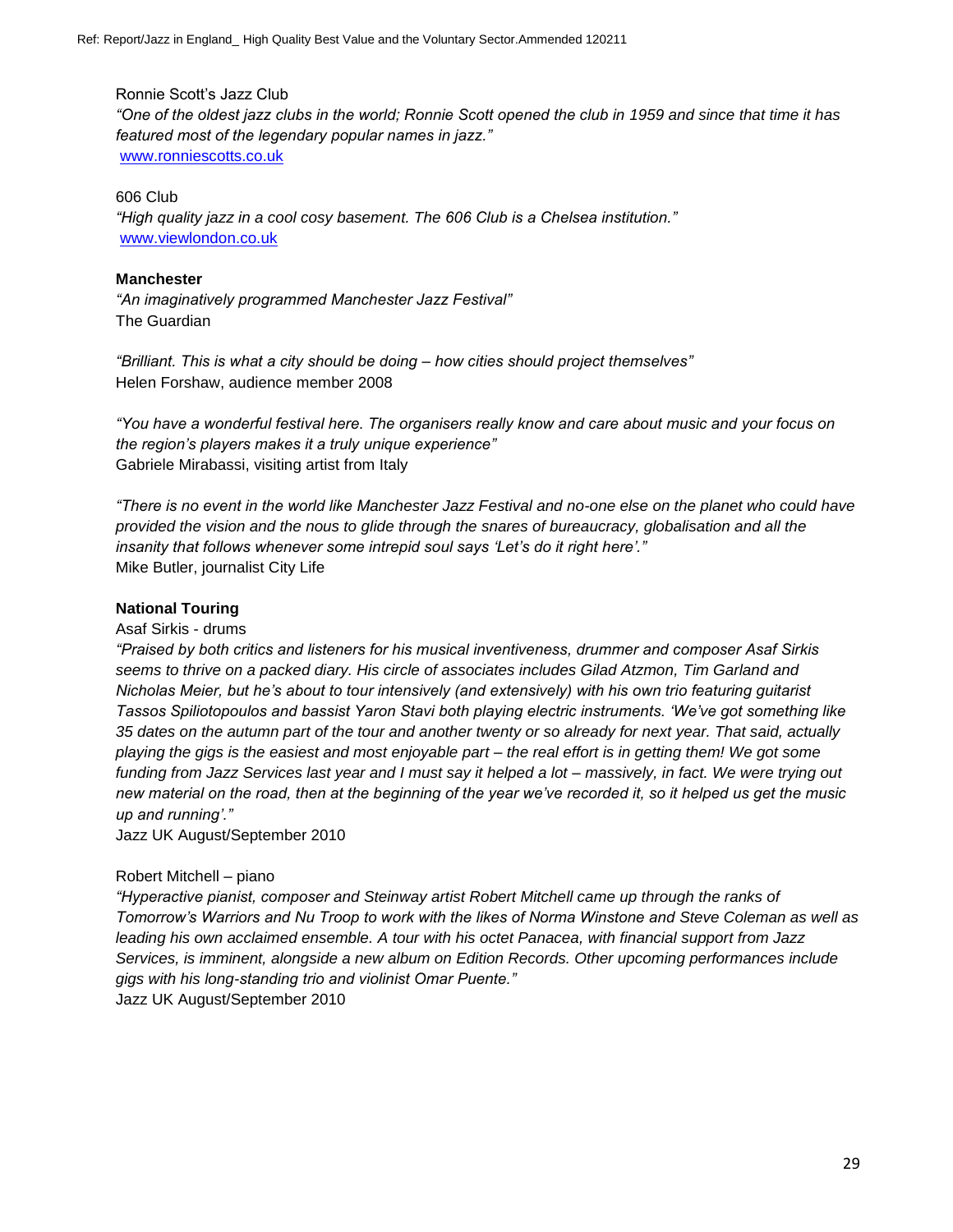### **Newcastle**

*"Splinter @ the Bridge, Jazz Action's series of weekly gigs in Newcastle, continue to great acclaim. The season's highlights were the eagerly awaited return of US free jazz legend Sonny Simmons and the amazing spectacle of the Voice of the North Orchestra, the region's superb contemporary big band, shoehorned into the upstairs room of the Bridge Hotel. The Voice of the North's performance was the last concert of the season until the sessions resume in the autumn. Guest composer/conductor James Hamilton put the orchestra under a microscope with a series of challenging pieces that it responded to admirably, making this a memorable occasion."* 

Jazz UK August/September 2010

### **Scarborough**

Scarborough Jazz at the Cask *"Just as I imagined an authentic jazz club would be ... warm and welcoming ... great crowd ... always someone to chat to ... fantastic programme with lots of variety"*  [www.scarboroughjazz.co.uk](http://www.scarboroughjazz.co.uk/)

### Scarborough Jazz Festival

*"It will be back to the future for the sold out Scarborough Jazz Festival this weekend ... last year's event was a huge success and saw visitors from as far afield as Australia and the US"*  Scarborough Evening News Wednesday 22<sup>nd</sup> September 2010

### **St Ives**

The last jazz club before New York; shortlisted twice in the Parliamentary Jazz Awards as Jazz Venue of the Year.

### **Swansea**

Swansea Jazzland *"Possibly the only jazz club to have its own re-dubbed Little Britain sketch on YouTube, this fine organisation has a lively December diary happening at the St James Social Club in Swansea."*  Jazz UK Dec/Jan 2010

### **Wakefield**

Wakefield Jazz Club *"Last Friday's Guy Barker gig was a superb example of what you all do so well. A truly exceptional and sensational evening."*  Robert Gibson – Chair, Jazz Yorkshire May 2007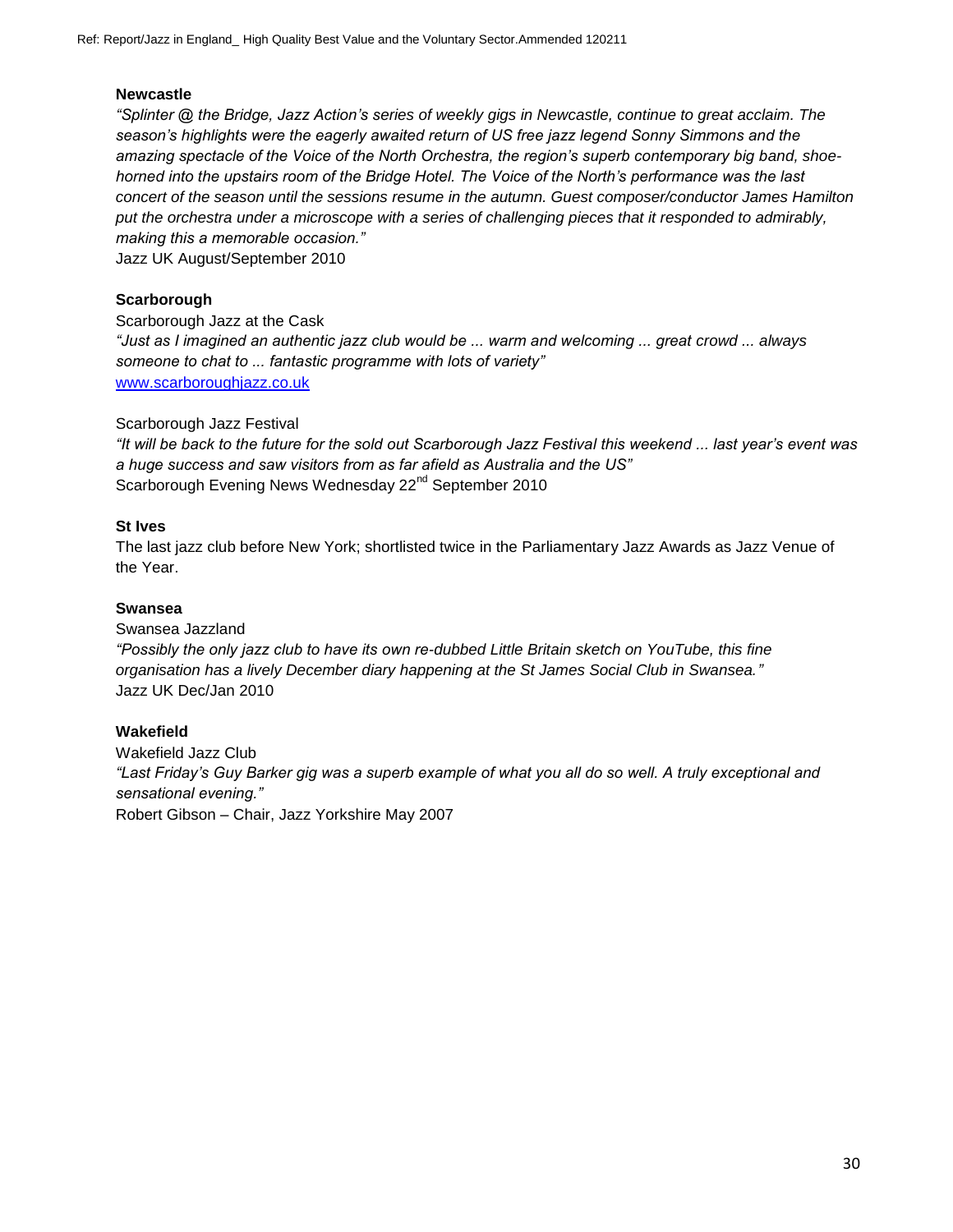Ref: Report/Jazz in England\_ High Quality Best Value and the Voluntary Sector.Ammended 120211

### **Appendix II**

- **1.** The Regularly Funded Organisations for Jazz and England
- 1.1 Birmingham Jazz

Birmingham Jazz is a Development Agency which presents contemporary jazz in Birmingham, UK on a year-round basis. Birmingham Jazz promotes up to 110 events a year in various venues around the city. There are three strands, The Concert Series, The Club Series and the Friday night Rush Hour Blues sessions at Symphony Hall. These include 30 to 35 concerts at various concert halls, or Arts Centres, specifically the CBSO Centre (capacity 300), The Adrian Boult Hall (capacity 500), the Recital Hall at Birmingham Conservatoire (capacity 140), Concrete club space (capacity 350) and the Town Hall (capacity 1000). As well as the concert series, Birmingham Jazz also strongly believes in presenting jazz in club venues, notably the Rainbow Pub, the Jam House and the Yardbird Jazz Club where they programme bands that appeal to a largely young audience.

The Jazz Club night at The Rainbow promotes up-and-coming as well as established artists as part of the Club series. Also, at the Yardbird Jazz Club, Birmingham Jazz co-promotes with the Cobweb Collective and occasional Thursday session as well as sessions on Saturday nights.

Birmingham Jazz also runs the very popular Rush Hour Blues commuter jazz sessions every Friday at Symphony Hall in the Level 3 Bar from 5:30 to 7pm. Birmingham Jazz believes strongly in the development of contemporary jazz and new work. It takes a broad definition of "jazz" and is interested in collaborative projects that draw on other musics.

Birmingham Jazz is the region's most active independent promoter – and commissioner - of quality contemporary music.

Birmingham Jazz presents music of the highest quality across the entire spectrum of contemporary jazz. Their audiences come to hear artists of international standing.

Birmingham Jazz audiences appreciate the best of British contemporary jazz, including many bands from Birmingham and the surrounding region.

[www.birminghamjazz.co.uk](http://www.birminghamjazz.co.uk/)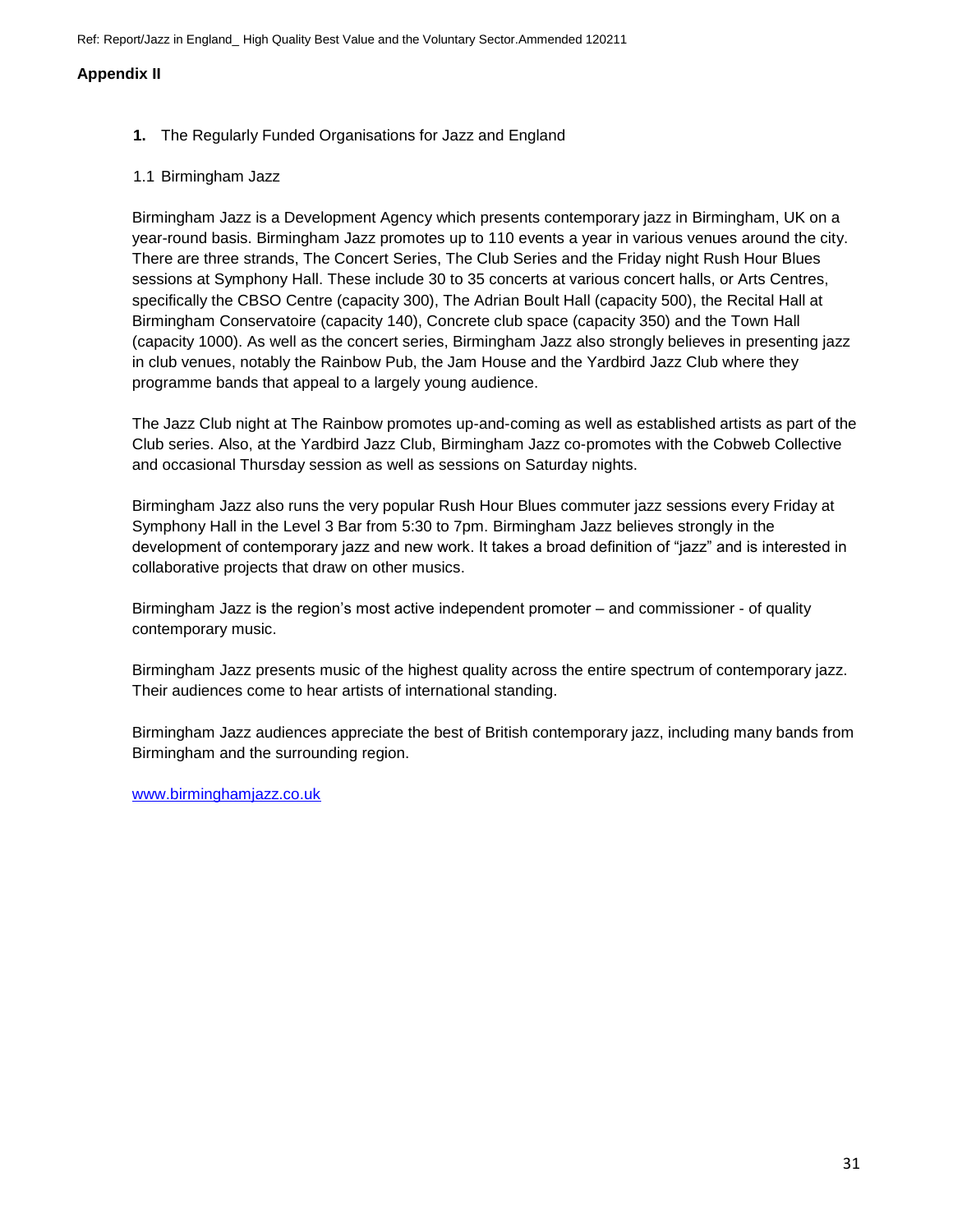# 1.2 EMJazz

EMJazz (East Midlands Jazz Promoters' Forum CIC) is the consortium for promoters of jazz in the East Midlands. It was formed in 2004 and has been a regularly funded client of Arts Council England since then. EMJazz was created through the co-operative working of five different jazz organisations across the East Midlands region, four of which had previously been Arts Council regularly funded organisations. EMJazz became constituted in 2009 as a Community Interest Company.

As an RFO (regularly funded organisation) of Arts Council England, EMJazz received an annual grant of £54,060 in 2009-10. Of this approximately £14,000 was spent on joint initiatives and running/overhead costs and £39,000 was used to directly support artistic activity through the core partners and other collaborative projects. In addition EMJazz has been able to deliver projects funded by Grants for the Arts which involved the collaboration of all partners. These have included a significant audience research project 'The Audience for Jazz in the East Midlands'.

EMJazz believes that its most significant asset is the expertise, experience and enthusiasm of its five, founding, core partner, voluntary organisations.

The partner organisations together serve all geographical areas of the East Midlands region and include:

- Derby Jazz
- Jazzpac (Lincolnshire)
- Jazz Steps (Nottingham and Nottinghamshire)  $\bullet$
- Leicester Jazz
- Northamptonshire Contemporary Jazz

Each partner delivers a wide range of regular concerts, education, outreach and artist development initiatives at venues across the region, featuring some of the finest names in jazz. The partners also support a range of youth jazz initiatives in their localities. Each member organisation operates in a different way, with most being companies limited by guarantee and relying heavily on volunteers to deliver their programmes of work. A conservative estimate values the contribution of these volunteers at £18,450 in 2009-10. All of these partner organisations have effective partnerships with other local arts organisations and three have significant partnerships with Local Government Arts Departments.

In 2009-10 EMJazz and its core partners had a combined turnover of £220,825, delivered 111 performances to a combined audience of nearly 30,000 people, including a ticketed audience of 10,097. In partnership with other educators they provided 68 education sessions to 1,429 participants though various projects including summer schools.

EMJazz also supports:

- Newark Jazz Festival, a market town festival with street parades and lots of small venues
- Derby Jazz Festivals, a city festival with a high artistic profile
- Nottingham International Jazz Piano Competition, which in 2010 was sponsored by Kawai and Clements Pianos and drew entrants from 17 countries

EMJazz and its core partners also have a record of commissioning significant new work from established and developing artists. In recent years commissions have included; Phil Robson's "Six Strings and the Beat", Corey Mwamba's "Argentum", Troyka, John Bailey "Joseph Wright Suite", Graham Collier "From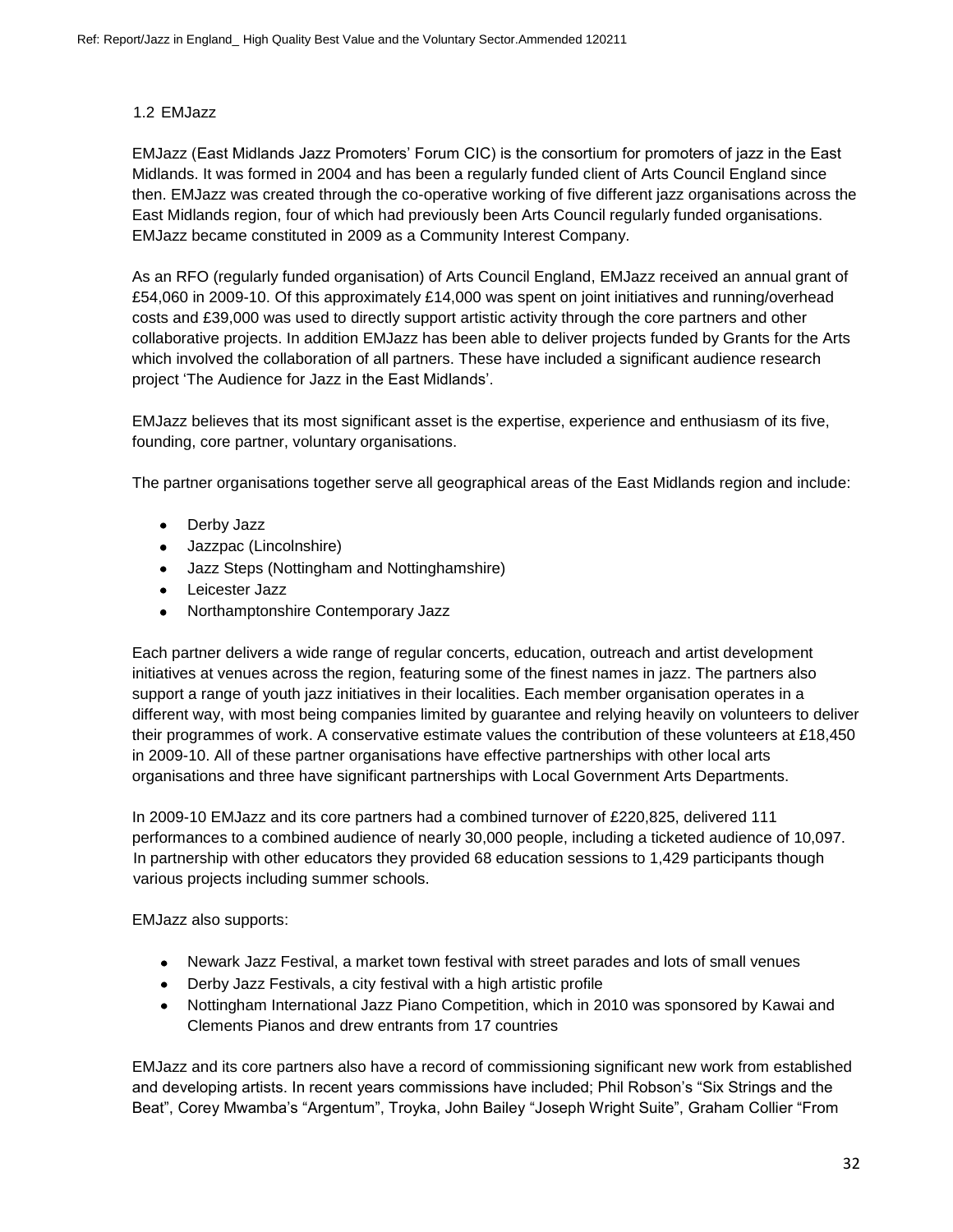Accorns" for East Midlands Youth Jazz Orchestra and most recently Phil Robson to compose music for his new international IMS Quintet.

1.3 Inner City Music (Band on the Wall)

Inner City Music is a jazz and world music promoter and venue (Band on the wall) based in Manchester. It also provides workshops, training, and education work. ACE investment assists the organisation in managing the completion of its refurbishment programme and delivering its new artistic programme. (Source: Arts Council England)

1.4 J-Night

J-Night is a not for profit organisation and is a regular funded client of the Arts Council with funding agreed to 2010/11. Hull Jazz Festival is a corporate event of Hull City Council through its events unit. Hull City Council contracts J-Night to organise Hull Jazz Festival.

The mission of J-Night is to increase the profile of contemporary jazz music and musicians within Hull and its surrounding region.

J-Night's activities include:

Presenting a jazz festival of national importance featuring international, national, regional and local artists that will strategically link to Hull's ambition to be a major city

Increasing the profile of contemporary jazz in the city and region and ensure a vibrant year-round programme

Providing a professional platform that advocates the celebration of jazz as a diverse music and cultural genre

Developing a new generation of jazz musicians and audiences

J-Night is the leading promoter in East Yorkshire of high quality world and Jazz music. J-Night works with major venues to present a series of gigs across the region of York, East riding, Hull and beyond.

(Source: www.jnight.org.uk and Arts Council England) [www.jnight.org.uk](http://www.jnight.org.uk/)

### 1.5 Jazz Action

Jazzaction was set up in 1986 as a joint initiative between Yorkshire & Humberside Arts and Northern Arts. It is publicly funded and serves the North East of England. Since its inception it has been run by Adrian Tilbrook, an experienced and respected musician, who has built up an extensive client and support network across the entire range of jazz and jazz-related music in the region.

It is essentially an agency for the development of jazz throughout the North, and as such, its functions are:

- To advise musicians and promoters on matters relating to jazz  $\bullet$
- To assist in the development of a stable network of jazz promoters
- To encourage growth of jazz education
- To generate new activity, either by direct promotion or by recommending financial assistance for  $\bullet$ independent promotion, as appropriate
- To develop jazz through the creation of projects and partnerships with local authorities
- $\bullet$ To liaise with regional jazz organisations in the UK and with Jazz Services - the national jazz agency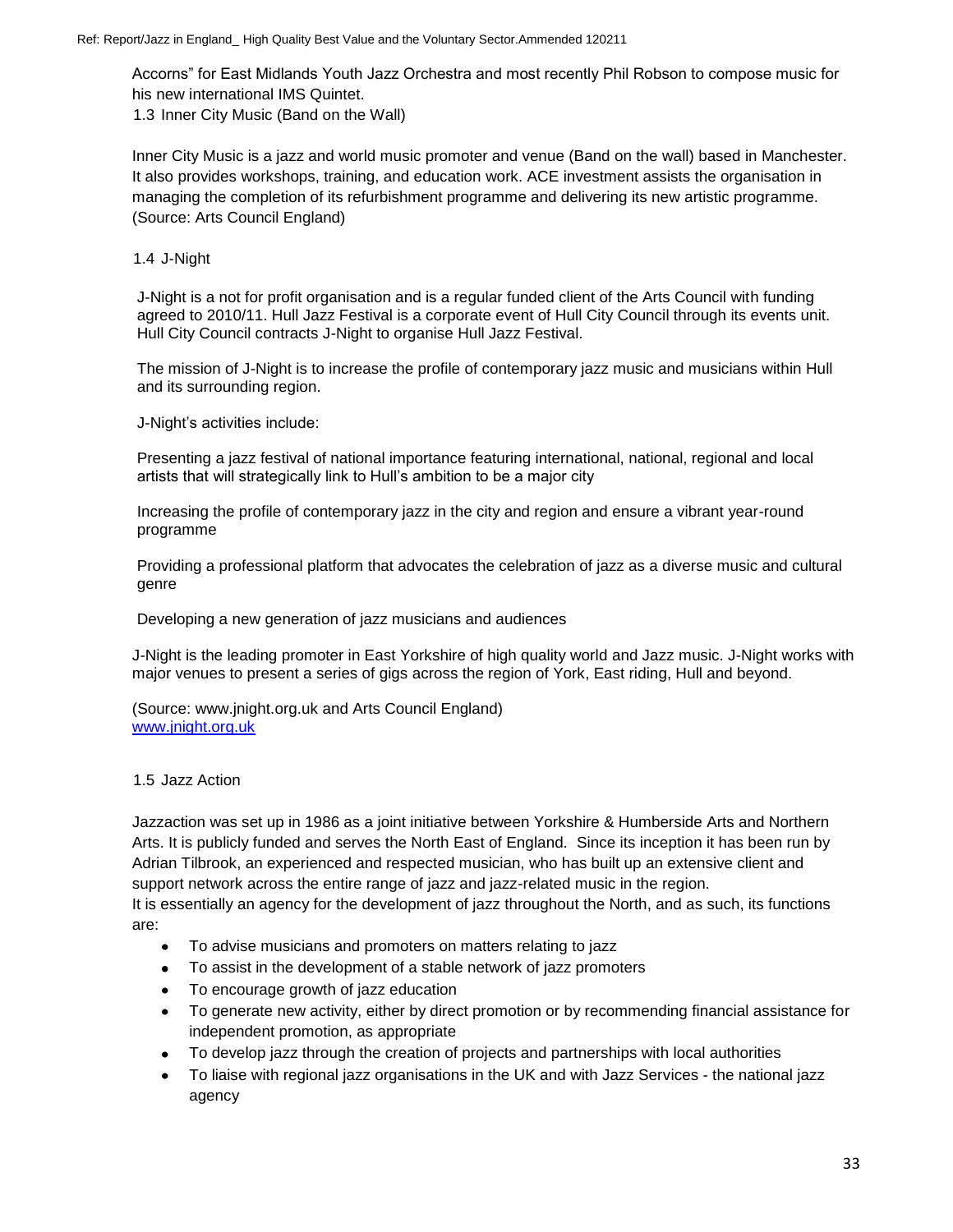$\bullet$ From within its own resources, Jazzaction also Continues to develop a regional jazz orchestra ['Voice of the North',](http://jazzaction.co.uk/Audioclips/03%20-%20Park%20Bench%20Story.WMA) which is now established as a flexible ensemble of the highest calibre, working with world-class visiting soloists and directors

### Jazzaction runs a record label

'The Label' to promote and document the regions jazz musicians and has released 18CD's and produced numerous demonstration recordings for up and coming ensembles and individuals. In addition from 2010 Jazzaction has expanded its activity by starting a programme of producing broadcast quality video promotional material for the regions jazz musicians. These are featured on the Jazzaction website and the individual musician's websites, You Tube and My Space outlets.

### Jazzaction commissions new work

Over the past few years Jazzaction has commissioned new large scale works for the Voice of the North Jazz Orchestra from John Warren, Mark Nightingale, Steve Waterman, Jason Yarde, Graeme B Wilson and Adam Dennis. As well as large scale commissions for Voice of the North, Jazzaction also run an eight piece composers ensemble 'Splinter Group' which has introduced 20 new compositions to its repertoire.

Jazzaction assists in the production of the region's major jazz festivals

Each year Jazzaction puts on two large scale regional band showcases, one at the Sage Gateshead International Jazz Festival and the other at the Stockton Riverside Fringe Festival.

Jazzaction assists in musician development and as a creative catalyst

Although Jazzaction does not operate a venue, it promotes jointly with other venues, its prime function is to support regional musicians by offering them regular work opportunities within a creatively stimulating environment. On average Jazzaction generates over 400 working days for regional jazz musicians. They achieve this by forming collaborative relationships with the regions professional venues and by direct promotion through their 'Splinter' series of promotions. These are Splinter @ The Bridge, at the Bridge Hotel, Newcastle upon Tyne which operates weekly on a Sunday evening (35 sessions per year) and Splinter @ The Arts Centre, Vane Terrace Darlington which operates fortnightly on a Monday evening (20 sessions per year). All of the bands featured are encouraged to write and develop new compositions/arrangements for performance at the 'Splinter' sessions.

[www.jazzaction.co.uk](http://www.jazzaction.co.uk/)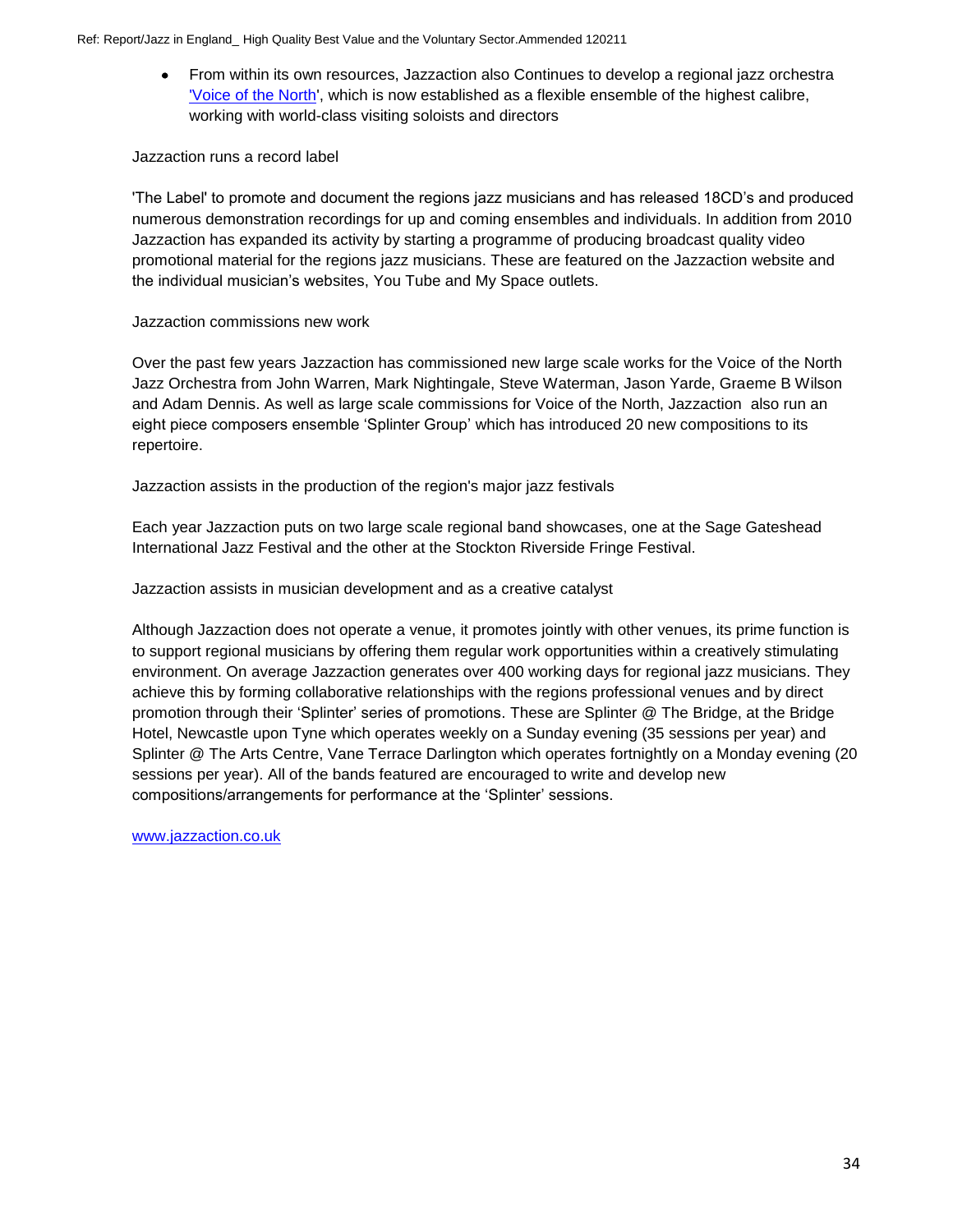### 1.6 Jazz Services

Jazz has many wonderful voices but they are frequently up against louder, brasher and richer competition. Jazz Services is the UK's national support organization promoting and developing British jazz in the UK and overseas. Jazz Services offers information, education, touring, communications, marketing and publishing services to help the voices of the flourishing British jazz scene to be heard.

### **Touring**

The Jazz Services' National Touring Support Scheme (NTSS) is designed to promote musicians and groups of merit not readily promoted by the commercial sector and other agencies and to maximise and broaden attendance at these events, covering the full range of jazz music, idioms and styles. At the same time, it hopes to encourage promoters, help grow the audience for jazz, increase small-scale touring and provide useful data for the Jazz Services database. The scheme offers awards up to a maximum of £2500 and currently supports 48 bands a year. Jazz Services also works with regional jazz agencies and promoters, to develop performance opportunities outside of the major cities. In partnership with the PRS for Music Foundation, Jazz Services also runs the annual Jazz Promoters Award Scheme, which encourages promoters of new music. 19 promoters received awards in 2010.

#### Information and Advice

Jazz Services offers detailed information and advice by phone or email and also makes many of its resources available through the Jazz Site, Jazz Services' website. The Jazz Site is the UK's primary source of information on musicians, venues, promoters, educators and media with a Directory of many thousands of contacts and the country's main source of gig listings. The site is being developed in partnership with the National Jazz Archive to develop materials reflecting the story of British jazz celebrating its rich history and vibrant contemporary scene using archive material and multimedia samples. In 2009/10 the Jazz Site received 104,549 visitors and 3.6 million page views.

#### Jazz UK Magazine

Jazz Services publishes Jazz UK, the grassroots news and marketing journal of the UK jazz community with a print-run of over 30,000. The magazine is not aimed solely at specialists, but seeks to spread appreciation of the music, and to expand the opportunities for its performers. Jazz UK is published bimonthly and distributed free to thousands of clubs, pubs, concert halls, colleges, shops & libraries throughout the UK; Jazz UK is committed to securing appropriate recognition for UK jazz musicians, and fostering a healthy jazz scene. The magazine provides the main listings services for British jazz with an average of 2,700 gigs listed nationwide each issue.

#### International Export

In its international projects, Jazz Services has promoted more than 50 UK jazz groups in overseas festivals and showcases. It has organised or supported presentations in Canada, USA, France and Germany and is currently developing projects in China, Korea, Turkey, the Gulf States and Russia. Jazz Services are members of the UK's cross-genre Music Export Group and chair an International Advisory Group, which includes experts from the sector. Through the Jazz Site, it is also expanding its database of international festivals, venues and magazines.

### Lobbying

Jazz Services works hard to promote the status of jazz in the UK with campaigns, reports, letters and networking. It provides administrative support to the All Party Parliamentary Jazz Appreciation Group (APPJAG), which hosts an annual awards event in the Houses of Parliament with support from Phonographic Performance Ltd (PPL).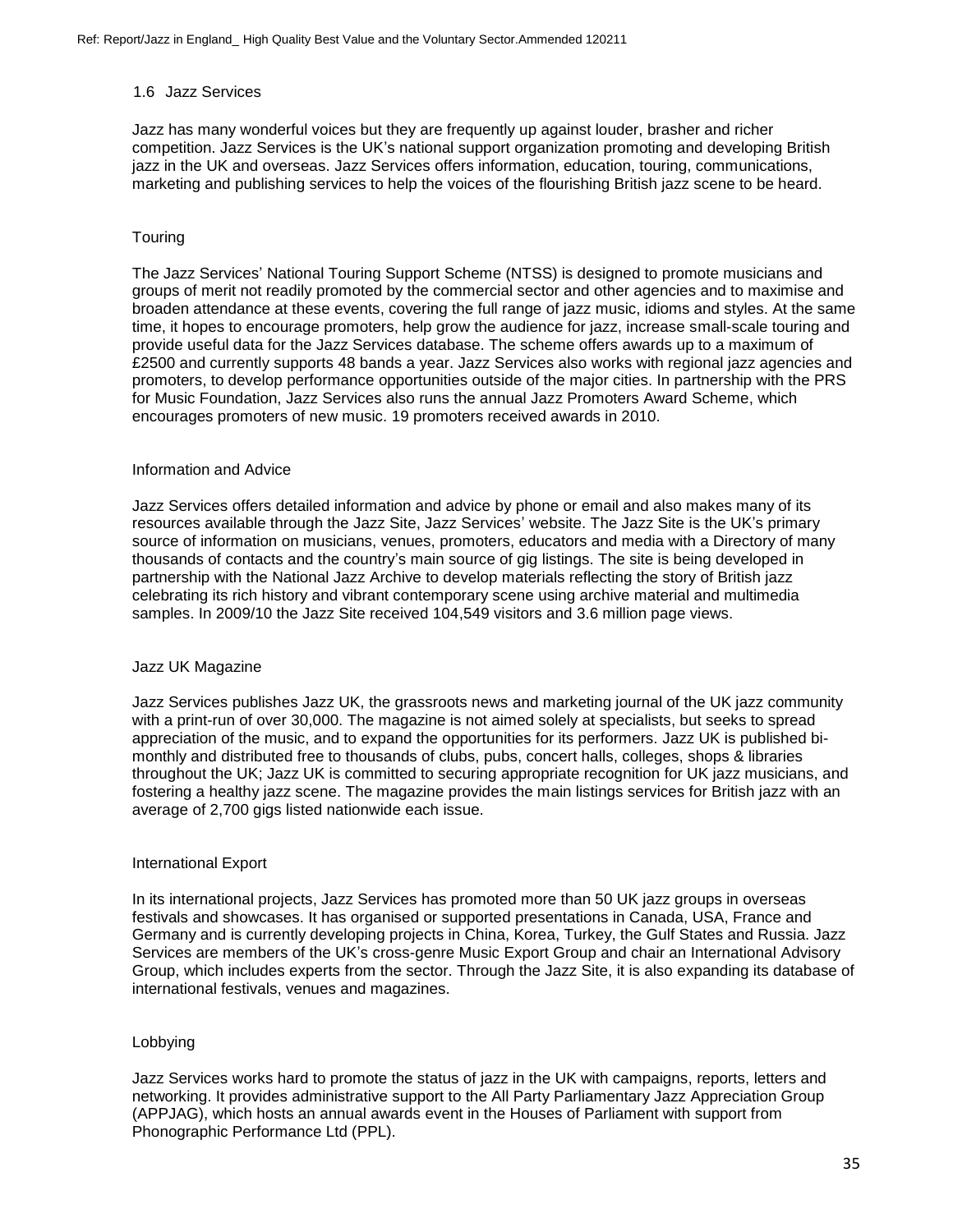#### Jazz Education

Jazz Services organises an Education Advisory Panel including representatives from conservatoires, youth jazz orchestras and key organisations in UK jazz education such as Serious, Yamaha and the ABRSM. This group develops Jazz Services' strategy on jazz education and has helped Jazz Services develop conferences, routes and pathways into jazz, on-line resources, seminars and in partnership with the National Music Council, Jazz Services works closely with the National Youth Jazz Orchestra, which is an autonomous body that receives its Arts Council England funding through Jazz Services. (See 1.11).

### [www.jazzservices.org.uk](http://www.jazzservices.org.uk/)

#### 1.7 Jazz Yorkshire

Jazz Yorkshire was set up in 2003 with support from Arts Council England, Yorkshire with a mission to celebrate and develop this vibrant jazz scene in Yorkshire and the Humber. Following extensive consultation with the region's jazz community, Jazz Yorkshire works with a range of partners to support jazz development and acts as an advocate for the diverse range of quality jazz activity in the region. Jazz Yorkshire employs one worker runs the Jazz Yorkshire office at Leeds Media Centre, Leeds. The organisation's work falls broadly into 2 themes celebrating' and developing' jazz.

#### Celebrating jazz

Yorkshire and The Humber has one of the largest and most successful promoter networks in the UK. Jazz Yorkshire believes investing in this network ensures that opportunities are created for musicians and audiences alike. The 2008/9 evaluation report illustrates that from mainstream to cutting edge jazz, the network created opportunities for over 1,294 musicians and reached an audience of 14,489 people with a ticket income of £134,267 from an investment from Jazz Yorkshire of £26,500. Funding the Yorkshire and Humber promoter network allows for the best of UK and international jazz to be heard in our region. Year on year Jazz Yorkshire support to voluntary promoters has grown the number of jazz promoters, the audience for jazz and increased the opportunities for regional jazz musicians to perform.

#### Jazz Awards 2010

In December 2010 Jazz Yorkshire held their first Jazz Awards. Members of the public were invited to nominated individuals or groups who had made an exceptional contribution to the jazz scene in Yorkshire and the Humber region. See [www.jazzyorkshire.org/awards.](http://www.jazzyorkshire.org/awards)

#### Developing jazz

Jazz Yorkshire also acknowledges the need for development across the sector. Working closely with emerging musicians and promoters Jazz Yorkshire offers skills-based career development alongside creating opportunities for performance including:

- Futures Scheme mentoring a number of the most talented emerging musicians for two years. Commissioning new music, personal mentoring with national profile musicians, recording a demo CD and touring the Jazz Yorkshire promoter network
- Professional development workshops and advice sessions in marketing and fundraising
- Demoinaday one day in a recording studio to record new projects or a demo to help get more work
- Providing regional musicians opportunities to play at regional festivals
- The 'nuNIGHT' events to provide a unique opportunity for up-and-coming musicians, or established musicians working on new projects, to perform to the public as well as an invited audience of promoters and media representatives
- Jazz Jamboree an annual event for school jazz bands
- Maintaining a Jazz Yorkshire website including a Gig Guide featuring jazz gigs from across the region. Since January 2009 931 bands have featured in the guide from 168 promoters. Jazz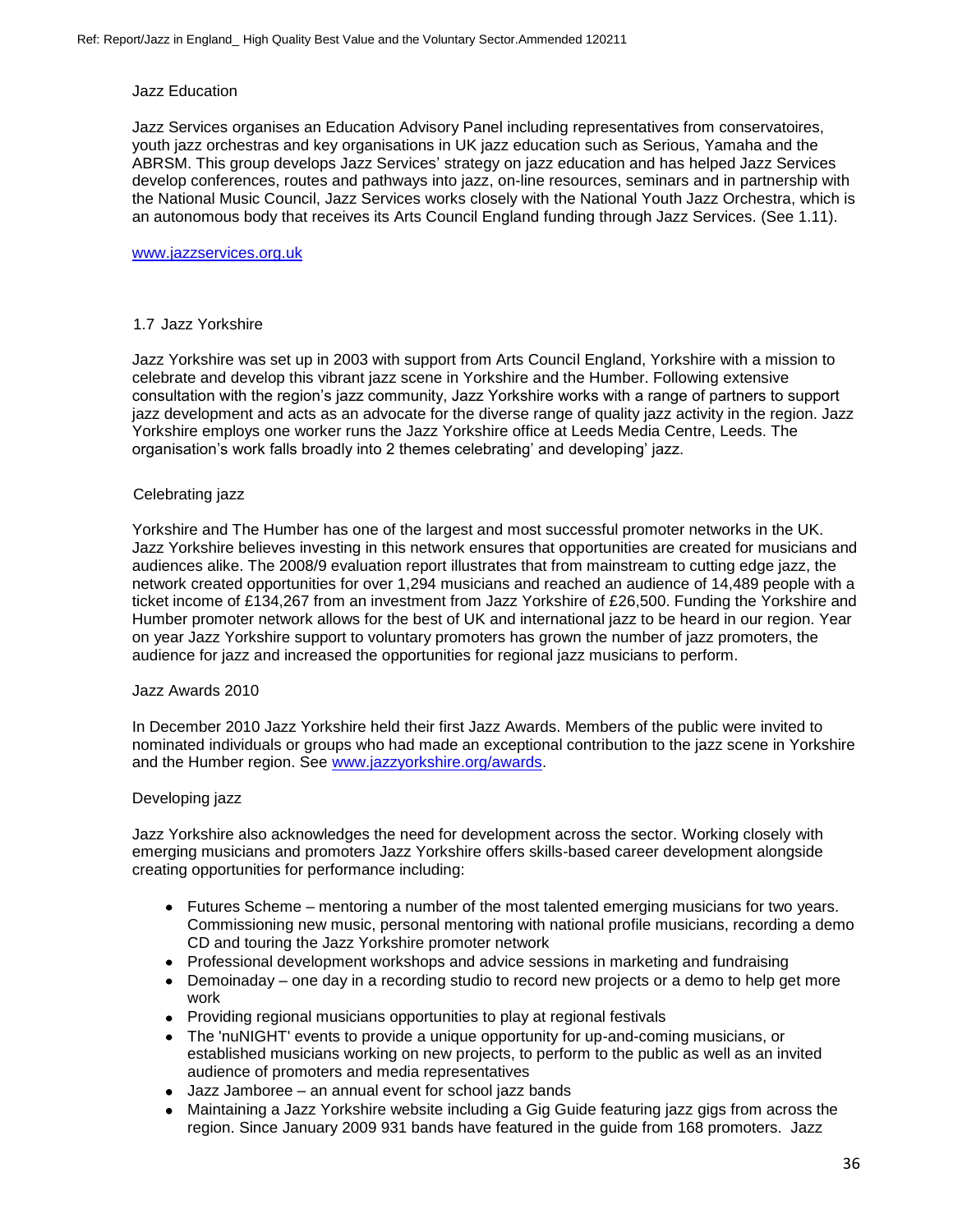Yorkshire also maintains a MySpace' website, demoinaday blog and twitter page to provide a forum for news, event listings and networking across the region and create a virtual community across the region

### Supporting excellence and new ideas

Jazz Yorkshire aims to support excellence and innovation in all its work. The small grant scheme was a pilot project that supported musicians, promoters and community groups with innovative or excellent development ideas. The small grants were up to £300 and required match funding.

The Future vision for jazz in the region

The period 2011-15 will offer an opportunity to do more of what we already do well and to build on the organisation's strengths and successes. In the next three years Jazz Yorkshire plans to:

- Increase the number of voluntary promoters that benefit from the funding scheme and focus on audience development
- provide more opportunities for regional musicians to gain ongoing professional development and performance
- Develop projects that centre on jazz education, building from the annual Jazz Jamboree
- Encourage diversity within the sector Invest in audience development with the aim of building and maintaining a thriving jazz community
- In addition to its core activity, the Jazz Yorkshire board has agreed the following priorities for the next three years:
- Raising the profile of Jazz Yorkshire through a strategic marketing, public relations and communications review
- Adopting a long term strategic approach to fundraising with the aim of finding a commercial sponsor/business partner
- Developing a region-wide event curated by Jazz Yorkshire that celebrates the richness of the region's jazz scene

[www.jazzyorkshire.org](http://www.jazzyorkshire.org/)

### 1.8 Manchester Jazz Festival

Manchester Jazz Festival (mjf) was founded by local musicians and enthusiasts in 1996 as a platform for celebrating the new original work being produced in the north-west.

Manchester Jazz Festival is a registered charity and a limited company. Now entering its 16<sup>th</sup> year, the organization has grown into one of the most well-respected events on the UK festival calendar, still with the work of North West artists at the core of its programme.

mjf is now an annual 9-day festival of contemporary jazz at the end of July, with c. 90 concerts staged at all times of the day and week at many of the city's landmark venues, such as Band on the Wall, Royal Northern College of Music (RNCM) and Matt & Phred's. Additionally, mjf uses the outdoor squares in Manchester to attract 'casual' listeners in order to expose music to new audiences – these sites have been key to developing the audience for the music over the festival's history. Audience figures currently stand at over 18,000. Free daytime and family-friendly events have also contributed significantly to this achievement.

The mjf programme focuses on contemporary original jazz in all its forms, encouraging artists to move the art form forward by embracing other contemporary music styles. mjf prioritises artists living and working in the north west, with a view to providing career opportunities in order to retain talent within the region. This gives the event a unique slant when compared to other festivals and provides audiences with a musical experience not available elsewhere. Embodying this celebration of indigenous talent is the commissioning programme *mjf originals* – unique on the UK festival landscape – through which new works are produced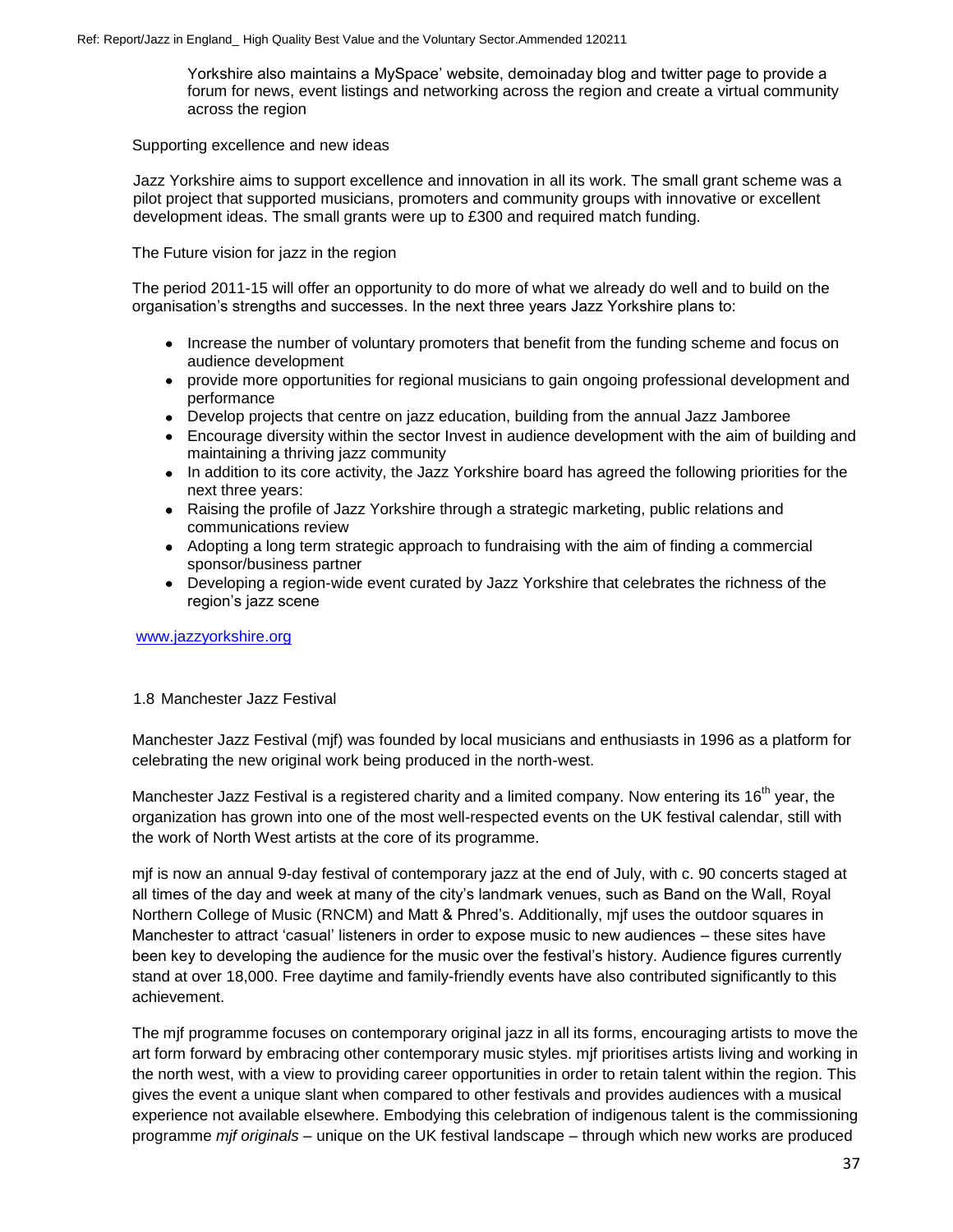for each festival by regional composer-musicians. Mike Walker, Stuart McCallum, Richard Iles, Neil Yates, Olivia Moore, Alex Douglas and Jon Thorne, amongst others, have all been awarded commissions over the years.

Other festival strands include *mjf introduces,* which shines the spotlight on emerging local bands between the ages of 16 and 25; each festival also features several industry events and professional development seminars for artists and promoters. Also unique to mjf is the pioneering submissions procedure, by which artists are invited to forward project proposals for the festival programme. Originally intended to focus musicians on providing promoters with relevant information and ease office administration, the process is now a key part of the organisation's ethos, by which artists share a sense of ownership of the programme.

The festival is a regular attraction for Radio 3's Jazz on 3; mjf was the first UK jazz festival to podcast in 2006 (winning The Independent's *Critics' Choice* award) and was the first Manchester event to attract a headline sponsorship deal in 2005. In addition to regular ACE and LA subsidy, mjf was awarded multiyear funding from the PRS for Music Foundation and has attracted substantial private sponsorship from a variety of sources.

The event is run by 5 part-time staff with the assistance of c. 40 volunteers during the festival itself and other placements throughout the year.

[www.manchesterjazz.com](http://www.manchesterjazz.com/)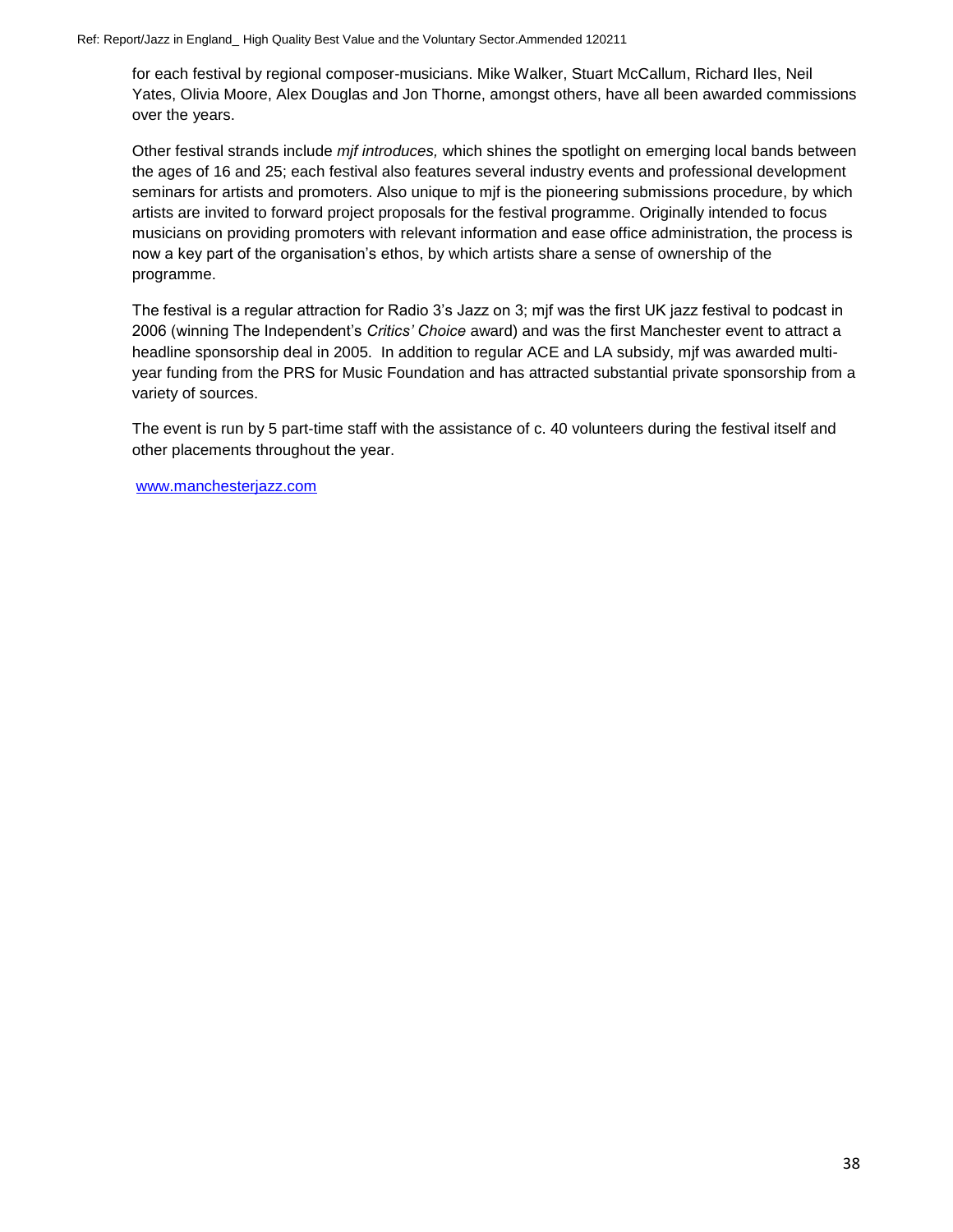### 1.9 NWJazzworks

NWJazzworks is the jazz development agency for NW England. Founded as an RFO by Arts Council England in 2005 as a response to Kathy Dyson's commissioned report on the region's jazz scene, the organisation is staffed by and run from the offices of Manchester Jazz Festival. Servicing musicians, promoters and audiences in Cumbria, Lancashire, Merseyside, Greater Manchester and Cheshire, NWJazzworks provides a number of professional development initiatives, projects and ongoing audience development activities.

Ongoing work includes:

- The comprehensive user-input jazz listings website, profiling every jazz gig, band, artist, venue, promoter, festival and organisation in the region
- A fortnightly e-bulletin with a round-up of selected gigs and jazz news
- A fortnightly review of a newly-released regional jazz CD by jazz journalist Chris Ackerley providing much-needed press coverage and quotes for artists overlooked by the London-centric press
- 1 to 1 grant advice for artists and promoters this has generated over £60k in successful applications by artists themselves to ACE's Grants for the Arts Scheme
- Grant surgeries at major regional events, targeting newcomers to the funding system with a  $\bullet$ detailed approach to negotiating application procedures
- Feeding north west artists into Serious' *Take 5* programme, Jazz Services' *National Touring*   $\bullet$ *Support* and *Promoters' Choice* schemes, and other CPD initiatives
- Representation on national panels run by Serious, Jazz Services, MU, MBF and PRS for Music Foundation
- Running information stalls and regional CD sales at events across the north-west and in London

When additional funding permits, NWJazzworks has delivered other projects which raise the profile of the region's players within and beyond the north-west:

Real Book North West Book, CD and national tour

In 2007, NWJazzworks produced the first ever UK Real Book, featuring 100 original compositions by 60 composer-musicians from the north-west and published by Astute Music. This pioneering project was launched at mjf 2007 with an especially-assembled quintet of north-west ambassador players – including Mike Walker and Andy Schofield – performing a selection of pieces from the book.

A national 17-date tour, subsidised by the Jazz Services' *National Touring Support Scheme*, was organised for the quintet in 2008 to take the music to new listeners across the UK. This band was also selected by the Jazz Services *Recording Support Scheme* to record a CD featuring 15 of the pieces, which was released on *33 Records* in 2009.

### The Jazz Factor

In 2009, NWJazzworks organised a series of professional development seminars for c. 20 emerging north-west artists to attend. These consisted of presentations by a variety of industry specialists and brought artists into direct contact with the individuals who form key decisions in UK jazz programming, management, broadcasting, recording and publishing. Christine Allen from *Basho Records*, Tony Dudley Evans from *Cheltenham Jazz Festival*, Robert Abel from *Somethin' Else*, Malcolm Buckland from *PRS* and Kevin Le Gendre were amongst the 12 speakers. The second stage of this programme will offer 1 to 1 mentoring with a chosen specialist for two selected artists and a showcase performance opportunity at a major UK festival.

#### [www.nwjazzworks.org](http://www.nwjazzworks.org/)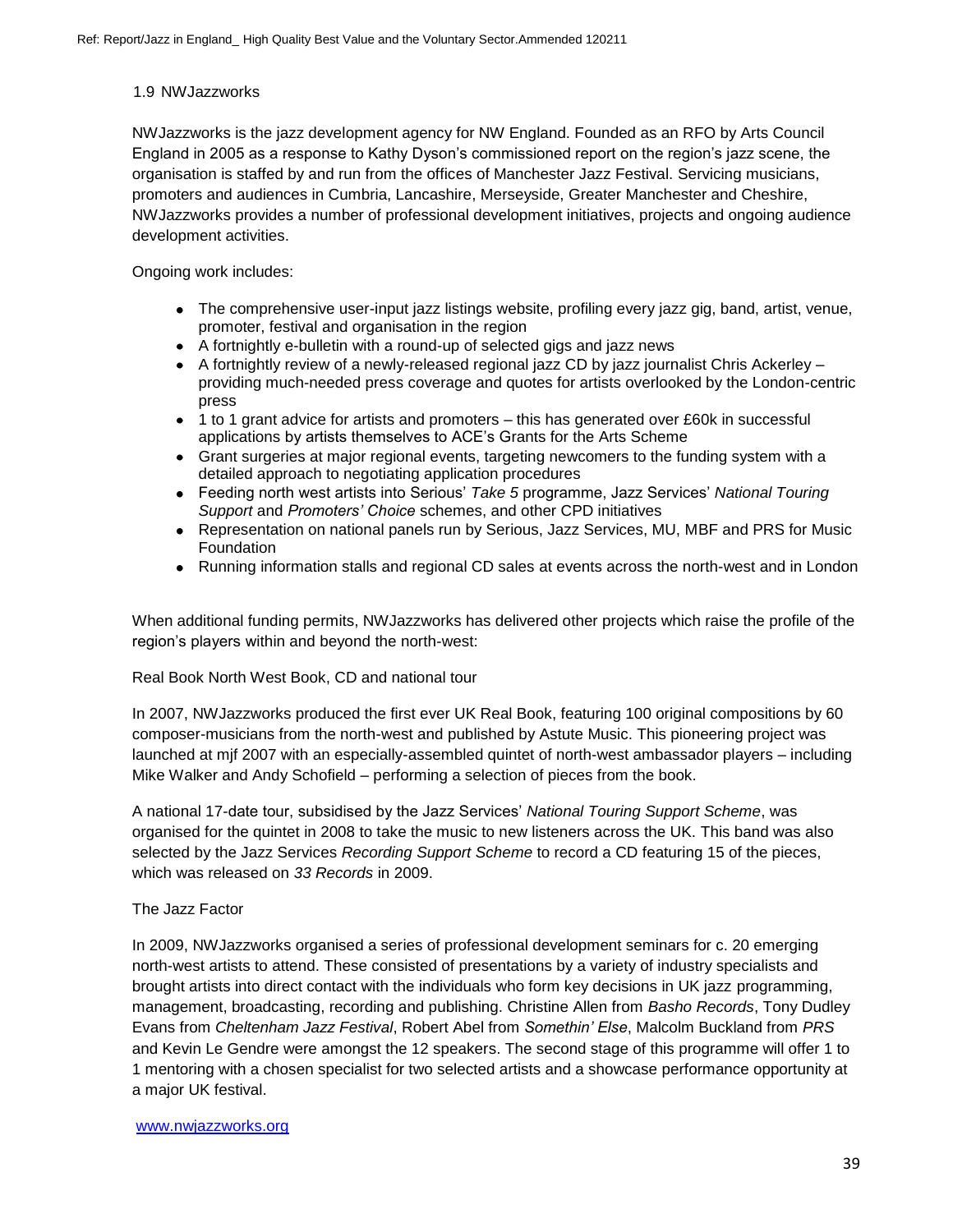### 1.10 The National Youth Jazz Collective

The National Youth Jazz Collective is a new and vibrant National Youth Music organisation, funded by Youth Music that currently focuses on small group improvisation, supporting the creative and educational needs of the young jazz musician through 22 bespoke regional pathways. These are complimented by CPD programmes for regional teachers and music leaders. There is an annual National Youth Jazz Summer School offering places to 30 of the National's most gifted and talented musicians after a 13 day audition tour, culminating in performances at the Barbican, Birmingham's Symphony Hall and Huddersfield Contemporary Music Festival to a total annual audience of 5,500.

With a roster of 40 internationally renowned performer-educators, membership of 660 young musicians and the support of the recently launched Ambassador's scheme, the Collective's current 22 regional partners include Cambridge, Cornwall, Devon, Norfolk, Rotherham and Somerset Music Services, Huddersfield Contemporary music Festival/Kirklees School of Music, Chethams, Purcell and Yehudi Menuhin Schools of Music, Wells Cathedral School, South West Music School, Yorkshire Young musicians, Royal Academy of Music and Trinity College of Music's Junior Departments, Kings Place, The Stables, Nottingham University's outreach programme, Alton College, Watermill Jazz, BCU/Birmingham Jazz and South Lakeland Foundation with Kendal's Brewery Arts Centre.

### [www.nyjc.co.uk](http://www.nyjc.co.uk/)

### 1.11 National Youth Jazz Orchestra

NYJO is a 22 piece band with 2 vocalists which can be enjoyed by non-jazz audiences as well as jazz aficionados, a truly uplifting celebration of the jazz orchestra sound from a band of under 25 year olds, many of whom are destined to become the next UK jazz generation.

Much of NYJO's music is written specially for the orchestra by British composers, including past and present members of NYJO. After 45 years in the business NYJO can boast an enormous repertoire that covers the decades and a wide variety of styles, thanks to its founder musical director and life president, Bill Ashton, OBE.

In January 2011, under its new Musical Director Mark Armstrong, NYJO will perform a premiere of five new commissions at Ronnie Scott's. These new works are funded for the major part by the PRS for Music Foundation. The five new commissions will include exciting and challenging new works from Mike Gibbs, Nikki Iles, Jason Yarde, Julian Arguelles and Tim Garland. NYJO intends to tour these new works around the UK for the whole of 2011 and hope to be able to share the new charts with the regional youth jazz orchestra network.

### [www.nyjo.org.uk](http://www.nyjo.org.uk/)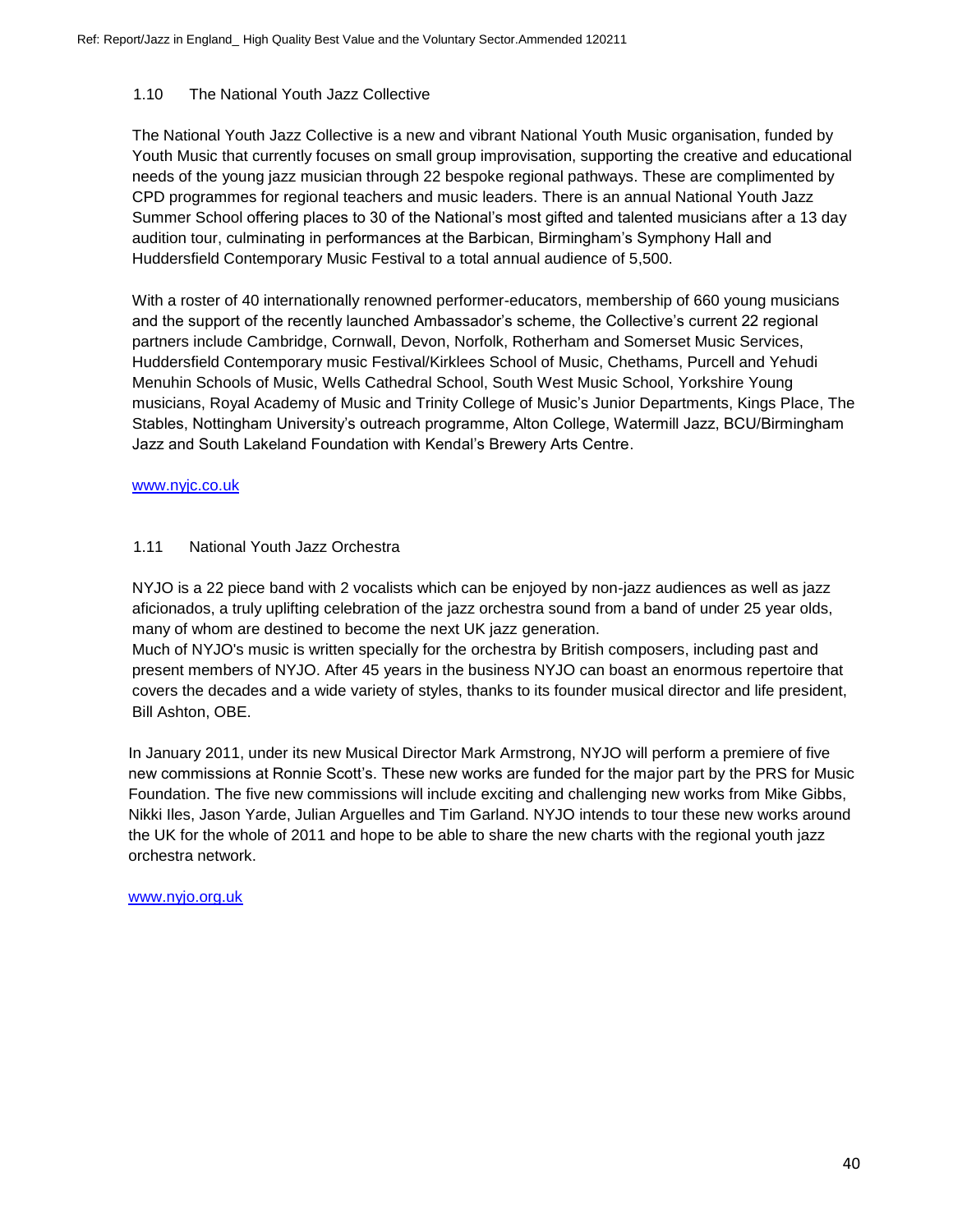### 1.12 Serious

Serious is a producer of live jazz, international and contemporary music, delivering a range of high quality projects with style:

- Major concerts to intimate club gigs  $\bullet$
- Festivals (they are producers of the London Jazz Festival and programme consultant for the Gateshead International Jazz Festival)
- National and international tours
- Professional development for artists
- Publishing and artist representation
- Workshop series
- Conferences
- Specially commissioned bespoke events

As an Associate Producer at the Barbican, Serious works with the venue to create the highly-acclaimed Barbican Jazz series. Serious has worked with The Sage Gateshead on its annual Jazz Festival since 2005; the Festival has grown into a hugely successful annual event every March, offering many opportunities to access the music via the venue's extensive and popular learning and participation programme.

Throughout the year, Serious presents jazz in a wide range of venues and ways in London and across the UK. In Newcastle, for example, they work with local promoter Paul Bream who has a long-standing relationship with the Cluny. An association with Derby Jazz resulted in a showcase of their work at the London Jazz Festival. Whenever appropriate, Serious works with local jazz societies, promoting organisations and partners to deliver their touring and learning activity.

In November, throughout the London Jazz Festival, the largest of its kind in the UK, Serious presents over 200 events in venues all over the capital from major concert halls to small clubs, many of these involving voluntary promoting organisations

The London Jazz Festival's New Audiences scheme, has enabled thousands of people from youth and community groups to hear world class jazz artists in premier concert halls at heavily subsidised ticket prices. Among the voluntary sector groups on the Serious New Audiences list are:

Action Disability Kensington Area 3 Youth Development Awaaz Youth Project Clapham Youth Centre Core Arts From Boyhood to Manhood Foundation Hackney Quest Holy Cross Centre Trust HOST Assertive Outreach Service Lambeth Positive Activities Lambeth Youth Council Look Ahead Housing Newtown Youth Club Prince's Trust Refugee Youth Southville Youth Project.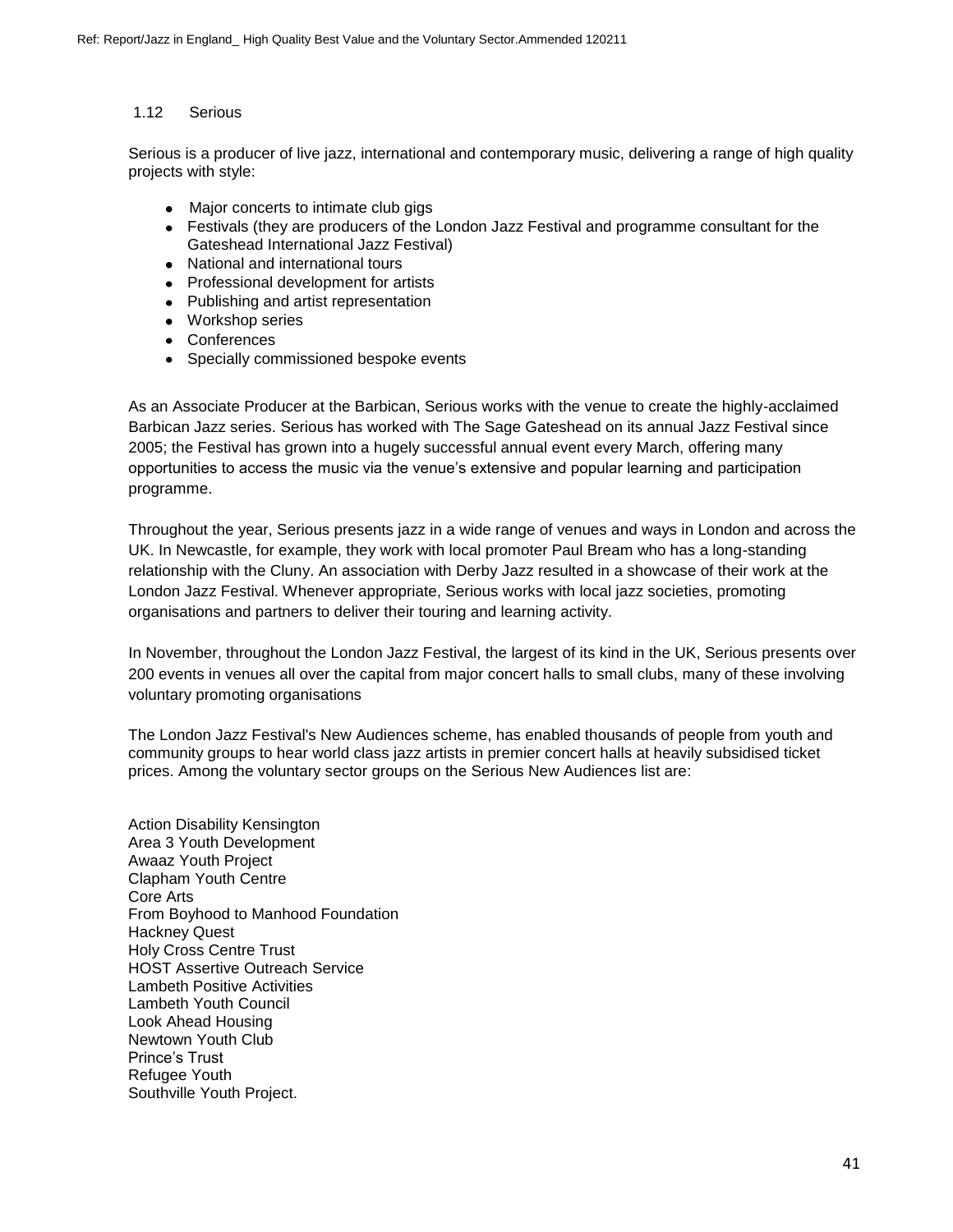Ref: Report/Jazz in England\_ High Quality Best Value and the Voluntary Sector.Ammended 120211

Serious' Learning & Participation delivers workshops in settings such as the Artsdepot in North London, to young people in pupil referral units through Sound Connections' *Pass the Baton* programme, or for teachers and primary school children via the national *Sing Up* programme where, Serious created a series of professional development activities with singer Cleveland Watkiss and jazz beat-boxer Napoleon Maddox.

Within the London Jazz Festival, Serious have produced opportunities for large-scale mixed-ability singing with artists such as Ian Shaw, Claire Martin and Natalie Williams. In the 2010 Festival, there was a series of improvisation workshops for under fives with saxophonist Raymond MacDonald in community venues around London.

Serious uses commissions and other bespoke projects as a way to bring jazz to a range of audiences and venues. For example, Saxophone Massive, a mass participation project provides the opportunity for saxophonists of all ages and abilities to perform in large public spaces and unusual places. Composed and led by UK saxophonist and composer Andy Sheppard, past performances have seen hundreds of saxophonists come together to play in an array of settings.

A collaboration with the City of London Festival to mark the 10th anniversary of freedom in South Africa in 2004 brought together over 120 young people from East London schools to perform with South African trumpeter and figurehead Hugh Masekela and British jazz big band Jazz Jamaica All Stars in a sell-out concert at the Barbican, performing new arrangements of Bob Marley and South African freedom songs. The project sowed the seeds for an orchestral collaboration between Hugh Masekela, Jason Yarde, the London Symphony Orchestra and the LSO Community Choir.

In a further incarnation in 2010, Serious produced this project again in London and also in Birmingham Town Hall with two local choirs. They have a long history of working with community choirs, including Youth Music Voices, The Voice Project (the choir associated with the Norfolk and Norwich Festival); and Salisbury Festival Chorus

Serious is a member of a number of national bodies on music and music education such as the GLA's Music Education Strategy Steering Group, making the case for jazz in the wider context of music education. In 2007, Serious produced the acclaimed *State of Play* conference for the Music Manifesto and in the following year, *Musical Futures – In Your Hands* for the Paul Hamlyn Foundation.

[www.serious.org.uk](http://www.serious.org.uk/)